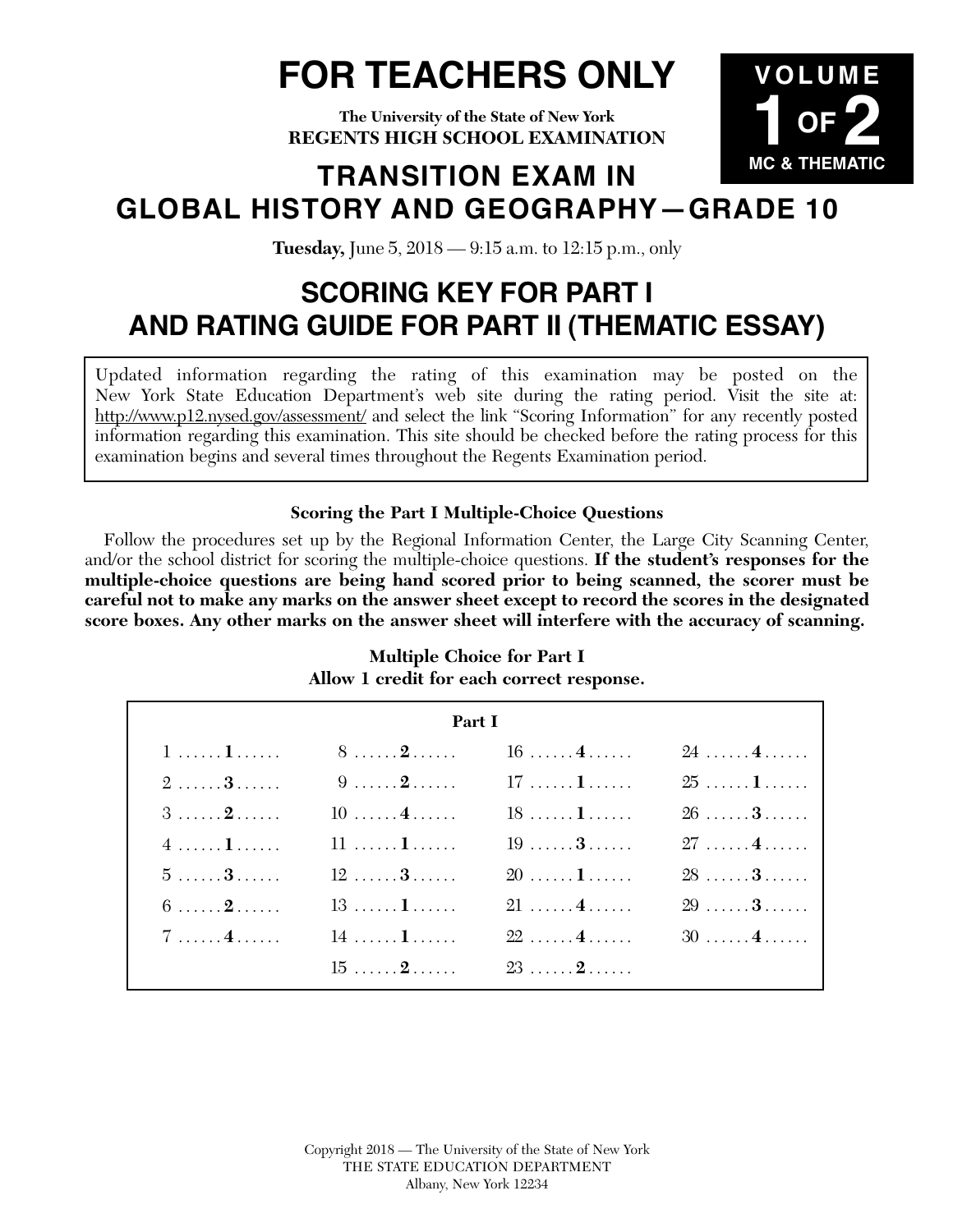#### **Contents of the Rating Guide**

For **Part I** (Multiple-Choice Questions):

• Scoring Key

For **Part II** (thematic) essay:

- A content-specific rubric
- Prescored answer papers. Score levels 5 and 1 have two papers each, and score levels 4, 3, and 2 have three papers each. They are ordered by score level from high to low.
- Commentary explaining the specific score awarded to each paper
- Five prescored practice papers

General:

- Test Specifications
- Web addresses for the test-specific conversion chart and teacher evaluation forms

#### **Mechanics of Rating**

The following procedures are to be used in rating essay papers for this examination. More detailed directions for the organization of the rating process and procedures for rating the examination are included in the *Information Booklet for Scoring the Transition Regents Examination in Global History and Geography—Grade 10.*

#### **Rating the Essay Question**

(1) Follow your school's procedures for training raters. This process should include:

#### *Introduction to the task—*

- Raters read the task
- Raters identify the answers to the task
- Raters discuss possible answers and summarize expectations for student responses

*Introduction to the rubric and anchor papers—*

- Trainer leads review of specific rubric with reference to the task
- Trainer reviews procedures for assigning holistic scores, i.e., by matching evidence from the response to the rubric
- Trainer leads review of each anchor paper and commentary

#### *Practice scoring individually—*

- Raters score a set of five papers independently without looking at the scores and commentaries provided
- Trainer records scores and leads discussion until the raters feel confident enough to move on to actual rating
- (2) When actual rating begins, each rater should record his or her individual rating for a student's essay on the rating sheet provided, *not* directly on the student's essay or answer sheet. The rater should *not*  correct the student's work by making insertions or changes of any kind.
- (3) Each essay must be rated by at least two raters; a third rater will be necessary to resolve scores that differ by more than one point.

**Schools are not permitted to rescore any of the open-ended questions (scaffold questions, thematic essay, DBQ essay) on this exam after each question has been rated the required number of times as specified in the rating guides, regardless of the final exam score. Schools are required to ensure that the raw scores have been added correctly and that the resulting scale score has been determined accurately. Teachers may not score their own students' answer papers.**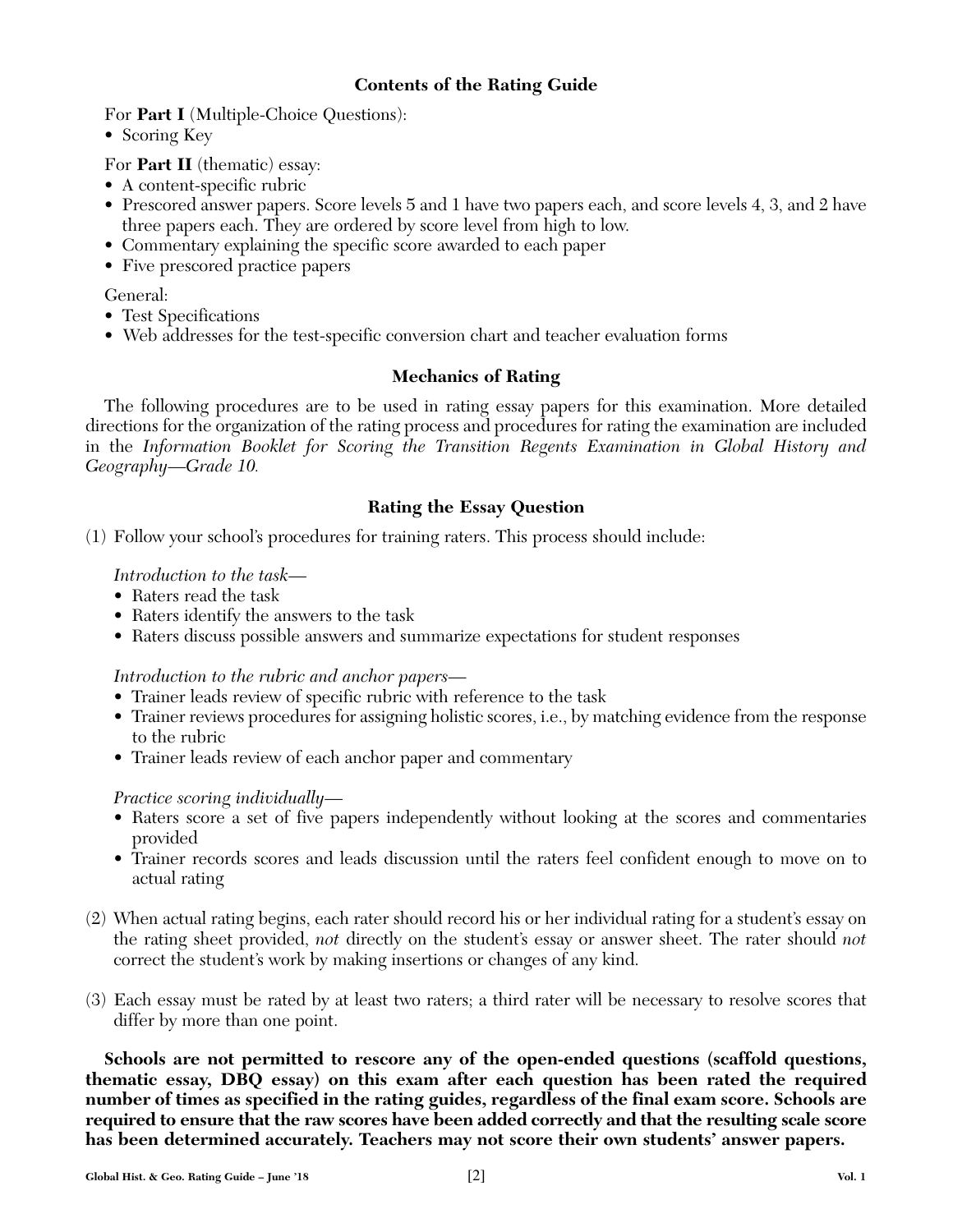#### **Transition Exam in Global History and Geography—Grade 10 Content-Specific Rubric Thematic Essay June 2018**

#### **Theme: Culture and Intellectual Life**

Intellectuals, philosophers, and leaders have often recorded their ideas in written works. These ideas have been used throughout history to guide societies and influence the course of national and regional development.

#### **Task:** Select *two* intellectuals, philosophers, *and/or* leaders and a writing associated with that person and for *each*

- Describe the historical circumstances surrounding this writing
- Describe a main idea found in this writing
- Discuss how this idea has influenced the development of a nation or region

 You may use any intellectuals, philosophers, or leaders from your study of global history and geography. Some suggestions you might wish to consider include:

John Locke*—Two Treatises on Government*  Adam Smith—*Wealth of Nations* Olympe de Gouges*—The Declaration of the Rights of Woman*  Karl Marx*—Communist Manifesto*  Theodor Herzl—*On the Jewish State*  Adolf Hitler*—Mein Kampf*  Elie Wiesel—*Night*  Mao Zedong*—Little Red Book*  Nelson Mandela—*Long Walk to Freedom* 

#### **You are** *not* **limited to these suggestions. Do not use any intellectual, philosopher, or leader from the United States in your answer.**

## *Scoring Notes:*

- 1. This thematic essay has *six* components (discussing the historical circumstances surrounding the writing associated with *each* of *two* different intellectuals, philosophers, and/or leaders, a main idea found in *each* writing, and how *each* idea influenced the development of a nation or region).
- 2. For each written work, the main idea described should be used in discussing the influence of that idea on the development of a nation or region.
- 3. A nation or region does not need to be specifically identified as long as it is implied in the discussion.
- 4. The same nation or region may have been influenced by the ideas of different intellectuals, philosophers, and leaders, e.g., both John Locke and Adam Smith had an influence on Great Britain and/or on Europe.
- 5. As is the case with many historical topics, what constitutes an influence on a nation or region may be discussed from a variety of perspectives as long as the position taken is supported with accurate historical facts and examples.
- 6. If more than two written works are discussed, only the first two may be scored.
- 7. The response may include treatment of a topic drawn from the ninth-grade curriculum as long as the response meets the requirements of the task, e.g., Martin Luther—*Ninety-five Theses*.
- 8. While the intellectual, philosopher, or leader may not be the writer of a particular work, the writing paired with an individual must represent that person's ideas, e.g., Confucius and the *Analects*.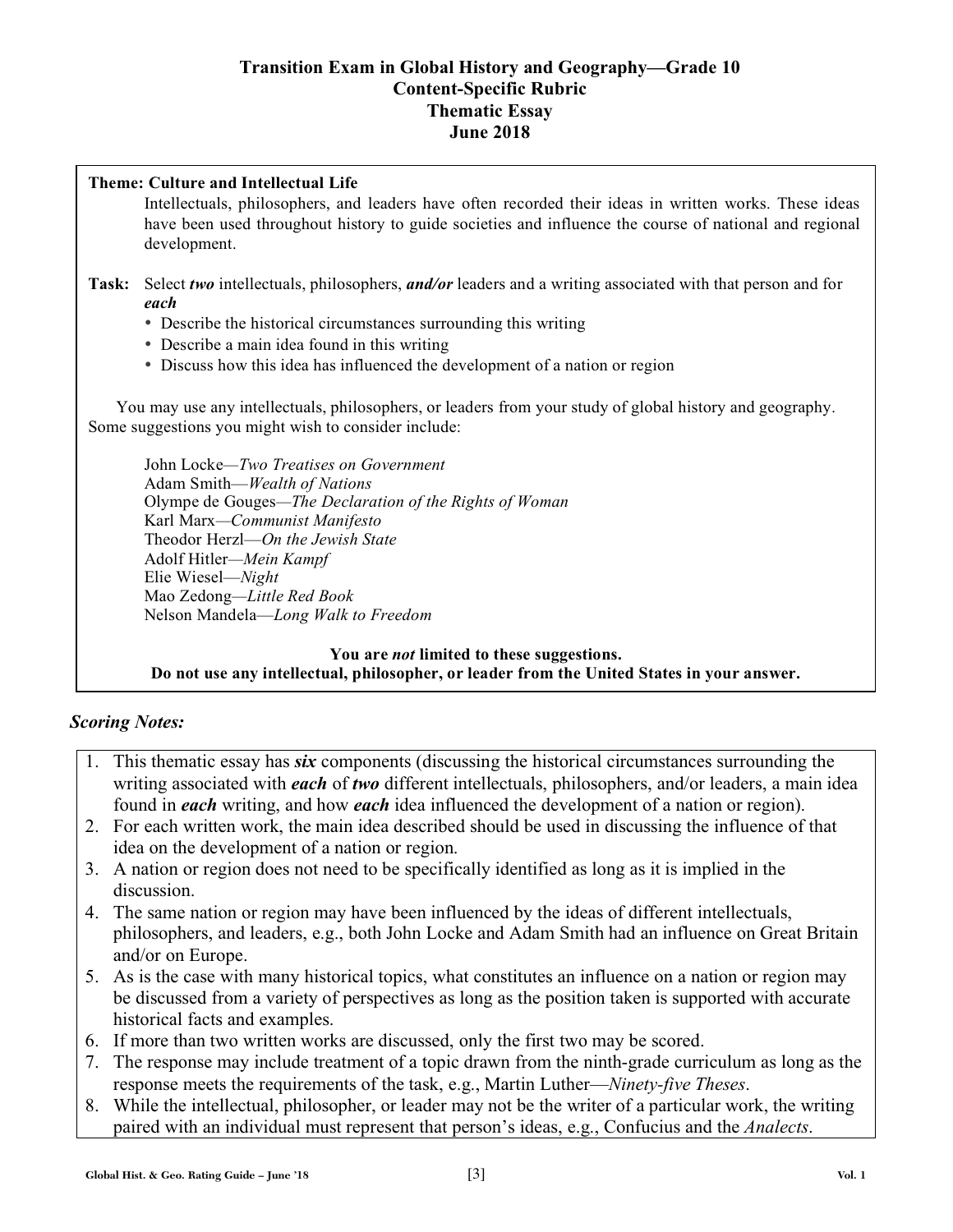#### **Score of 5:**

- Thoroughly develops *all* aspects of the task evenly and in depth by discussing the historical circumstances surrounding the writing associated with *each* of *two* different intellectuals, philosophers, and/or leaders, a main idea found in *each* writing, and how *each* idea has influenced the development of a nation or region
- Is more analytical than descriptive (analyzes, evaluates, and/or creates**\*** information) e.g., *Karl Marx— Communist Manifesto:* connects the abuses of the Industrial Revolution in the factory system, Marx's development of the concept of scientific socialism, and Marx's analysis of private property to the idea of inevitable victory by the proletariat in a class war and the adaptation of Marxism by Lenin and Stalin in the Soviet Union; *Mao Zedong—Little Red Book:* connects Mao's desire to revitalize the communist revolution and remove those promoting the old ways to the promotion of a cult of personality, the elevation of Mao's views on power, the empowering of the Red Guards, the purging of capitalist roaders, and chaos
- Richly supports the theme with relevant facts, examples, and details, e.g., *Karl Marx—Communist Manifesto:* capitalism; Friedrich Engels; utopian socialism; class struggle; *Das Kapital;* Communist International; five-year plans; *Mao Zedong—Little Red Book:* Cultural Revolution; the four olds; reeducation camps; battle against traditional culture and the party establishment; book burnings; destruction of Western objects and Chinese temples; brutality against teachers and bureaucrats
- Demonstrates a logical and clear plan of organization; includes an introduction and a conclusion that are beyond a restatement of the theme

#### **Score of 4:**

- Develops *all* aspects of the task but may do so somewhat unevenly by discussing one individual's writing more thoroughly than the other individual's writing *or* by discussing one aspect of the task less thoroughly than the other aspects of the task
- Is both descriptive and analytical (applies, analyzes, evaluates, and/or creates**\*** information), e.g., *Karl Marx—Communist Manifesto:* discusses how abuses during the Industrial Revolution contributed to the development of Marx's ideas, how the idea of redistributing property appealed to industrial workers, and how Lenin claimed he was implementing Marx's ideas in Russia; *Mao Zedong—Little Red Book:* discusses how Mao's concerns about the health of the Communist Party was tied to the Cultural Revolution, how Mao's sayings about power and the Party promoted a cult of personality, and how China suffered a period of purging and chaos
- Supports the theme with relevant facts, examples, and details
- Demonstrates a logical and clear plan of organization; includes an introduction and a conclusion that are beyond a restatement of the theme

## **Score of 3:**

- Develops *all* aspects of the task with little depth *or* develops *at least four* aspects of the task in some depth
- Is more descriptive than analytical (applies, may analyze and/or evaluate information)
- Includes some relevant facts, examples, and details; may include some minor inaccuracies
- Demonstrates a satisfactory plan of organization; includes an introduction and a conclusion that may be a restatement of the theme
- **Note:** If *all* aspects of the task have been thoroughly developed evenly and in depth for *one* written work associated with an individual and if the response meets most of the other Level 5 criteria, the overall response may be a Level 3 paper.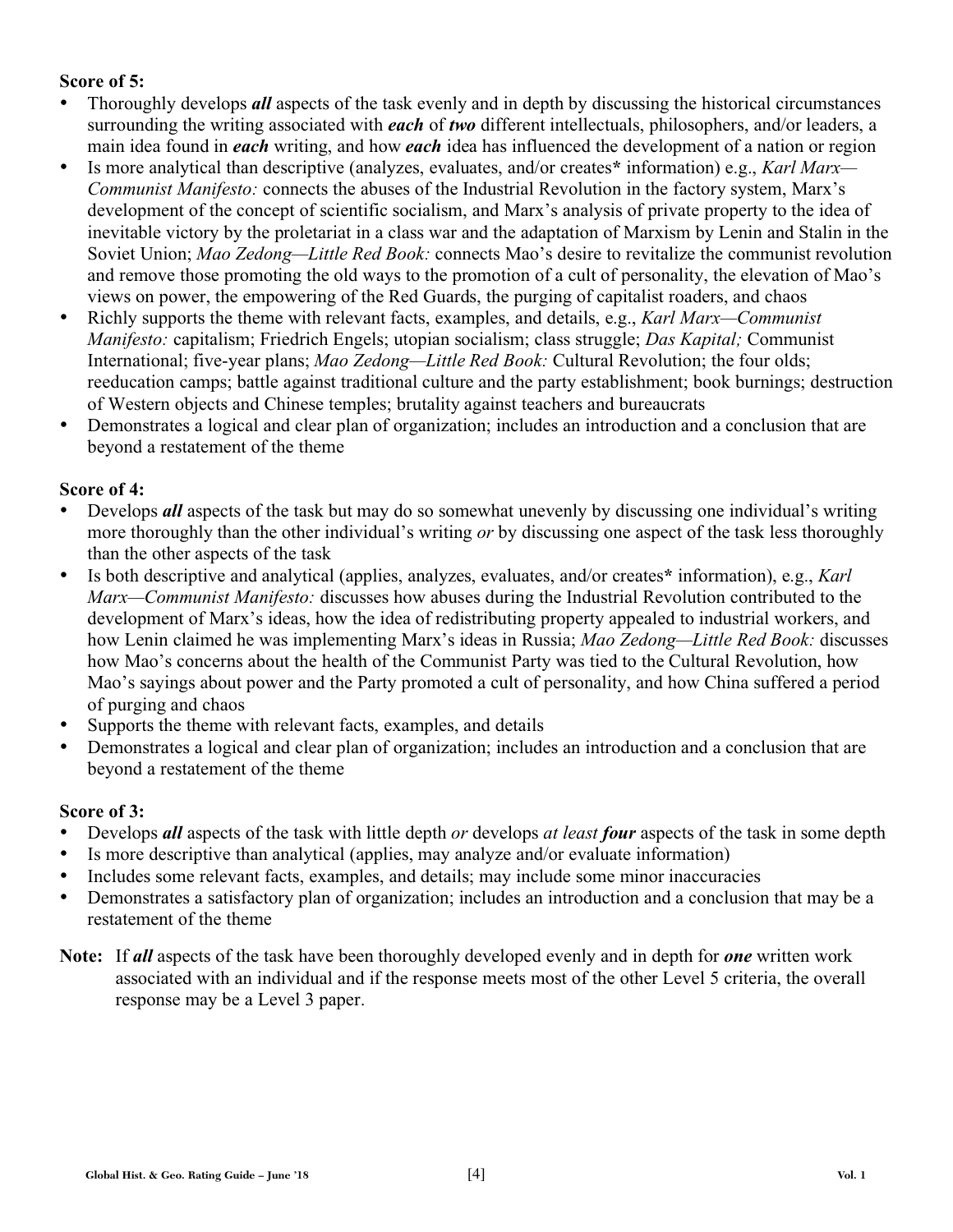#### **Score of 2:**

- Minimally develops *all* aspects of the task *or* develops *at least three* aspects of the task in some depth
- Is primarily descriptive; may include faulty, weak, or isolated application or analysis
- Includes few relevant facts, examples, and details; may include some inaccuracies
- Demonstrates a general plan of organization; may lack focus; may contain digressions; may not clearly identify which aspect of the task is being addressed; may lack an introduction and/or a conclusion

#### **Score of 1:**

- Minimally develops some aspects of the task
- Is descriptive; may lack understanding, application, or analysis
- Includes few relevant facts, examples, or details; may include inaccuracies
- May demonstrate a weakness in organization; may lack focus; may contain digressions; may not clearly identify which aspect of the task is being addressed; may lack an introduction and/or a conclusion

#### **Score of 0:**

Fails to develop the task or may only refer to the theme in a general way; *OR* includes no relevant facts, examples, or details; *OR* includes only the theme, task, or suggestions as copied from the test booklet; *OR* is illegible; *OR* is a blank paper

**\***The term *create* as used by Anderson/Krathwohl, et al. in their 2001 revision of Bloom's *Taxonomy of Educational Objectives* refers to the highest level of the cognitive domain. This usage of create is similar to Bloom's use of the term *synthesis*. Creating implies an insightful reorganization of information into a new pattern or whole. While a Level 5 paper will contain analysis and/or evaluation of information, a very strong paper may also include examples of creating information as defined by Anderson and Krathwohl.

**All sample student essays in this rating guide are presented in the same cursive font while preserving actual student work, including errors. This will ensure that the sample essays are easier for raters to read and use as scoring aids.** 

**Raters should continue to disregard the quality of a student's handwriting in scoring examination papers and focus on how well the student has accomplished the task. The content-specific rubric should be applied holistically in determining the level of a student's response.**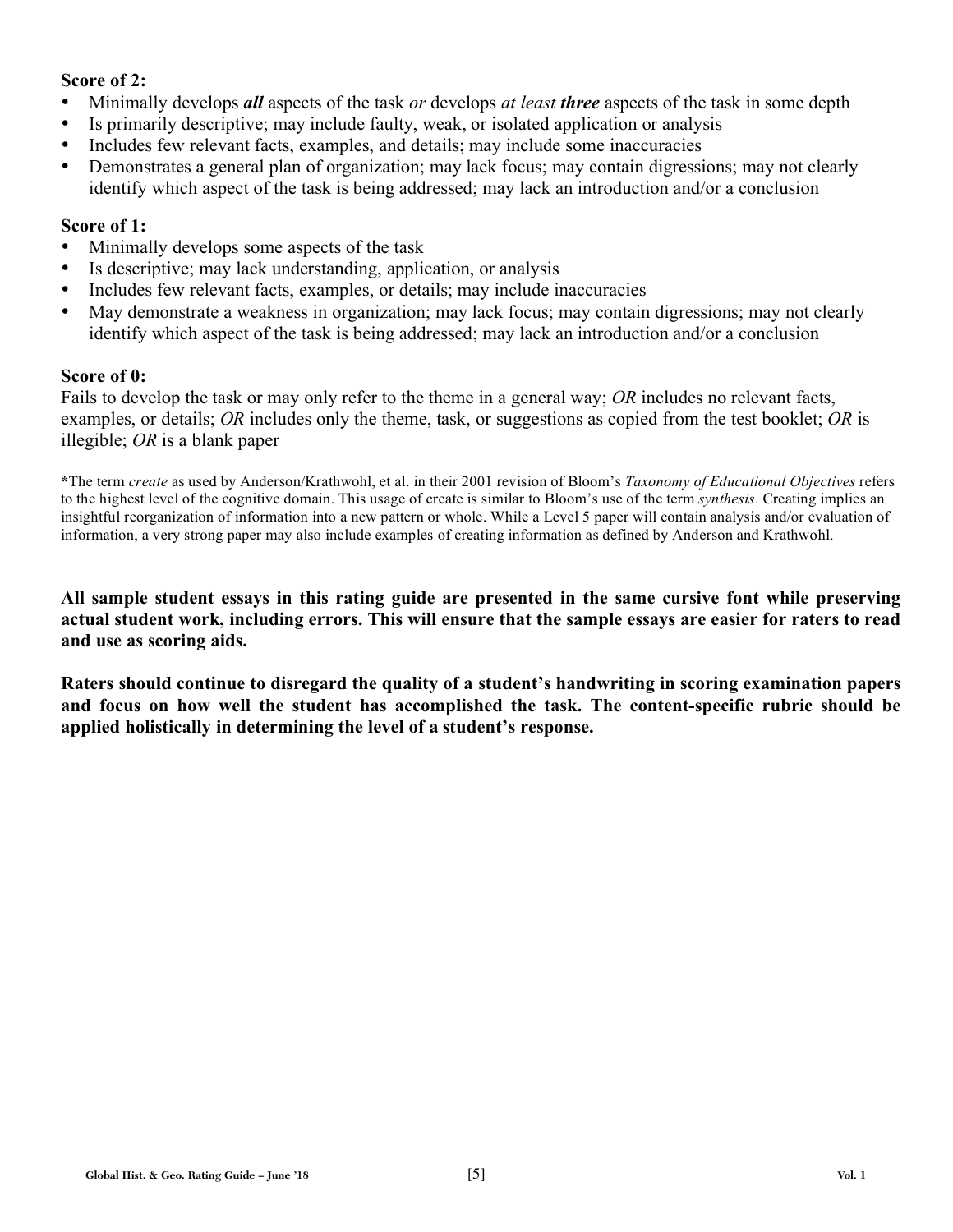#### **Anchor Paper – Thematic Essay—Level 5 – A**

**Throughout history, intellectuals, philosophers, and leaders have often recorded their ideas in written works. Two intellectuals/ philosophers include Adam Smith and his work, Wealth of Nations and Karl Marx and his work, The Communist Manifesto. Adam Smith was an Enlightenment thinker that thought differently during his time. During this time, economies of western Europe were controlled by absolute monarchs and they practiced mercantilism. Mercantilism was the economic system of exporting more than you import, maintaining a favorable balance of trade, and accumulating reserves of gold and silver. This was almost always accompanied with colonies b/c they provided resources and a market for selling finished goods. This was designed to strengthen absolute monarchs. Strict regulations were imposed by monarchs. For example, the Spanish colonies of Latin America were under the supervision of viceroys and audiencas. The colonies could only sell to their mothercountry. They could not without consequences violate any mothercountry's monopoly, and couldn't establish new factories without permission. Adam Smith thought that all these rules and control interfered with an efficiently run economy. He thought the best way for a country to produce wealth was to abide by natural laws like supply and demand. Out of this grew the popular belief that the gov't should take a hands-off approach and not intervene with people's sources of wealth. This came to be called laissez-faire capitalism. Ironically, Smith's Wealth of Nations was published in 1776, the same year as the American revolution. It became a handbook for a free market revolution in Britain that eventually spread to the world. In the name of free market capitalism great abuses occurred in the**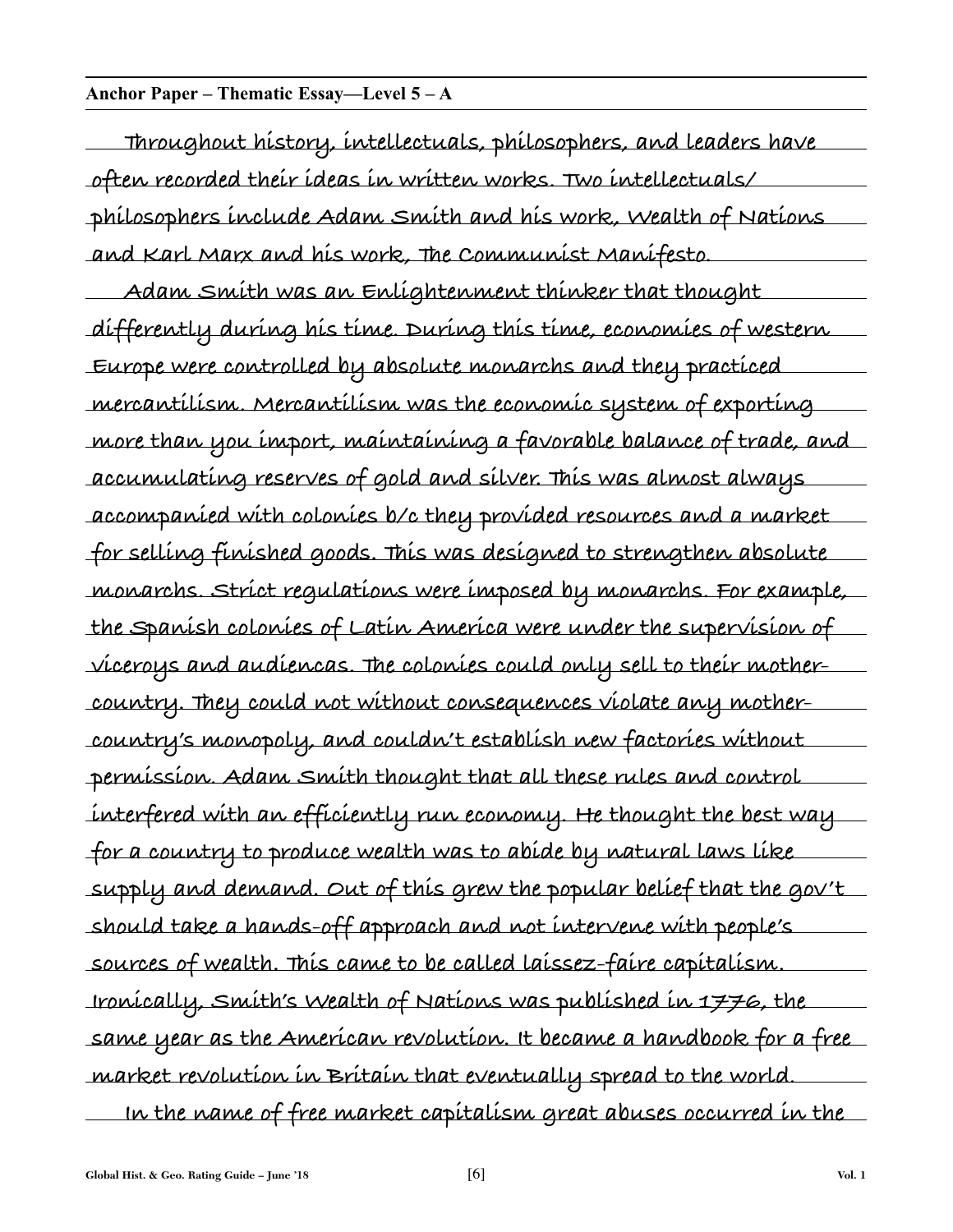#### **Anchor Paper – Thematic Essay—Level 5 – A**

**mines and factories of Britain. While unchecked capitalism released great productive forces the price was often child labor abuses,**

**dangerous working conditions, low wages and long hours. Labor abuses in turn brought calls for change.** 

**One example of opposition to unchecked capitalism was Karl Marx and his Communist Manifesto. He saw nations turn capitalistic and exploit the workers during the first half of the nineteenth century. He also saw groups like the Utopian Socialists and trade unionists try a peaceful approach which Marx rejected. Marx agreed that low wages, long hours, and harsh working conditions were problems but also saw that governments did nothing to improve conditions. His solution required a radical approach. Marx believed that an economy should be converted to communism where workers would live in a classless society. Ideally, the means of production would be controlled by the workers and wealth would be distributed equitably. This would be precedded by socialism, where a dictatorship of the proletariat would take control until the revolution was fully successful. Karl Marx's work influenced Russia.**

**Contrary to Marxist theory, the dictatorship of the proletariat was not temporary in nations like Russia and China. Lenin was the first to lead a Marxist inspired revolution but had to fight a civil war to hold on to power. He justified the use of terror as necessary to preserve the revolution. Stalin would later kill millions through purges and forced famine, basically saying this was part of becoming and staying communist.**

**Throughout history, there have been many people who have recorded their ideas in written works. These people would sometimes have a profound effect on the future of nations.**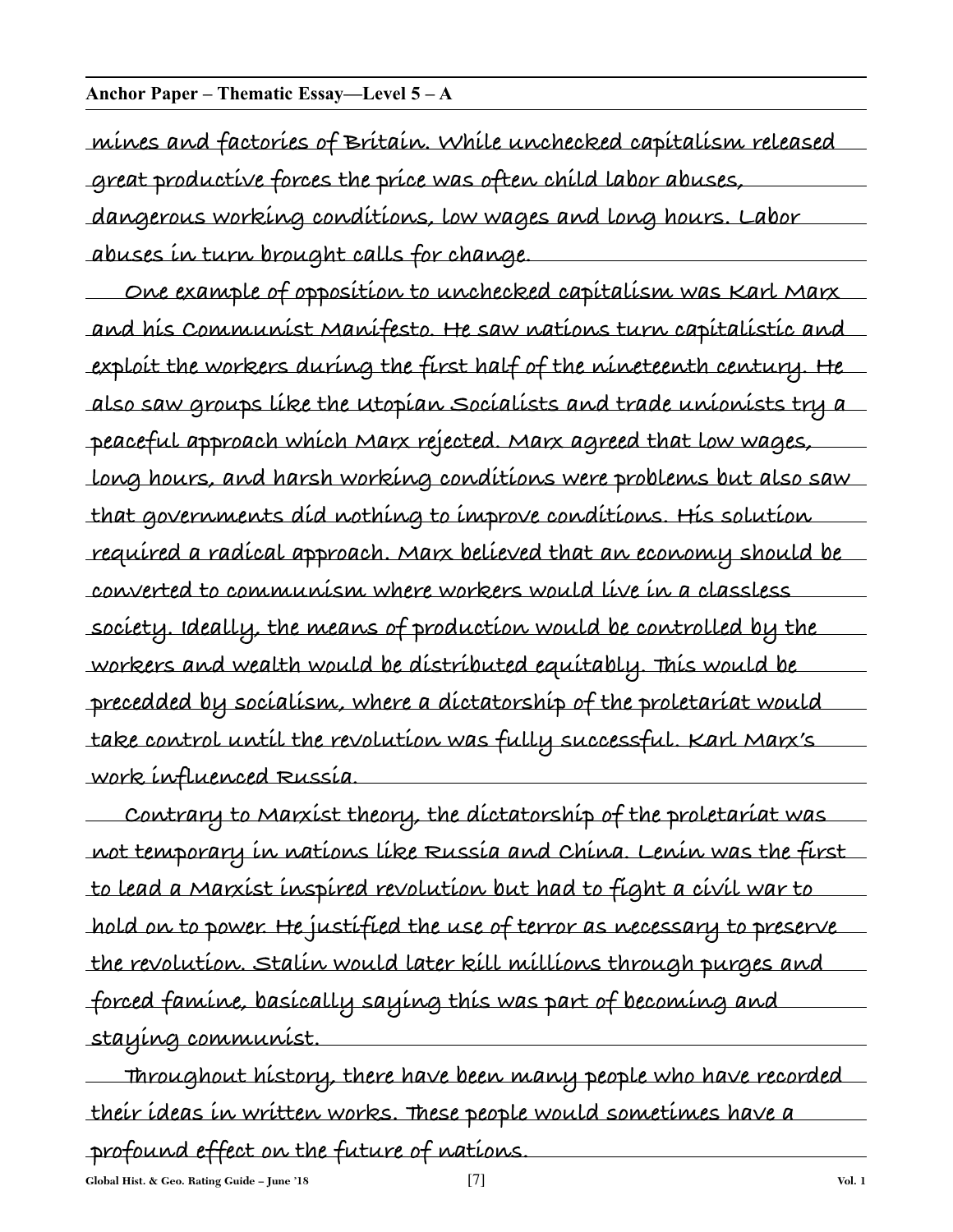- Thoroughly develops all aspects of the task evenly and in depth for Adam Smith and Karl Marx, discussing the historical circumstances surrounding *Wealth of Nations* and *Communist Manifesto*, a main idea in each written work, and how each idea has influenced the historical development of a nation or region
- Is more analytical than descriptive (*Wealth of Nations:* mercantilism was an economic system of exporting more than you import; colonies provided resources and a market for selling finished goods; colonies could not without consequences violate any mothercountry's monopoly or establish new factories; Adam Smith thought these rules and control interfered with an efficiently run economy; best way for country to produce wealth was to abide by natural laws like supply and demand; government should take a hands-off approach and not intervene with people's sources of wealth; book became handbook for a free-market revolution in Britain that eventually spread to the world; in name of free-market capitalism, great abuses occurred in the mines and factories of Britain; unchecked capitalism released great productive forces; *Communist Manifesto:* one example of opposition to unchecked capitalism was Karl Marx and his *Communist Manifesto*; Marx rejected peaceful approach of Utopian Socialists and trade unions; saw that governments did nothing to improve conditions; Marx believed economy should be converted to communism where workers would live in a classless society; means of production would be controlled by workers and wealth would be distributed equitably; would be preceded by socialism where dictatorship of proletariat would take control until revolution was successful; dictatorship of proletariat was not temporary in nations like Russia and China; Lenin justified use of terror as necessary to preserve the revolution; Stalin would kill millions through purges and forced famine)
- Richly supports the theme with relevant facts, examples, and details (*Wealth of Nations:* Enlightenment thinker; economies controlled by absolute monarchs; colonies could only sell to mother country; laissez-faire capitalism; child labor abuses; dangerous working conditions, low wages, and long hours; *Communist Manifesto:* low wages; long hours; harsh working conditions; Marx's solution required a radical approach; Lenin first to lead Marxistinspired revolution but had to fight civil war to hang onto power)
- Demonstrates a logical and clear plan of organization; includes an introduction that is a restatement of the theme and a brief conclusion

*Conclusion:* Overall, the response fits the criteria for Level 5. The impact of the ideas in *Wealth of Nations* and *Communist Manifesto* is demonstrated through descriptions of and analyses of Smith's and Marx's challenges to existing economic systems. The response contrasts free-market capitalism with command systems providing strong evidence of understanding.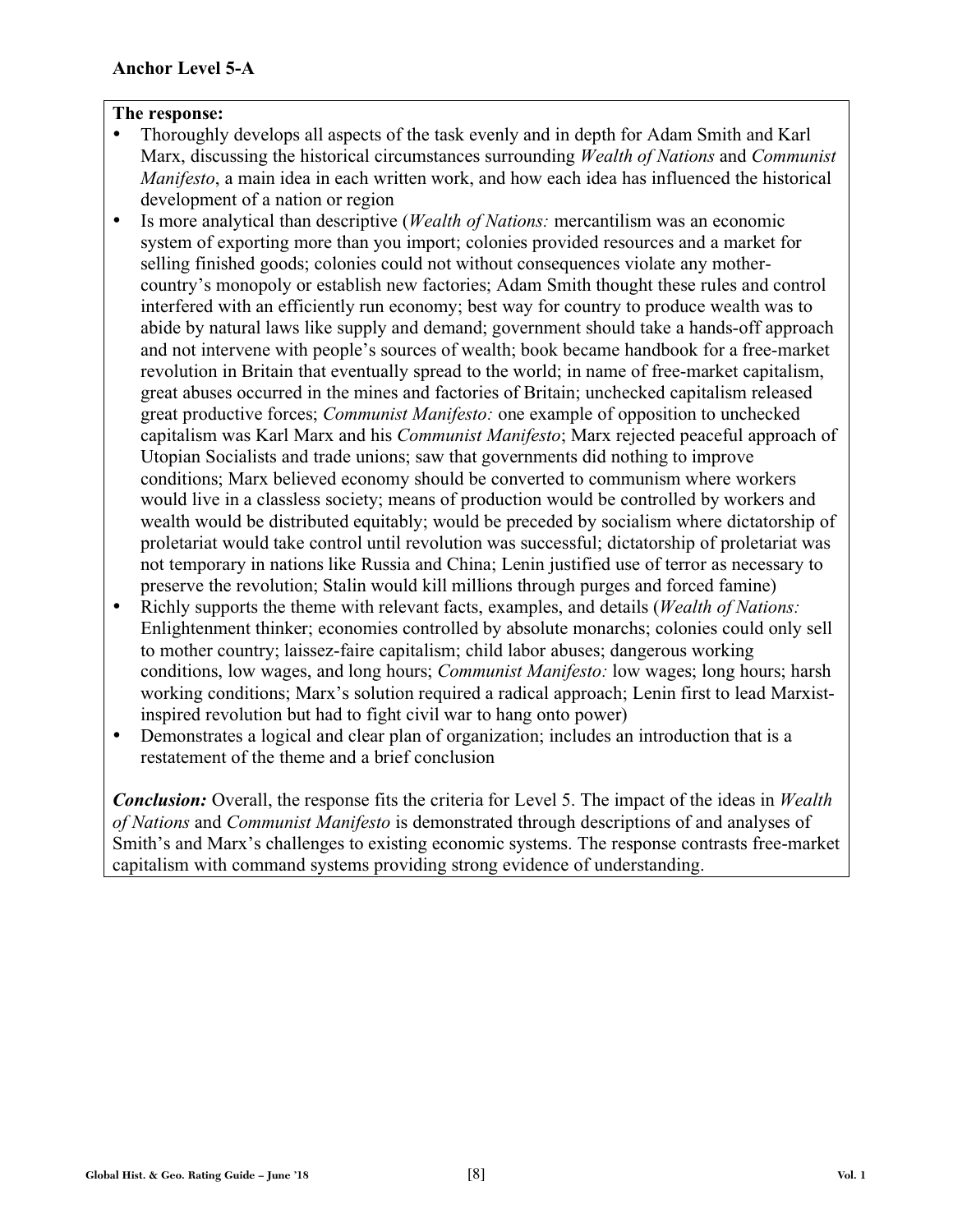#### **Anchor Paper – Thematic Essay—Level 5 – B**

**History's most significant figures often write down their ideologies in books or pamphlets. Karl Marx and his "Communist Manifesto" and Adolf Hitler and his book "Mein Kampf" (meaning "My Struggle") are examples of this. The ideologies of these men, recorded in books, have had a profound impact on regions in the world.**

**Hitler wrote "Mein Kampf" during the aftermath of the First World War. It was a time when Germany was facing an economic downturn of incredible proportions. Germany was hit by runaway inflation where it was said "it was cheaper to burn German currency than use it to purchase firewood." Despite this situation, Germany had somewhat recovered when they and the rest of the world were plunged into the Great Depression. Many Germans blamed the levels of poverty in Germany on the unfair terms of the Treaty of Versaille, signed by the Weimar government. The treaty forced Germany to take the full blame for the entire war and included reparations, loss of territory, and severe limitations that were placed on the military, causing German resentment. Germany was weak, angry and scared for its future; Hitler used these common sentiments in conjunction with his book to bring many Germans to his cause.**

**In "Mein Kampf" Hitler drew upon anti-semitism and his own hatred for the Jewish people to create a scapegoat which could be blamed for all Germany's problems. He stated that the Great War and the economic downturn of Germany were the fault of the Jews, who he said manipulated events from the highest levels to serve their own needs. His book frequently repeated the idea that Germany was "stabbed in the back" by the Weimar government, communists and Jews. He espoused solutions to the problems facing Germany such as violating**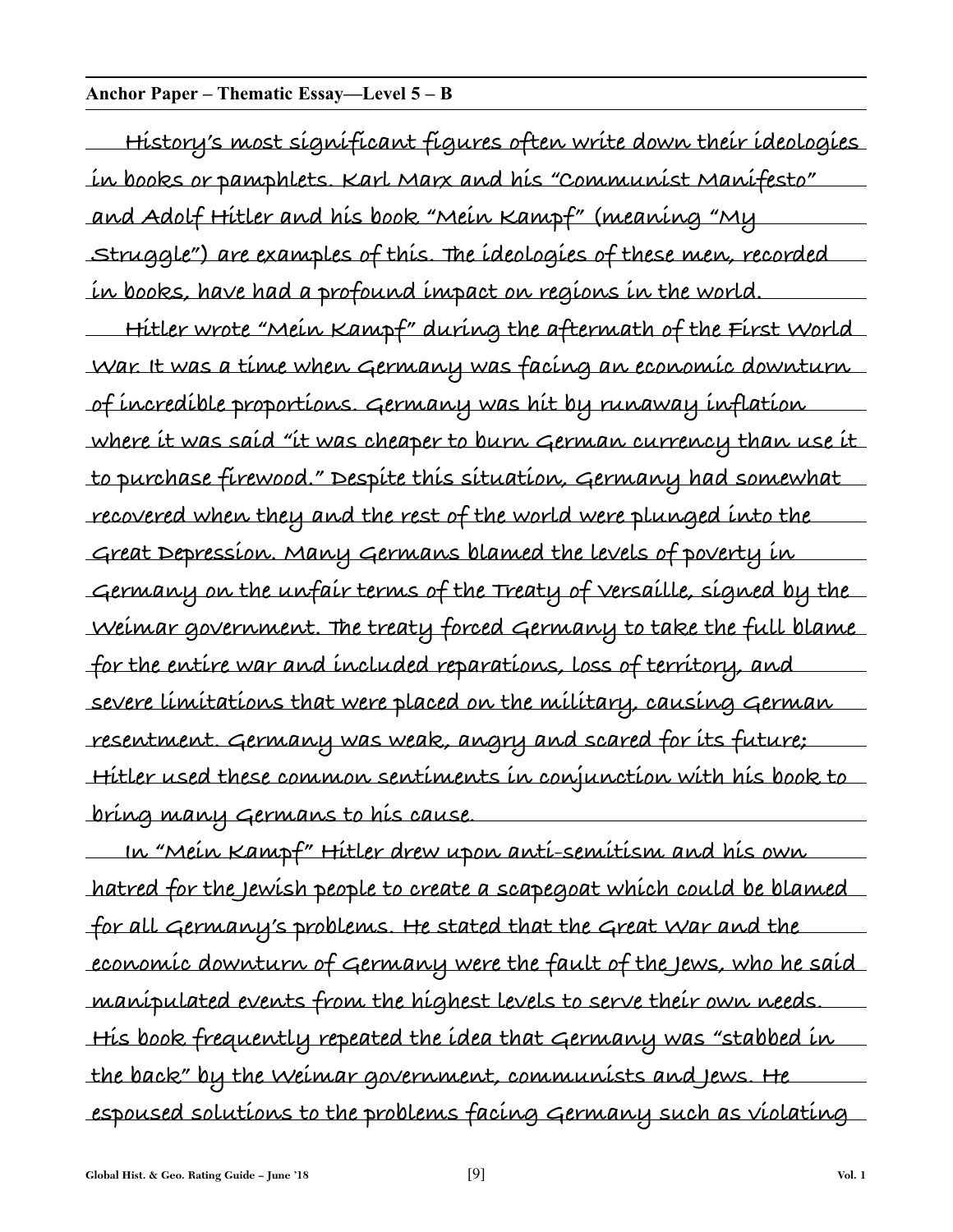**the terms of the Treaty of Versailles, and creating a large military. The popularization of "Mein Kampf" helped promote a massive wave of anti-semitism among Germans and inspired many to join the National Socialist German Workers (or Nazi) Party. With this, Hitler was elected to the Reichstag and was appointed German Chancellor. He soon became dictator by dissolving the other political parties. From there, Hitler created the Third Reich, with himself as its Fuhrer. With the support of his party, Hitler began campaigns against the Jews in his country. Beginning in 1939 with his invasion of Poland, the campaign against the Jews was extended to other European societies. This coincided with the outbreak of World War Two in Europe and ultimately led to the Holocaust. Jews in Germany and Germanoccupied territories were forcibly isolated in ghettos and then transported to concentration camps and death camps. Here the Nazis carried out one of history's greatest crimes against humanity. The evils of forced labor and deliberate murder were revealed in 1945 when Allied troops liberated these camps. Hitler and the Nazis' actions showed the effects of blatant anti-semitism. The Nuremberg Trials and the Universal Declaration of Human Rights were attempts to deal with Nazi ideology and the Holocaust.**

**Karl Marx, in conjunction with Fredrich Engels, wrote the "Communist Manifesto" in 1848 during the Industrial Revolution. During this time the rise of the factory system made machines the most important factor of production. Workers moved from the countryside into the city and became the new working class. Marx dubbed factory owners and other rich capitalists, the "bourgeiosie". Marx saw that the industrial workers, the "proletariat" were working**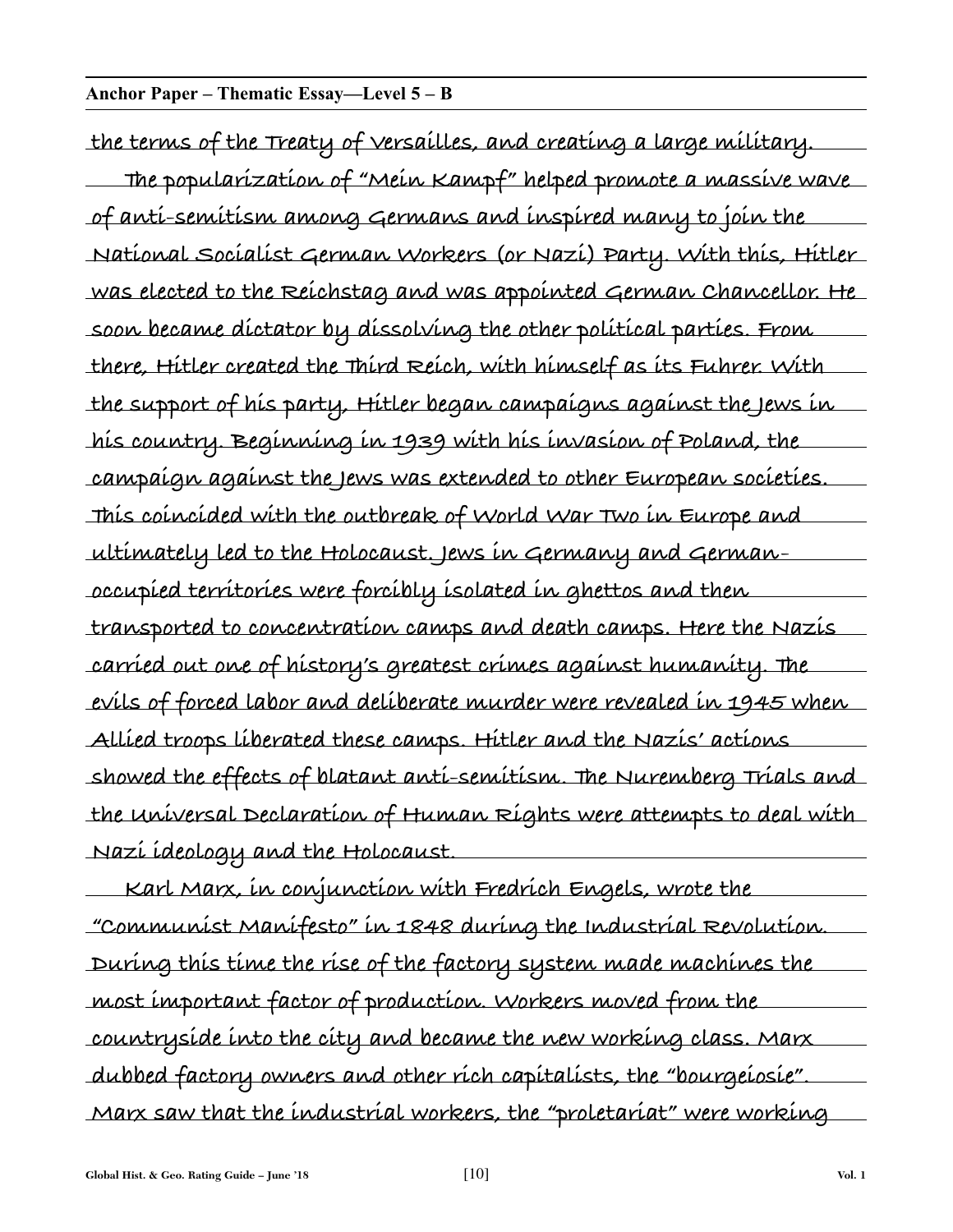#### **Anchor Paper – Thematic Essay—Level 5 – B**

**long hours, receiving low wages, and living overall unsatisfactory lives. He and Engles argued that the bourgeiousie were living well at the proletariat's expense. This exploitation was the basis for the ideology Marx and Engel discussed in the "Communist Manifesto."**

**In the "Communist Manifesto", Marx states his belief that the bourgeousie are running the world by controlling its means of production. He further argues that throughout history a class struggle was taking place between "the haves and the haves nots" over ownership of property. At this point in history, he believed that struggle was going on between the bourgeoisie and the proletariat. He predicts that there will soon come a time when the proletariat will reject the exploitation of their capitalist masters and rise up in a revolution. The Manifesto states that the proletariat will revolt against the bourgeiousie and seize the means of production for themselves. With control of the means of production, the proletariat will then have control over their own lives and be able to live in an ideal communist society.**

**Communism in Marx's Manifesto and Communism applied to the real world are vastly different however. Marx's ideology became the basis for many revolutions in the twentieth century. Marxist leaders used Marx's ideas about communism to mobilize their followers. Many hoped that Marxism would free them from exploitations. Instead, the proletariat found themselves under strict control of authoritarian regimes, who espoused Communist ideals but followed more totalitarian practices to maintain power for themselves. This could be seen in Russia with Lenin, who proposed that the proletariat was not ready to rule themselves, and instead substituted secret police**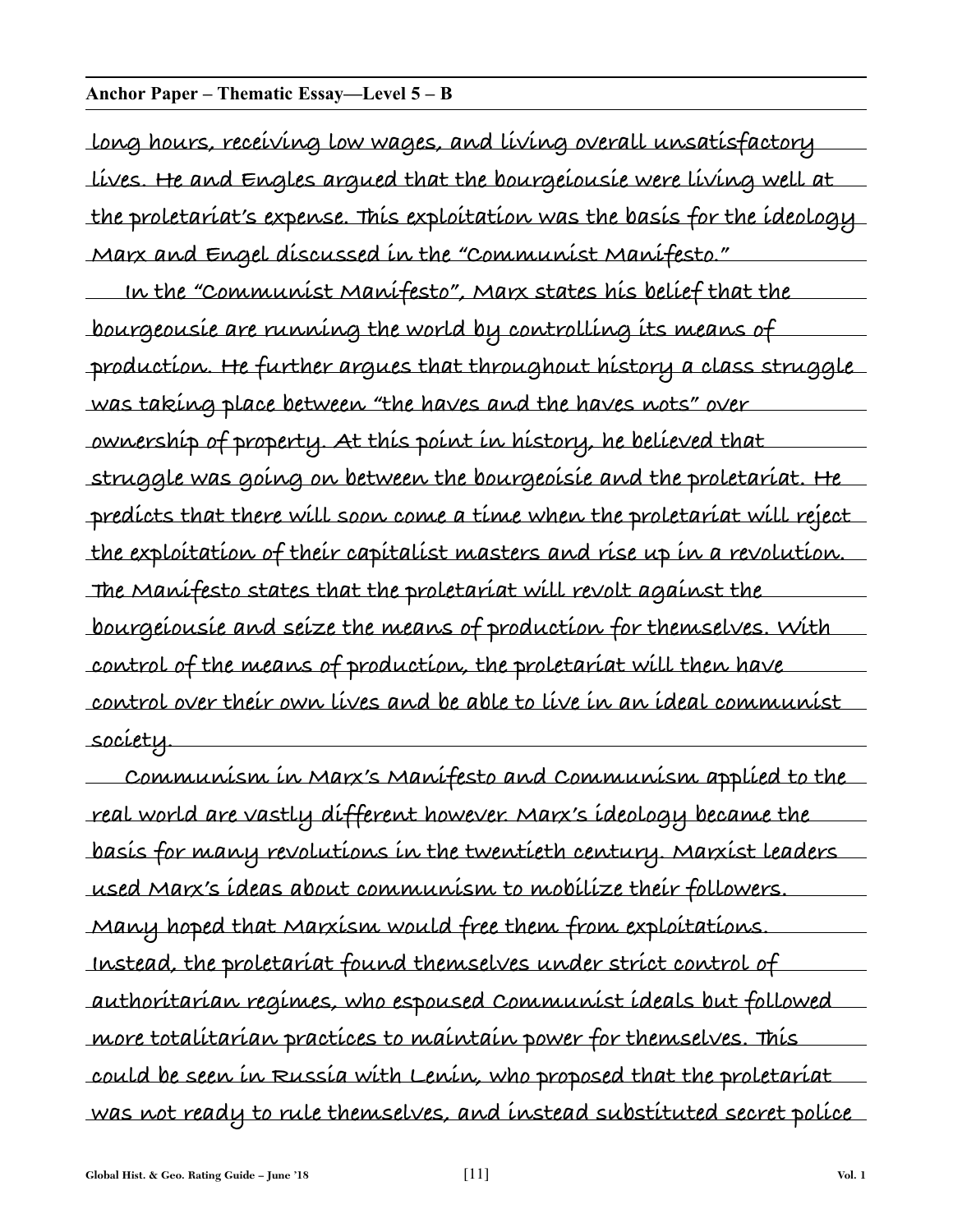#### **Anchor Paper – Thematic Essay—Level 5 – B**

**and one party rule. Lenin was followed by Stalin who purged the Communist Party and the military all in the name of a Marxist revolution. Ultimately, the people suffered under these communist governments as they had suffered under the Russian czars. In both cases, the writings of Marx and Hitler had their greatest impact in the twentieth century. Both focused their writings on the economic conditions of their times. Marx's predictions became the basis for communism in Russia and later in China, Eastern Europe and Cuba. Hitler's plan led to Nazi rule in Germany as well as in Europe and North Africa until they were defeated in 1945. Both writings are associated with brutal periods of totalitarian rule.**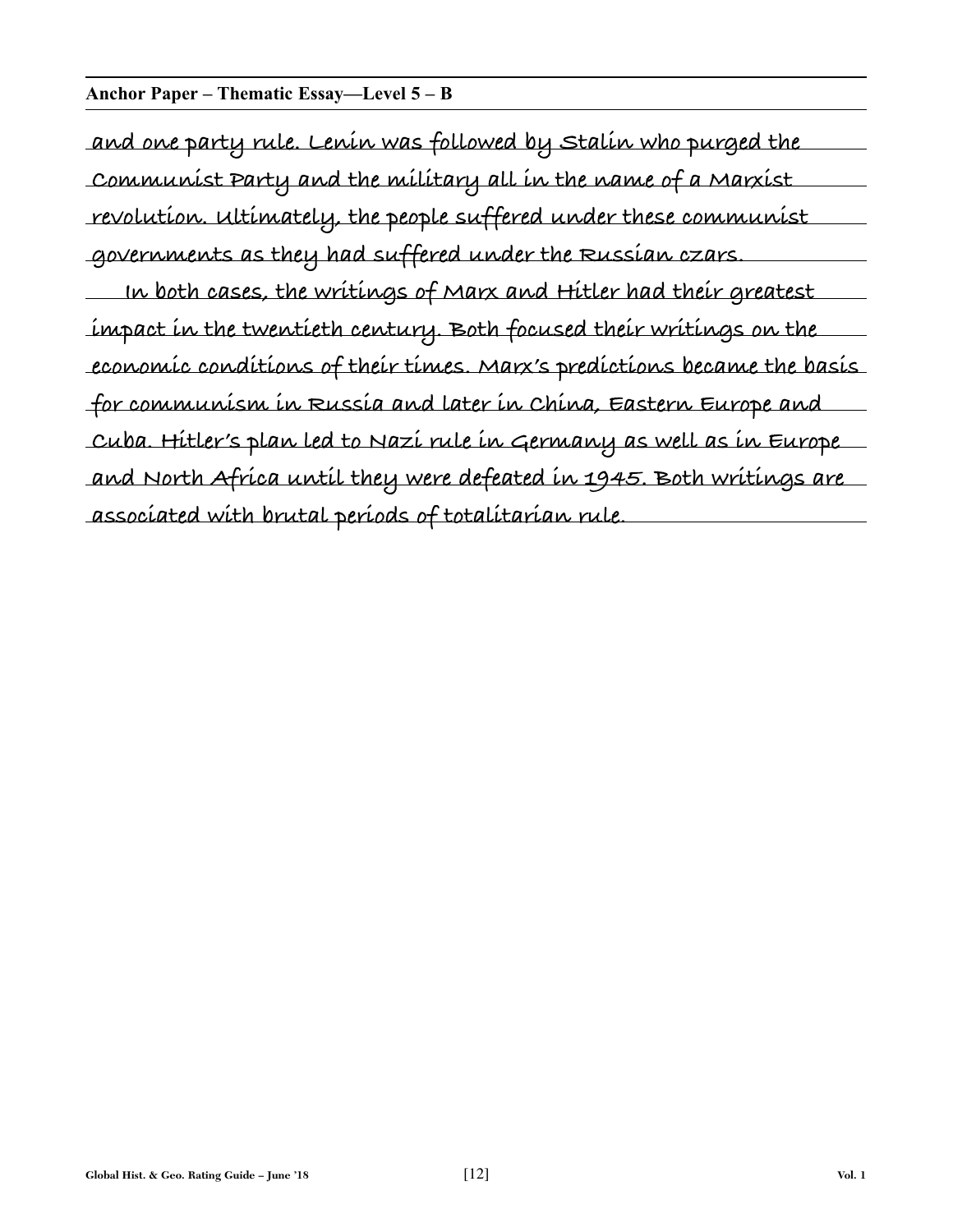- Thoroughly develops all aspects of the task evenly and in depth for Adolf Hitler and Karl Marx, discussing the historical circumstances surrounding *Mein Kampf* and *Communist Manifesto*, a main idea in each written work, and how each idea has influenced the historical development of a nation or region
- Is more analytical than descriptive (*Mein Kampf:* cheaper to burn German currency than use it to purchase firewood; Germany weak, angry, and scared for its future; book repeated idea Germany was "stabbed in the back" by Weimar government, communists, and Jews; Hitler drew upon anti-Semitism and his own hatred for the Jewish people to create a scapegoat; stated Great War and economic downturn fault of Jews; *Mein Kampf* helped to inspire many to join the National Socialist German Workers Party; Jews in Germany isolated in ghettos and then transported to concentration camps and death camps; Nazis carried out one of history's greatest crimes against humanity; forced labor and deliberate murder revealed in 1945 when Allied troops liberated camps; Nuremberg Trials and Universal Declaration of Human Rights attempt to deal with Nazi ideology and the Holocaust; *Communist Manifesto:* workers moved from countryside into the city and became the new working class; Marx's belief that bourgeoisie were running the world by controlling its means of production; class struggle was taking place between "haves" and "have nots" over ownership of property; predicts proletariat will reject exploitation by capitalist masters and rise up in revolution; with control of means of production, proletariat will have control over their own lives and be able to live in an ideal communist society; communism in Marx's *Manifesto* and communism applied to the real world are vastly different; Marxist leaders used communism to mobilize their followers; many felt that Marxism would free them from exploitation; Lenin in Russia proposed the proletariat was not ready to rule themselves and instead substituted secret police and one-party rule; Stalin purged Communist Party and military all in the name of a Marxist revolution)
- Richly supports the theme with relevant facts, examples, and details (*Mein Kampf:* written during aftermath of First World War; Germany facing an economic downturn of incredible proportions; Great Depression; Treaty of Versailles; reparations, loss of territory, severe limitations on military; Third Reich; Führer; 1939 invasion of Poland; World War II; Holocaust; *Communist Manifesto:* Friedrich Engels; Industrial Revolution; rise of factory system; rich capitalists; low wages and unsatisfactory lives; ideology became basis for many revolutions)
- Demonstrates a logical and clear plan of organization; includes an introduction that is a restatement of the theme and a conclusion that is beyond a restatement of the theme

*Conclusion:* Overall, the response fits the criteria for Level 5. The response includes numerous details and provides analysis in the discussion of Marx and Hitler. Discussing how their ideas were used to promote and establish totalitarian governments in the 20th century demonstrates a strong understanding of the task.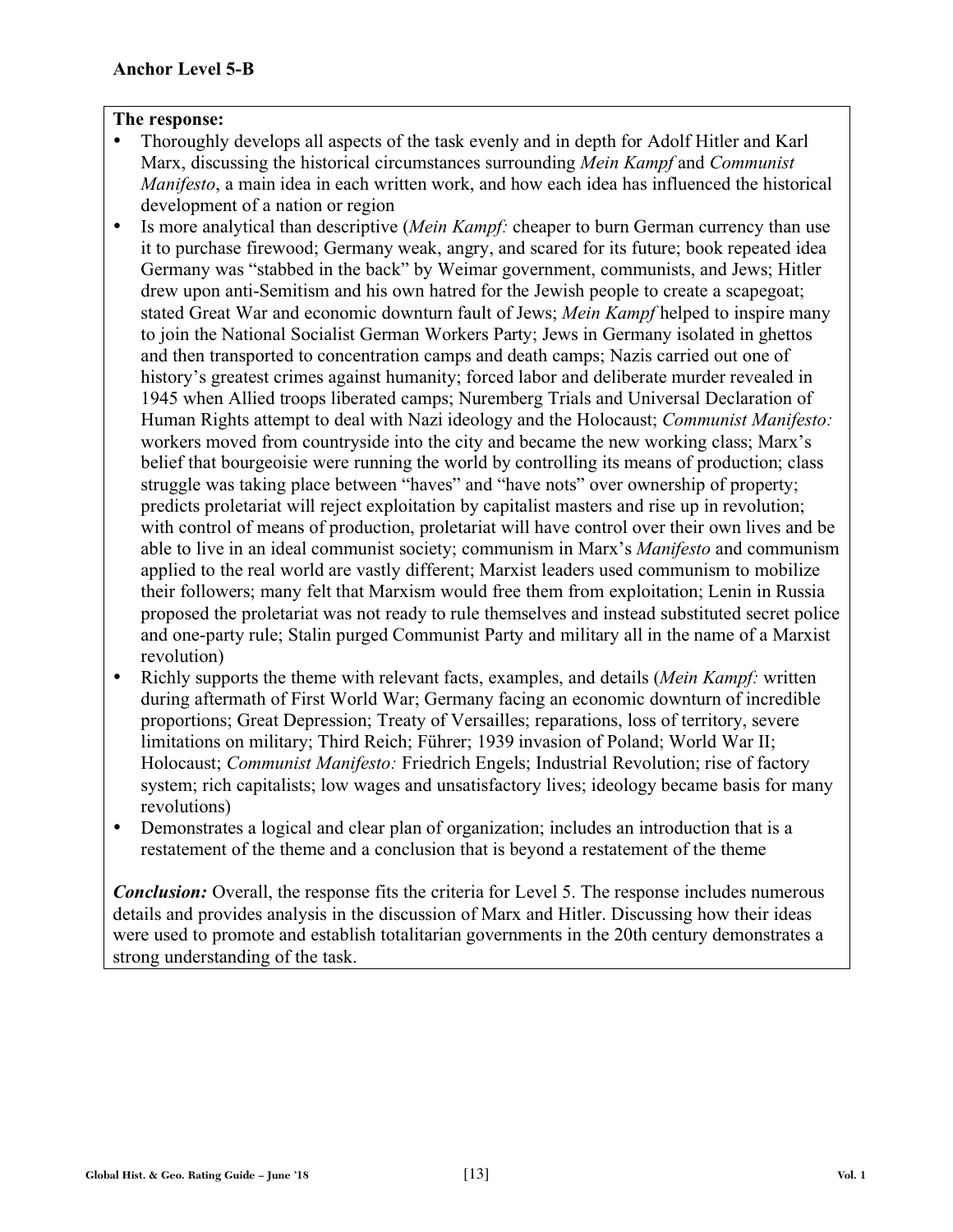#### **Anchor Paper – Thematic Essay—Level 4 – A**

**"Mein Kampf" by Adolf Hitler and the "Communist Manifesto" by Karl Marx would introduce radical ideas that would be seen with the rise of communist nations and in the rise of a Hitler led fascist state in Germany. These two writings, products of their time, would later represent turning points in world history.**

**By the mid-19th century in Great Britain, the Industrial Revolution was well under way. Mines and factories dominated the economic landscape. Large urban centers reshaped people's way of life. The rising middle class, owners and operators of industries were prime beneficiaries of this economic growth. However, not everybody shared in prosperity. The Sadler Report identified extensive abuses of child labor in dangerous circumstances. When Marx visited the industrial city of Manchester, he observed the miserable living conditions workers had to suffer. Seeing the damage of the Industrial Revolution, Marx decided to share his view of the history of the world and the struggle of the proletariat. According to Marx history was a series of class struggles, and importantly, the oppressed proletariat class would soon rise up against the cruel conditions of Industrialized Britain and Germany and that a new, better economic system would be put in place, communism. Workers would seize the means of production, farms and factories, and abolish private property. This would be carried out by an inevitable revolution. While Marx was wrong about a coming revolution in Germany and Britain, his ideas did have great influence on other communist revolutions, such as in Russia. Though Russia was largely unindustrialized, Vladimir Lenin adapted Marxist theory. Russia may not have been the country Marx expected to have a communist revolution, but his philosophy of an oppressed**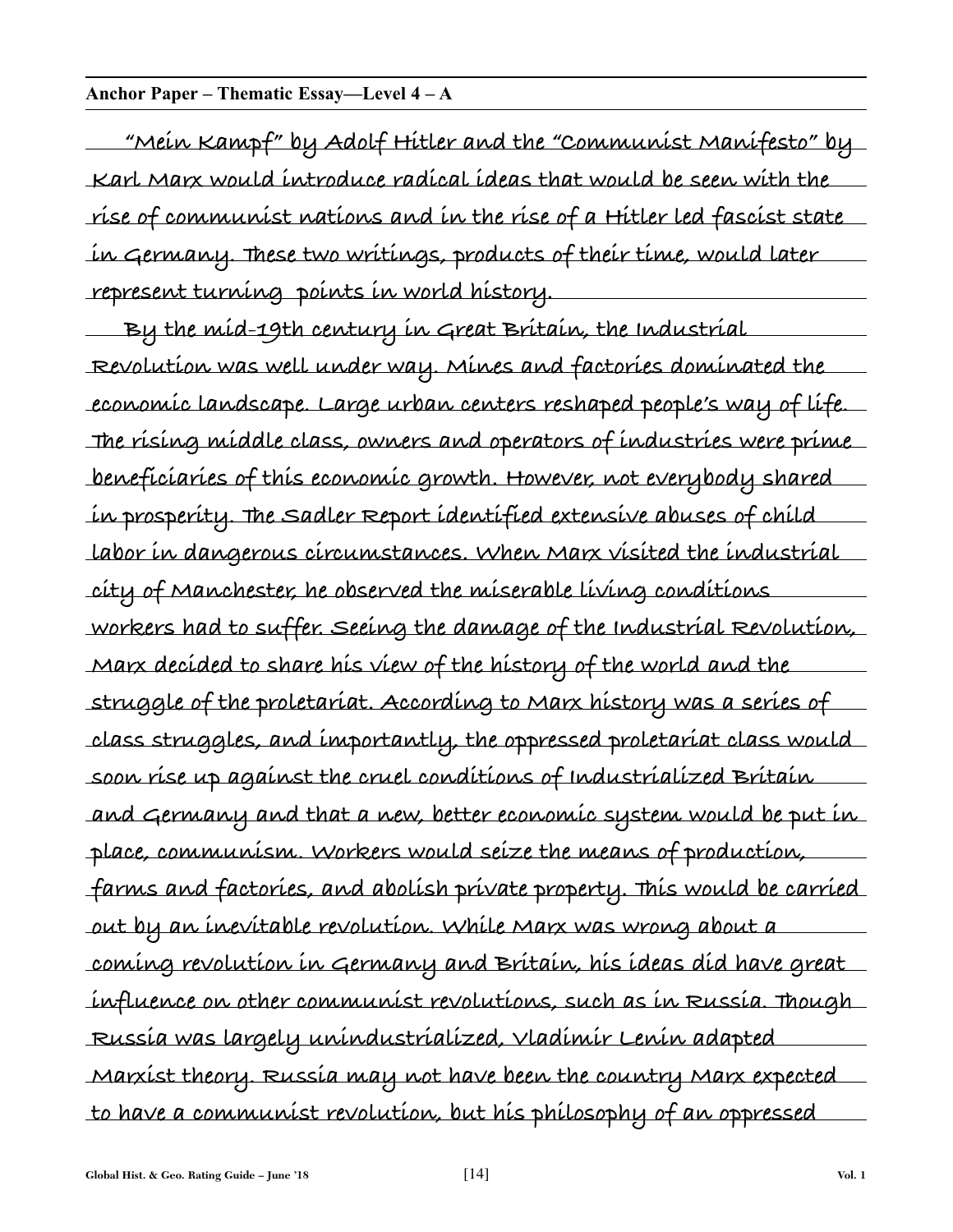#### **Anchor Paper – Thematic Essay—Level 4 – A**

**class rising up against those who controlled the means of production did come to fruition. Marx wrote in the 19th century, and although he lived in both Germany and Britain, countries which had been the first to industrialize, he never was convinced that a capitalist led government would be able to improve the situations faced by workers.**

**Another controversial person, Adolf Hitler wrote his ideas in his book "Mein Kampf" or "My Struggle". Hitler wrote his book from the confines of prison. He was influenced by the recent end of World War I and the harsh penalities towards Germany levied by the Treaty of Versailles when he wrote. One aspect of the Treaty that was a key source of resentment was the war guilt clause which placed full blame for the war on Germany. Hitler built on the harshness of the Treaty of Versailles and made the claim that Germany's weak willed leaders were at fault because they had signed the Treaty and Germany never really lost the war. Though Hitler's writing didn't catch on immediately, two post–World War I economic disasters hit Germany and was one cause of massive inflation. Now people were looking for answers. One of the main ideas he preached was that Jews were almost solely to blame for Germany's struggles. Hitler, being a brillant orater, was able to spread these radical ideas mentioned in Mein Kempf and he became dictator of a newly fascist Germany. Hitler proclaimed the glory of Germany by rebuilding the military and expanding Germany's boundaries. This violated the Versailles Treaty. Due to the policy of appeasement by the leaders of Western Europe, he was able to gain even more territory including Austria and Czechoslovakia. Without Hitler, World War II (at least along the Western Zone) would not have happened the way it did. Due to Germany's defeat at the**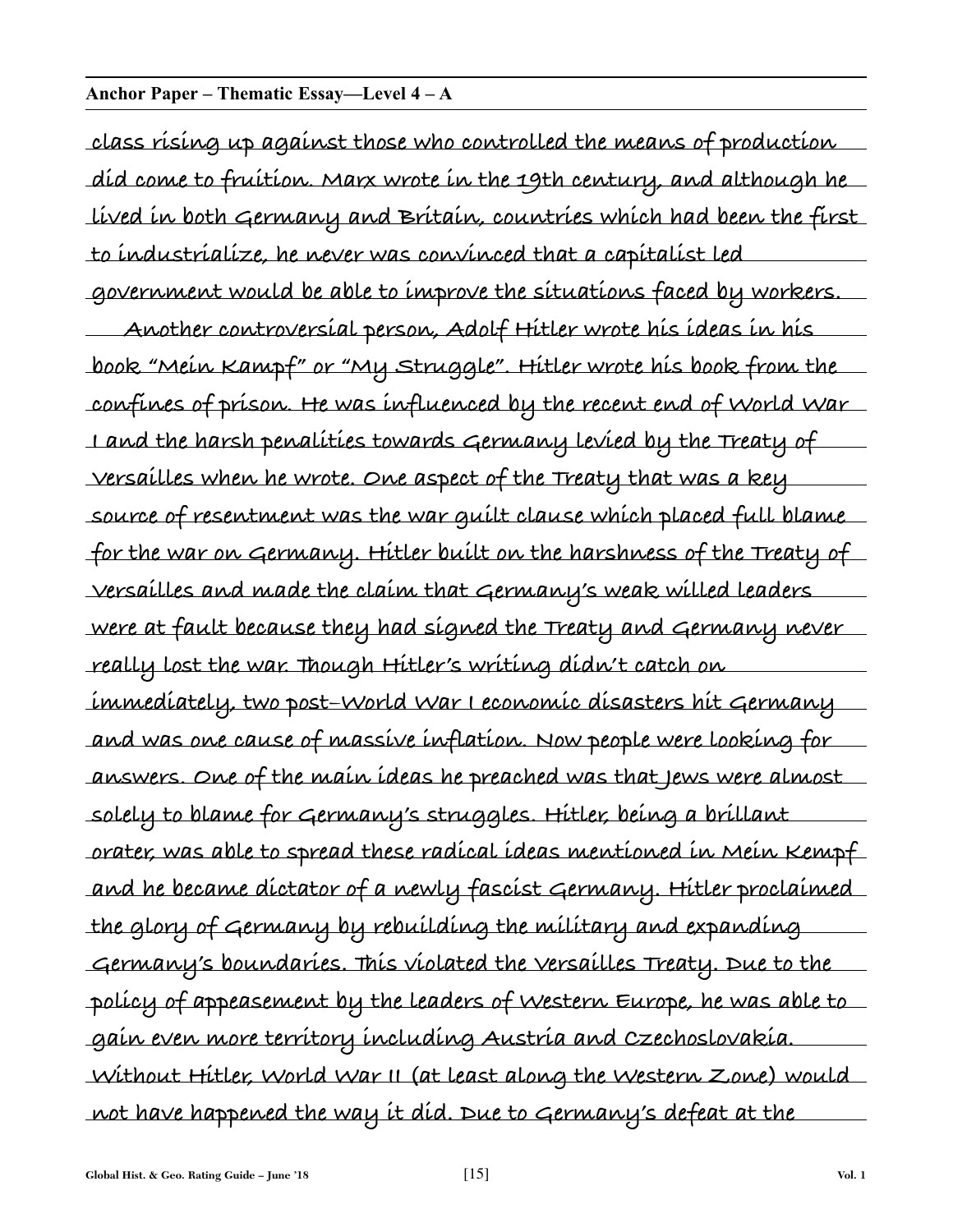**Anchor Paper – Thematic Essay—Level 4 – A**

**hands of the allies, Germany was split into East and West. The Soviets occupied and controlled the East and supported the erection of the Berlin Wall, which stood until 1989. The divide between West and East Germany played a major role in the Cold War. The Western section influenced by the United States became more industrialized than the East did under Soviet communist influence. Had Hitler and his radical ideas never gained support, German's path might've been altered.**

**Hitler and Marx, controversial as they were, introduced radical ideas through their writings. Marx and Hitler both contributed to the rise of totalitarians states (the Soviet Union and Germany respectively) that led to great fear among other nations. Once these radical ideas gained a foothold they dramatically changed the course of history.**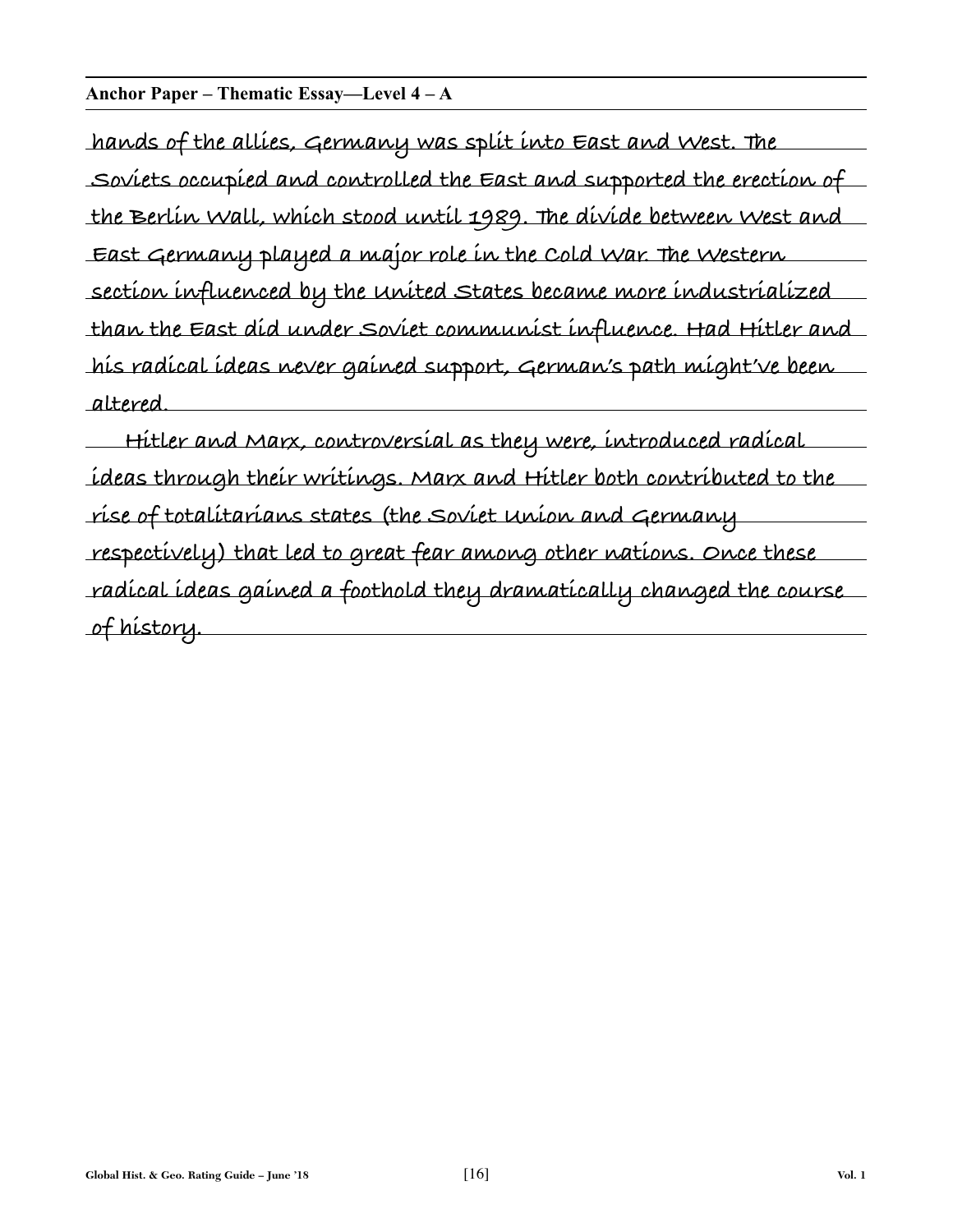- Develops all aspects of the task but discusses the historical circumstances surrounding Karl Marx's *Communist Manifesto* and Adolf Hitler's *Mein Kampf* and a main idea of each writing more thoroughly than discussing how their ideas influenced the development of nations and regions
- Is both descriptive and analytical (*Communist Manifesto:* Industrial Revolution well underway in Great Britain in mid-19th century; Sadler Report identified extensive abuses of child labor in dangerous circumstances; history was a series of class struggles; oppressed proletariat class would soon rise up against cruel conditions of industrialized Britain; new and better economic system would be put in place; workers would seize means of production and abolish private property; though Russia was largely unindustrialized, Lenin adapted Marxist theory; Russia may not have been country Marx expected to have a communist revolution; his philosophy of an oppressed class rising up against those who controlled the means of production did come to fruition; Marx was never convinced a capitalist-led government would be able to improve the situations faced by workers; *Mein Kampf:* key source of resentment was the war guilt clause in Treaty of Versailles that placed full blame for war on Germany; one main idea was Jews had almost solely led to Germany's struggles; made the claim that Germany's weak-willed leaders were at fault because they had signed the Treaty and Germany never really lost the war; post–World War I economic disasters hit Germany; due to appeasement by leaders of western Europe, Hitler was able to gain more territory; due to Germany's defeat at hands of the Allies, Germany was split into East and West)
- Supports the theme with relevant facts, examples, and details (*Communist Manifesto:* large urban centers; rising middle class; miserable living conditions when Marx visited Manchester; industrial Germany; ideas had great influence on other revolutions; *Mein Kampf:* written in prison; Hitler influenced by recent end of World War I; spread radical ideas; became dictator of newly fascist Germany; Austria and Czechoslovakia)
- Demonstrates a logical and clear plan of organization; includes an introduction and a conclusion that are beyond a restatement of the theme

*Conclusion:* Overall, the response fits the criteria for Level 4. The response is supported with good historical details and features some analysis. The connection between the idea discussed from *Mein Kampf* and the influence of that idea is not well developed. The discussion is more about the effect of Hitler's government on Germany and Europe than about the effect of Hitler's ideas.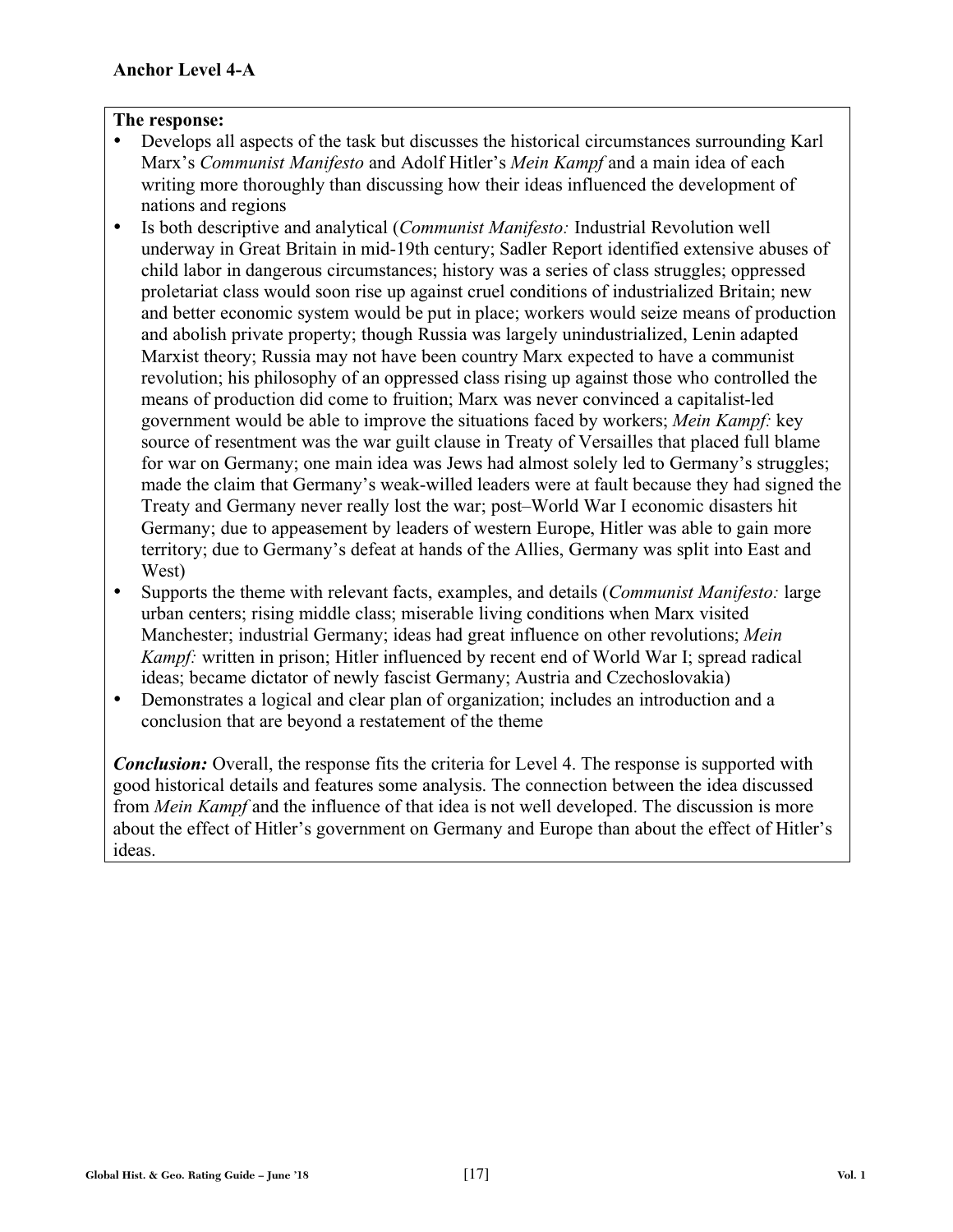#### **Anchor Paper – Thematic Essay—Level 4 – B**

**Intellectuals and philosophers have recorded their experiences and ideas into written works for all people to read. Elie Wiesel's "Night" was a record of his experiences in Auschwitz concentration camp during WWII. Mao Zedong's "Little Red Book" presented his communist beliefs to his citizens. "Night" has been used to inform future generations of the power of evil. The "Little Red Book" was used to restore Mao's status after the Great Leap Forward.**

**Elie Wiesel was a devout Jew who lived during WWII and the persecution of Jews by Adolf Hitler. He came from humble beginnings in Romania and lived a peaceful life until the German forces entered his town. He and his family were deported to concentration camps to perform hard labor and eventually be killed. The intent of the "Final Solution" was to gather the Jewish men, women, children, and elders like cattle and place them in camps to die from starvation, exhaustion or execution. Hitler wanted to exterminate "non-Aryans or inferior races," especially Jews.**

**Through his memoir, Wiesel wanted to share his life before the concentration camps, inside the concentration camp, and after surviving the concentration camp. "Night" depicts the cruelty imposed on those chosen to work until the point of exhaustion, knowing they were to eventually be killed. It illustrated the mental fatigue he had to endure while trying to survive. He explained that he could not forget the screams he heard and the smoke that filled the sky that was his fallen bretheren. By writing his experiences he shows the world true pain. The message of his work was to urge people to never forget the tradegy called the Holocaust and its estimated twelve million victims. He hoped such evil would never be repeated.**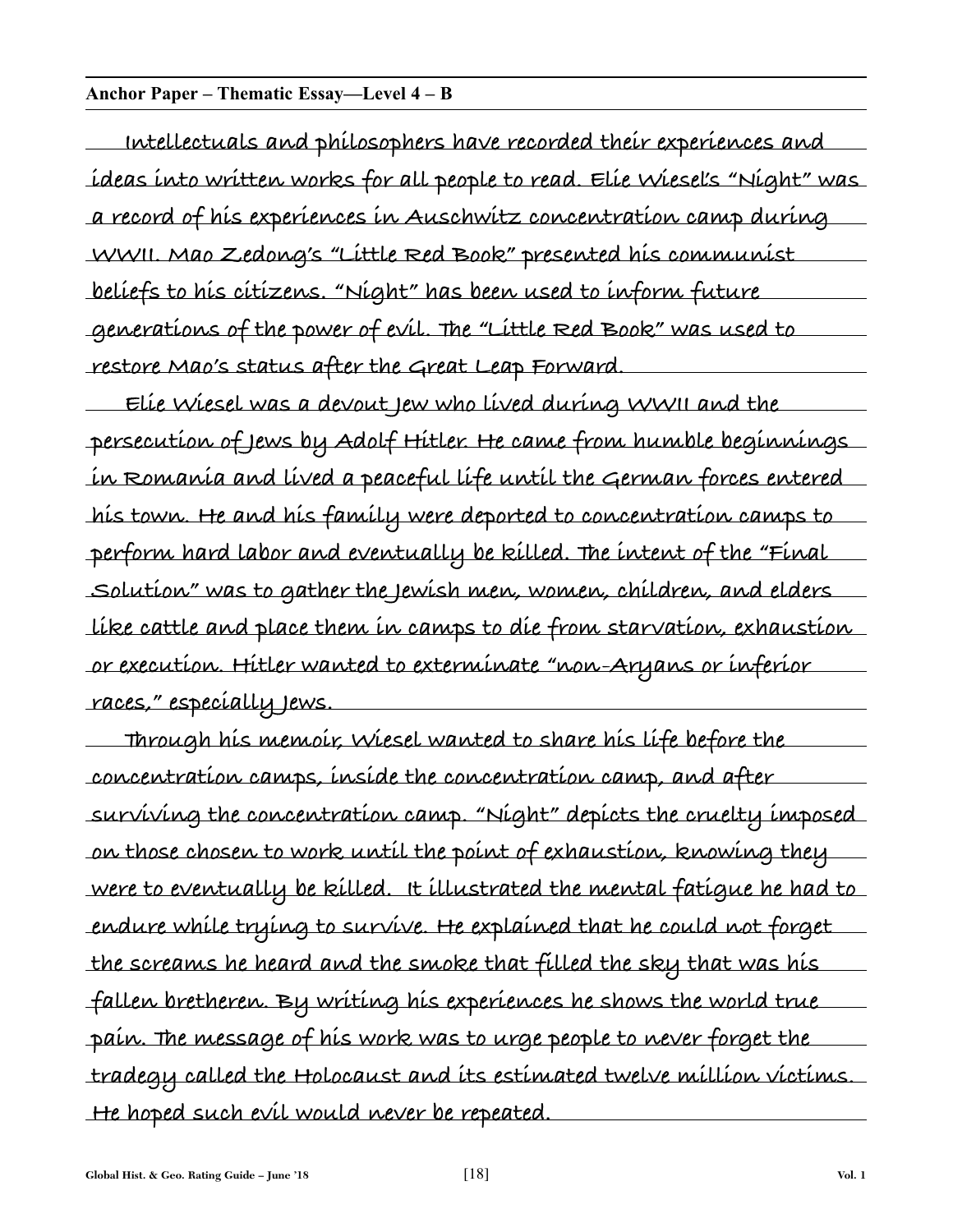#### **Anchor Paper – Thematic Essay—Level 4 – B**

**After World War II the wartime allies attempted to eliminate the Nazi ideology and punish Nazi leaders through the Nuremberg Trials. The creation of the United Nations and the Declaration of Human Rights were supposed to help make sure the Holocaust never happened again. In a way, "Night" suggests that even these efforts by themselves are not enough. Everyone, everywhere, all the time must guard against such inhumanity. Wiesel's message was "never again." Mao Zedong's peasant army was victorious in China's civil war in 1949. Jiang Jieshi, the leader of the nationalist party, fled to the island of Taiwan after losing to Mao and the communists. Under Mao's leadership there was only one political party, the Communist Party and everyone had to support communism. One of Mao's goals was to industrialize rapidly through five year plans but his Great Leap Forward was a failure and millions starved. Mao's power was questioned and he lost status for several years as a result. Mao attempted to restore his status through the Cultural Revolution. The "Little Red Book" was used to indoctrinate the people of China.**

**Mao's "Little Red Book" included the ideals, rules, and actions necessary to become a perfect Mao follower. The "Little Red Book's" purpose was to ensure everyone followed and worshiped Mao Zedong. The main idea was to maintain the spirit of China's Communist Revolution through the quotations of Chairman Mao. "The Little Red Book" became the revolutionary manual for the young followers of Mao known as the Red Guard.**

**Citizens had to own and carry a copy of Mao's "Little Red Book" to display their support for the revolution. Any one who did not carry the book or support communism could be imprisoned, killed or sent to the**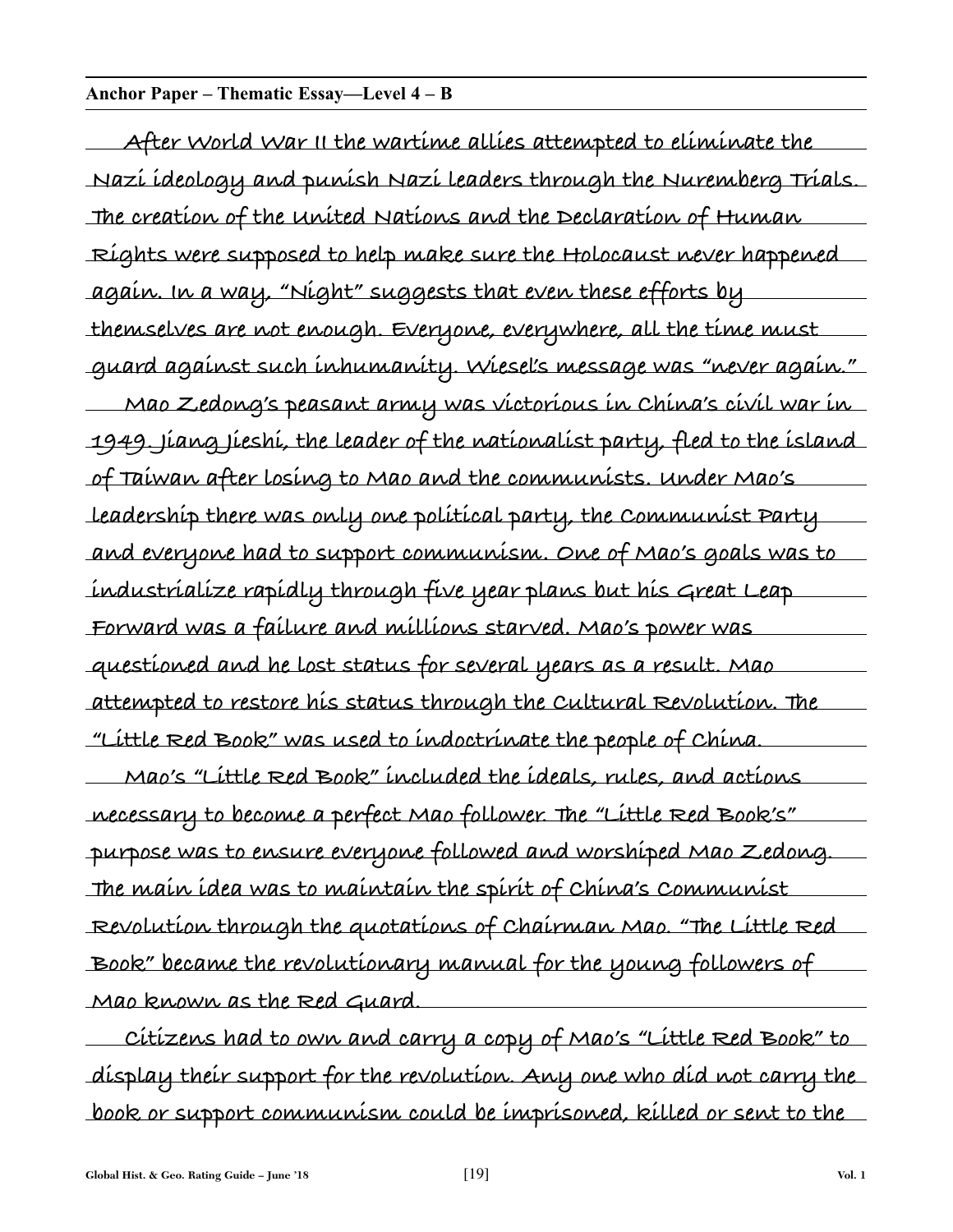#### **Anchor Paper – Thematic Essay—Level 4 – B**

**countryside to be re-educated. Schools closed and disputes between rival groups in factories slowed production. The Red Guard terrorized those they called enemies of the revolution, including teachers and factory managers. After Mao died and Deng-Xiao-ping came to power, the Cultural Revolution ended leaving deep wounds. People's faith in Mao was shattered.**

**Mao Zedong was a strong-and forceful leader who wanted power and to be worshiped. Elie Wiesel was a Jewish boy that lived during the Holocaust. Both wrote literary pieces to share information. However, "Night" was written in the hope of preventing future tradegies and Mao's "Little Red Book" was written to dictate what Chinese people should believe and do.**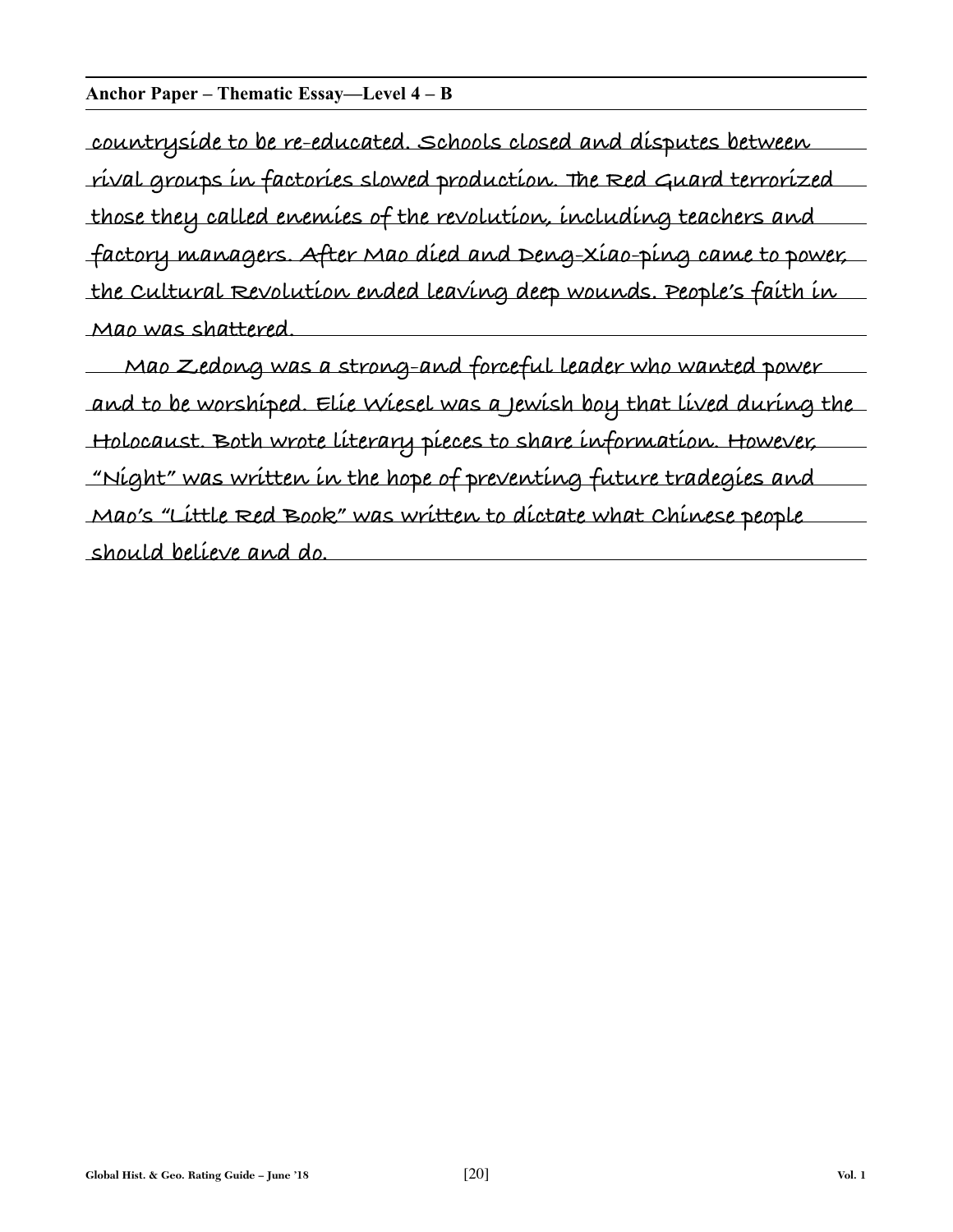- Develops all aspects of the task for Elie Wiesel's *Night* and Mao Zedong's *Little Red Book*
- Is descriptive and analytical (*Night:* used to inform future generations of the power of evil; intent of the Final Solution was to gather Jewish men, women, children, and elders like cattle and place them in camps to die from starvation, exhaustion, or execution; Hitler wanted to exterminate non-Aryans or inferior races, especially Jews; Wiesel wanted to share his life before, inside, and after surviving the concentration camps; depicts cruelty imposed on those chosen to work, knowing they would eventually be killed; illustrated the mental fatigue he had to endure; he shows the world true pain; message was to urge people to never forget its estimated twelve million victims; wartime allies attempted to eliminate Nazi ideology and punish Nazi leaders; creation of United Nations and Declaration of Human Rights supposed to help make sure Holocaust never happened again; *Night* suggests these efforts by themselves are not enough; everyone must guard against such inhumanity; *Little Red Book:* under Mao, there was only one political party, the Communist Party; one of Mao's goals was to industrialize rapidly through five-year plans; Great Leap Forward was failure and millions starved; Mao's power was questioned; Mao attempted to restore his status through the Cultural Revolution; purpose of book to ensure everyone followed Mao Zedong; main idea was to maintain spirit of China's Communist Revolution; anyone who did not carry the book or support communism could be imprisoned, killed, or sent to countryside to be reeducated; Red Guard terrorized enemies of the revolution; after Mao died and Deng Xiaoping came to power, the Cultural Revolution ended)
- Supports the theme with relevant facts, examples, and details (*Night:* Wiesel was devout Jew; Adolf Hitler; Nuremberg Trials; "never again"; *Little Red Book:* Mao Zedong's peasant army victorious; Jiang Jieshi, leader of the Nationalist Party; revolutionary manual for young followers of Mao; people's faith in Mao shattered)
- Demonstrates a logical and clear plan of organization; includes an introduction and a conclusion that are beyond a restatement of the theme

*Conclusion:* Overall, the response fits the criteria for Level 4. The response communicates Wiesel's message of the power of evil embodied in the Holocaust with well-placed analytic statements. Although good historical facts are provided, the discussion of Mao's idea is more descriptive than analytic.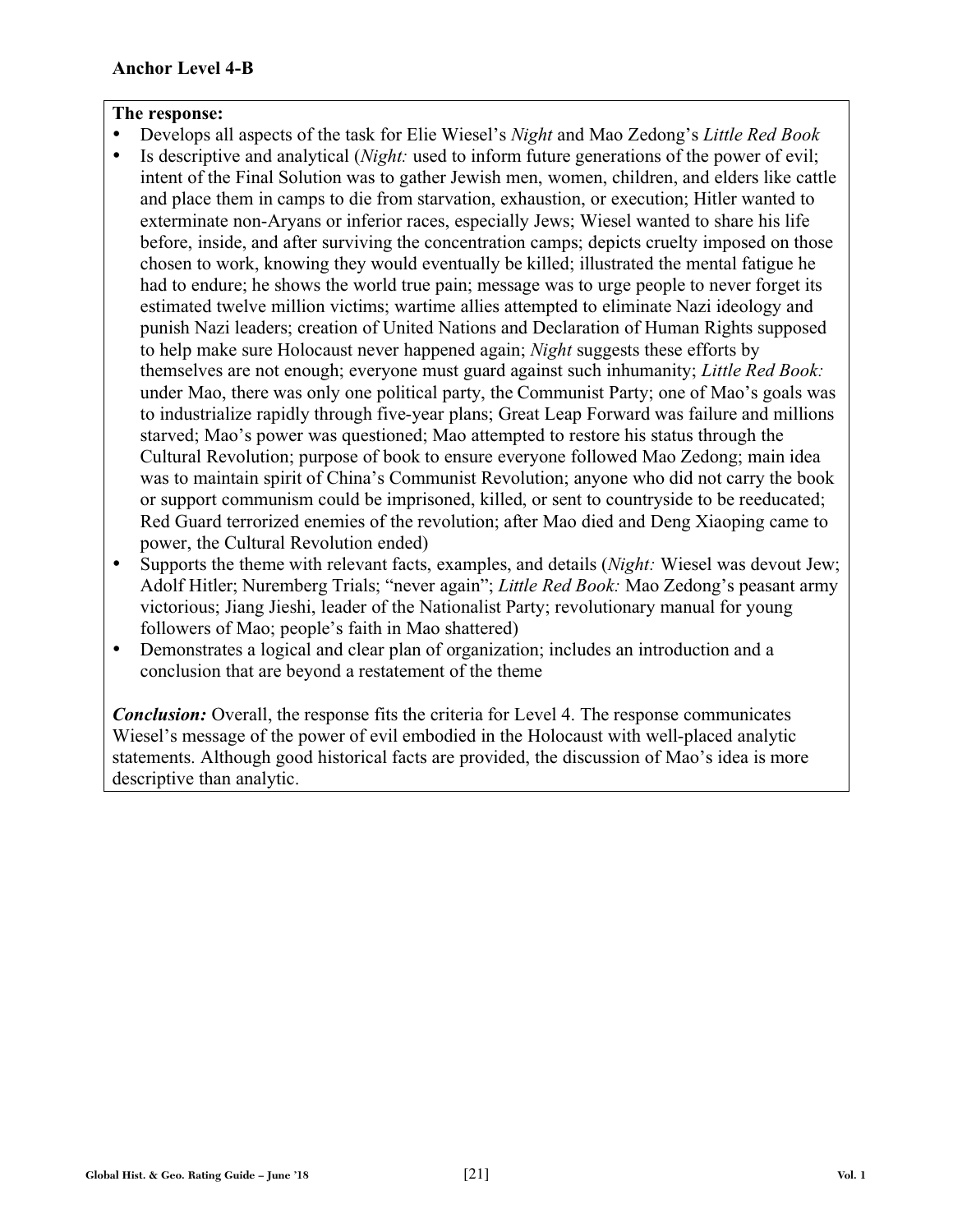#### **Anchor Paper – Thematic Essay—Level 4 – C**

**Through out history, many phisophers and thinkers have had ideas and written works that greatly impacted the world, for better or for worse. Two examples of these thinkers are Martin Luther, and his 95 thesis, along with Karl Marx and the communist manifesto. Both intellectuals, like many others, seeked to make change, and they succeeded.**

**In europe, during the early reniassance, the church and pope had an immense amount of power. The church dictated how people should practice christianity, and essentially had power over everyone maybe even the king. The catholic church then started selling indulgences, which were a way for people to pay to go to heaven when they died and for the church in Rome to pay for building and decorating churches. Martin Luther, a monk who believed that all christains should rely more on the bible, wrote the 95 thesis in response to the sale of indulgences. The 95 thesis was a paper posted on the door of the church at wittenberg that presented Luther's criticisms of the catholic church. He believed that faith and not the buying of indulgences were the path to heaven. At the time, the printing press had just been invented, and it allowed his idea, salvation by faith, to be widely spread throughout europe. This led to the protestant reformation which meant Christianity was split into many sects. This division was most intense in the german states among german princes who gained political power by following Luther. The catholic church's response to the spread of protestantism was to hold the Council of Trent where the church decided to make some reforms. Sadly, the religious change brought about by Luther's ideas led to wars and caused destruction and death in the german states and other parts of Europe.**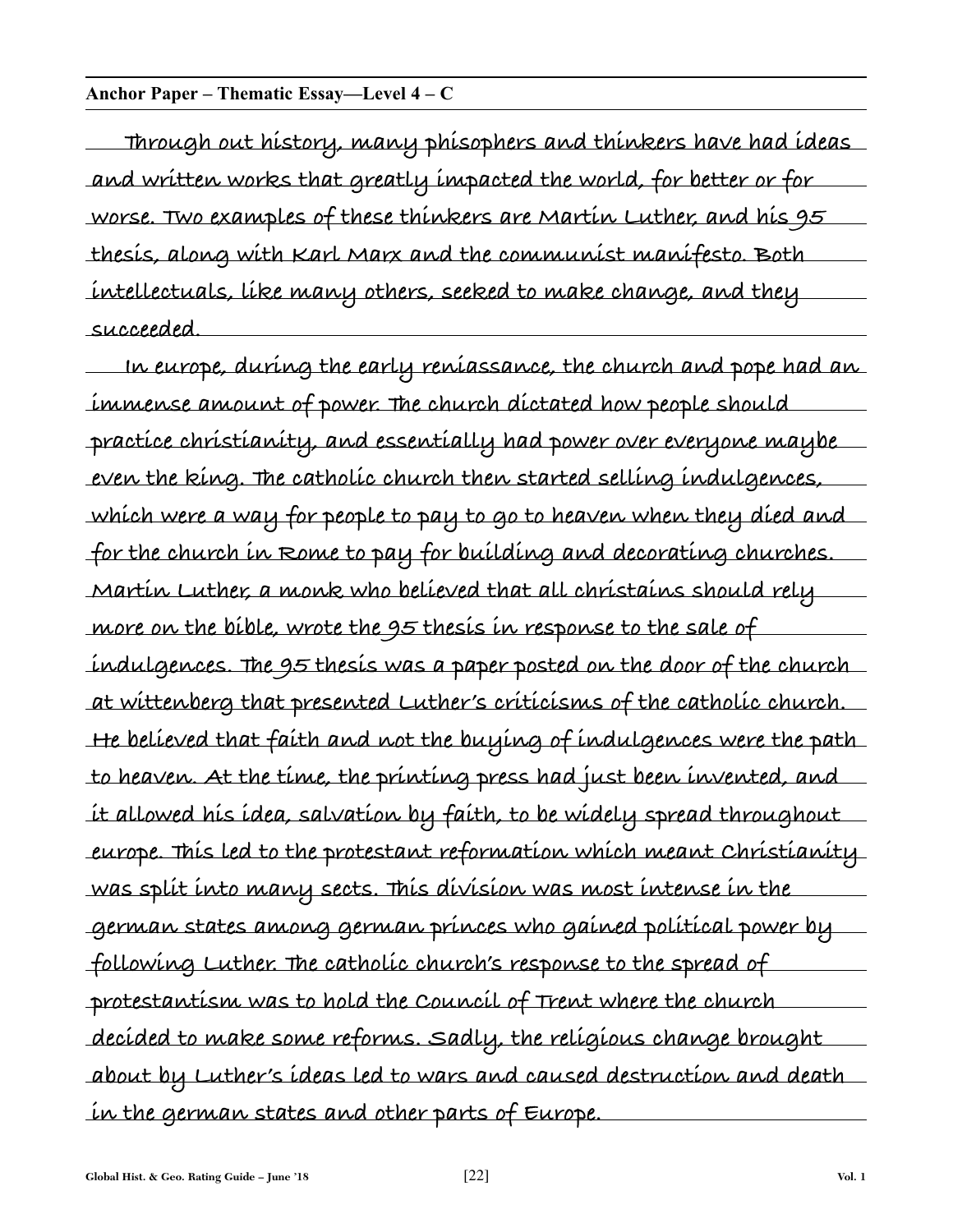#### **Anchor Paper – Thematic Essay—Level 4 – C**

**Another writer with immense impact is Karl Marx, coauthor of the communist manifesto. In the early 1800's, Europe was being industrialized, with steam powered machines and mass producing factories. Even farms were changing with the new inventions. This created a new social class: the working class, that Marx called the proletariat. Farmers no longer needed on the farms sought jobs in factories in the city. However, their factory work was immensley dangerous, and they were paid just barely enough to survive. Even worse, children were put to work for long periods of time without breaks. In response to this exploitation of workers, Marx and Engels wrote the communist manifesto. This book explained that the working class would one day seize the means of production and work for the common good. He also wrote about how unrestricted capitalism benefitted only the bourgeoisie (owners and investors) and that the wage gap between the rich and poor would only grow. His ideas were deemed radical largely because he predicted the overthrow of the bourgeoisie. His ideas had immense impact on the world as a whole. People like Lenin in Russia, and Mao Zedong in China were inspired by his ideas and led communist revolutions. In these countries, the new leaders used force to achieve the Marxist ideals of collective ownership of property. Stalin's five year plans in the Soviet Union and Mao's great leap forward in China cost the lives of millions. The differences between communism and capitalism also led to the Cold War between the USSR and the United States.**

**While Martin Luther and Karl Marx had completely different ideas, the ideas of both writers led to immense change and had an impact in the world. It shows how powerful a few ideas can be.**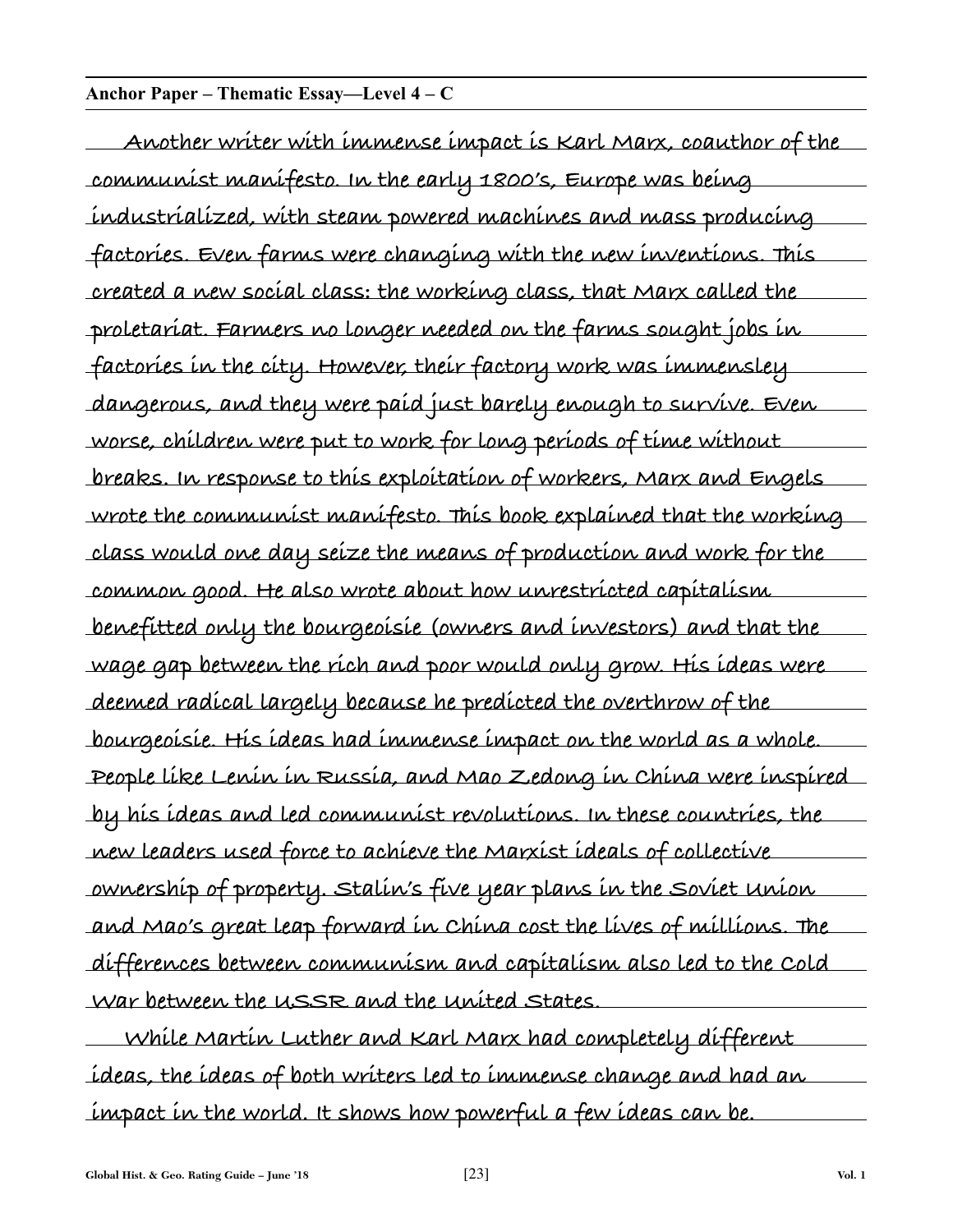- Develops all aspects of the task for Martin Luther's *Ninety-five Theses* and Karl Marx's *Communist Manifesto* although the idea in Martin Luther's work is not discussed as thoroughly as other aspects of the task
- Is both descriptive and analytical (*Ninety-five Theses:* indulgences were way for people to go to heaven and for the church in Rome to pay for building and decorating churches; Church essentially had power over everyone; Luther believed all Christians should rely more on the Bible; wrote in response to sale of indulgences; presented Luther's criticism of the practices of the Catholic Church; Luther believed that faith was the path to heaven; Christianity split into many sects; division most intense in German states; German princes gained political power; Catholic Church's response was to hold the Council of Trent where the Church decided to make some reforms; religious change brought wars and caused destruction and death in the German states and other parts of Europe; *Communist Manifesto:* Europe was being industrialized; industrialization created new social class, the working class that Marx called the proletariat; written in response to exploitation of workers; working class would seize the means of production and work for the common good; unrestricted capitalism benefitted only the bourgeoisie; ideas were deemed radical because Marx predicted the overthrow of the bourgeoisie; Lenin in Russia and Mao Zedong in China led communist revolutions; new leaders used force to achieve Marxist ideals of collective ownership of property; Stalin's five-year plans in the Soviet Union and Mao's Great Leap Forward in China cost lives of millions)
- Supports the theme with relevant facts, examples, and details (*Ninety-five Theses:* early Renaissance; Wittenberg; printing press; salvation by faith; Protestant Reformation; *Communist Manifesto:* factory work dangerous; children work for long periods of time; wage gap)
- Demonstrates a logical and clear plan of organization; includes an introduction that restates the theme and a brief conclusion

*Conclusion:* Overall, the response fits the criteria for Level 4. Numerous facts, examples, and details are applied in discussing these written works that promoted challenges to existing systems. The inclusion of additional analytical statements would have strengthened the response. Although the *Ninety-five Theses* is not within Units Five through Eight of the 10th-grade curriculum, discussion of this 9th-grade subject meets the criteria required in the task.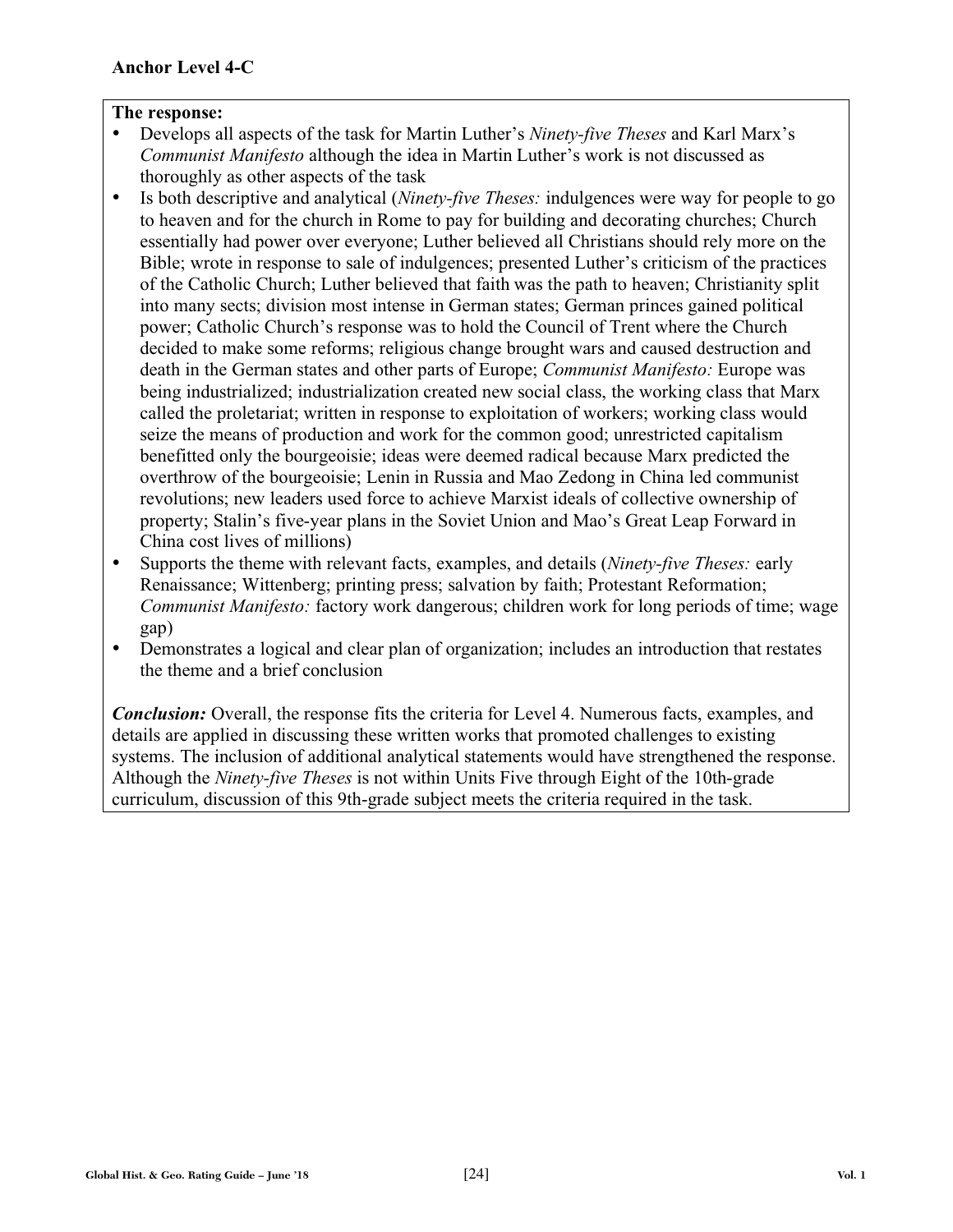#### **Anchor Paper – Thematic Essay—Level 3 – A**

**Adolf Hitler's "Mein Kampf" and Olympe de Gouges "Declaration of the rights of women" were intended to address the situations occurring as the time they were written. There was political and social unrest in Germany and France. Hitler pursued a nationalistic perspective and argued for less toleration, while de Gouges argued for more tolerance, urging that freedoms should be given to both genders. Hitler's book promoted anti-semetic viewpoints between World War 1 and the coming World War 2 in order to unite a nation disenfranchized by a weak democracy, leading to further policies targeting Jewish peoples. De Gouges, on the other hand, argued that women like the men rebelling in the French Revolution, should enjoy the enlightment ideas of equality that men used to justify their actions – ushering in future waves of feminism.**

**Hitler wrote "Mein Kampf" in Germany in the 1920s in between the two world wars to foster a support for him that would unite the nation and blamed the Jews for Germany's misfortunes. In WWI, Germany was on the loosing side and faced harsh reperations as well as the sole blame for the war from the international community. As a result, Germans lost faith in the democratic Weimar Republic that had signed the treaty that blamed them. Germans began to lean towards Hitler's fascist, nationalist and patriotic pro German rhetoric that promised improvement. A large part of this rhetoric was promoting the Aryan German race as the only "pure" one, and Jews as subhuman, as written in Mein Kampf. A common way to build pride in a people, in this case Germans, is to put down another. The rascist views Hitler set forth in Mein Kampf encouraged and promoted incredible anti-semeticism and foreshadowed the cruel policies against**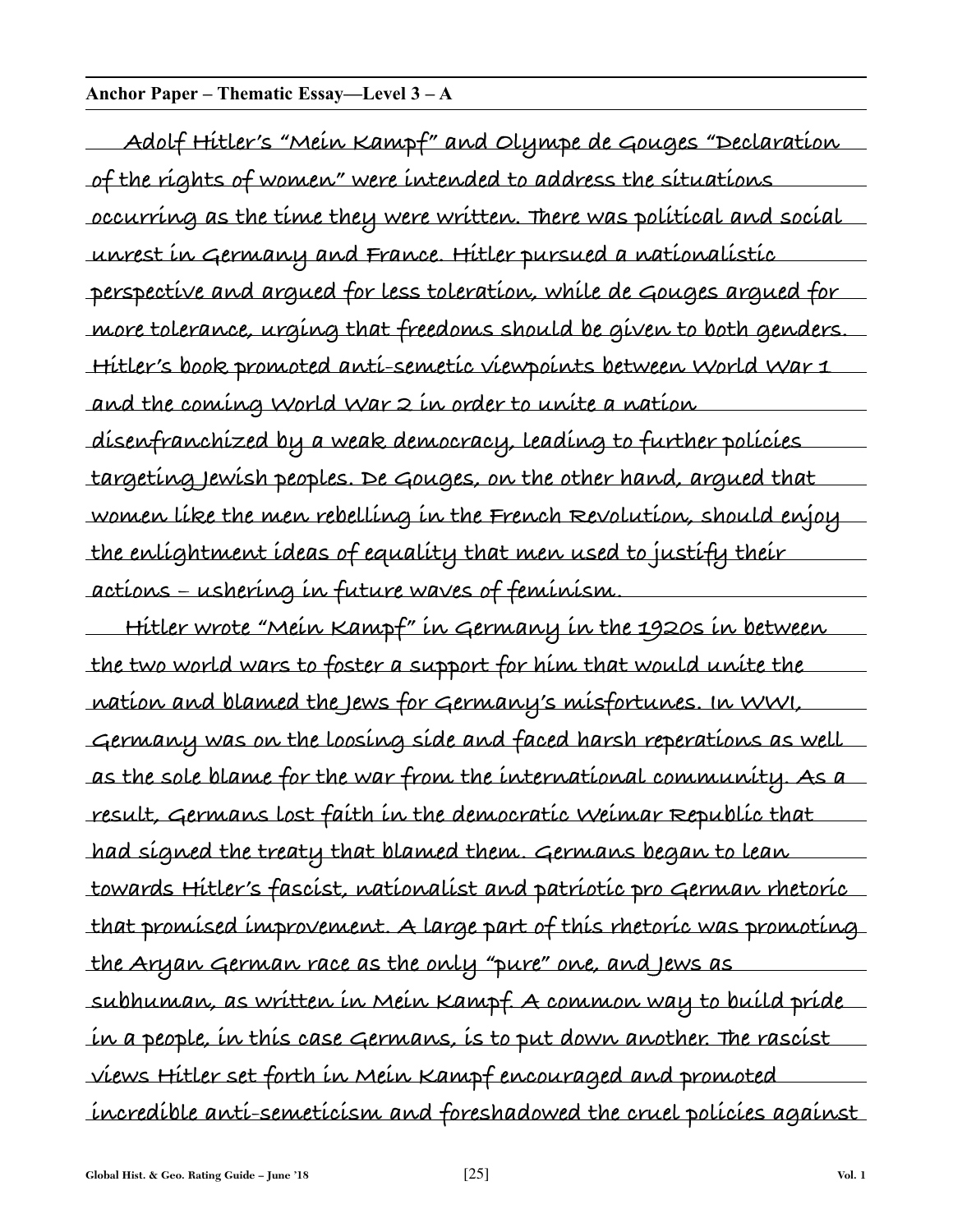#### **Anchor Paper – Thematic Essay—Level 3 – A**

**Jews that Hitler would institute as Germany expanded its control throughout Europe. Beginning with Kristalnact, the night of broken glass, when Jewish homes and stores were destroyed and continuing through the Final solution when millions of Jews would be sent to death camps, Hitler's views were put into practice.**

**De Gouges was a feminist during the French Revolution, who's declaration called for the enlightenment ideas driving the French revolution to be applied to women in a riff off of the guiding "Declaration of the rights of man" created at the time. The late 1700s was a time guided by enlightenment ideas of individuality, inalienable rights of the individual and equal and fair representation for all. The French revolution was fought to gain these rights. In France at the time, there was an incredible disparity between the voting rights and taxes on the working class and clergy and landowners or nobles. In response, the French people rose up in anger. De Gouges declaration argues that women felt the same sense of injustice as men. She argues that everyone should also stand up for the rights of women – who should enjoy the same rights as men. While de Gouges ideals were not immediately understood by the French or global governments, they opened up conversation on the roles and rights of different genders. De Gouges helped introduce feminist ideas to Western Europe that are still being fought for and are very much disputed in contemporary times.**

**While Hitler and de Gouges advocated different ideas, they both had an impact on society and policy over time with their writing. Hitler's anti-semeticism unfortunately stays a part of culture. De Gouges feminism fortunately stays a part of culture as well.**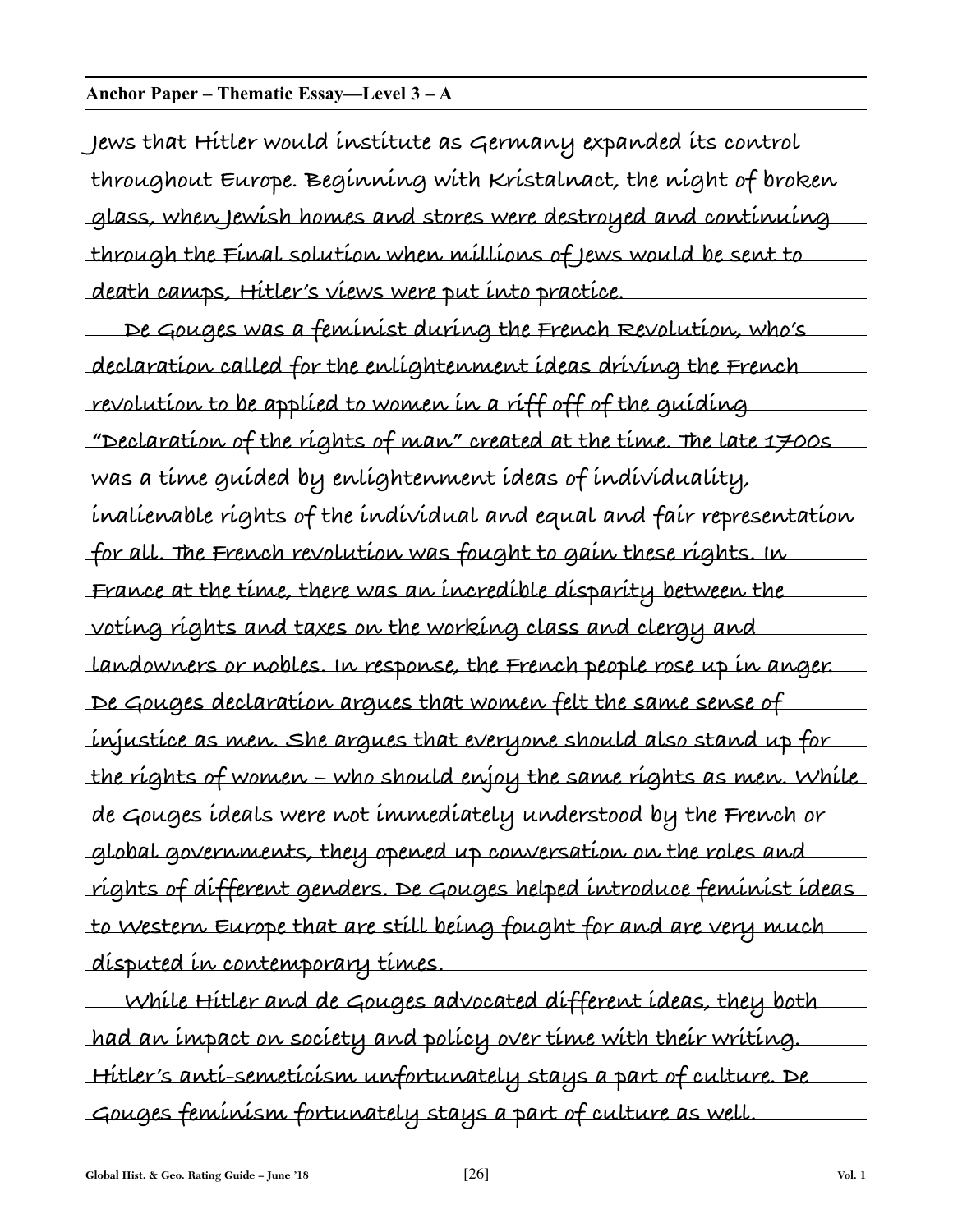- Develops all aspects of the task with little depth for Adolf Hitler's *Mein Kampf* and Olympe de Gouges' *Declaration of the Rights of Woman*
- Is more descriptive than analytical (*Mein Kampf:* promoted anti-Semitic viewpoints to unite a nation disenfranchised by a weak democracy; Germany on losing side in World War I and faced harsh reparations as well as sole blame for the war from international community; common way to build pride in a people is to put down another; racist views of Hitler encouraged incredible anti-Semitism and foreshadowed cruel policies against Jews that Hitler would institute; Final Solution when millions of Jews would be sent to death camps; *Declaration of the Rights of Woman:* de Gouges called for Enlightenment ideas driving French Revolution be applied to women; guided by ideas of individuality, inalienable rights, and equal and fair representation for all; incredible disparity between voting rights and taxes on working class, clergy, and nobles; women felt same sense of injustice as men; ideals not immediately understood by the French or global governments; opened up conversation on roles and rights of different genders; helped introduce feminist ideas that are still fought for and disputed in contemporary times)
- Includes some relevant facts, examples, and details (*Mein Kampf:* World War II; democratic Weimar Republic; fascist, nationalist, and patriotic pro-German rhetoric; Aryan German race; Kristallnacht, night of broken glass; *Declaration of the Rights of Woman:* feminist during French Revolution; introduced ideas to western Europe)
- Demonstrates a satisfactory plan of organization; includes an introduction and a conclusion that are beyond a restatement of the theme

*Conclusion:* Overall, the response fits the criteria for Level 3.The historical circumstances for *Mein Kampf* and the *Declaration of the Rights of Woman* are developed in some depth. Although the idea from each work and its influence is included in the response, further development, particularly for the *Declaration of the Rights of Woman,* would have enhanced the discussion.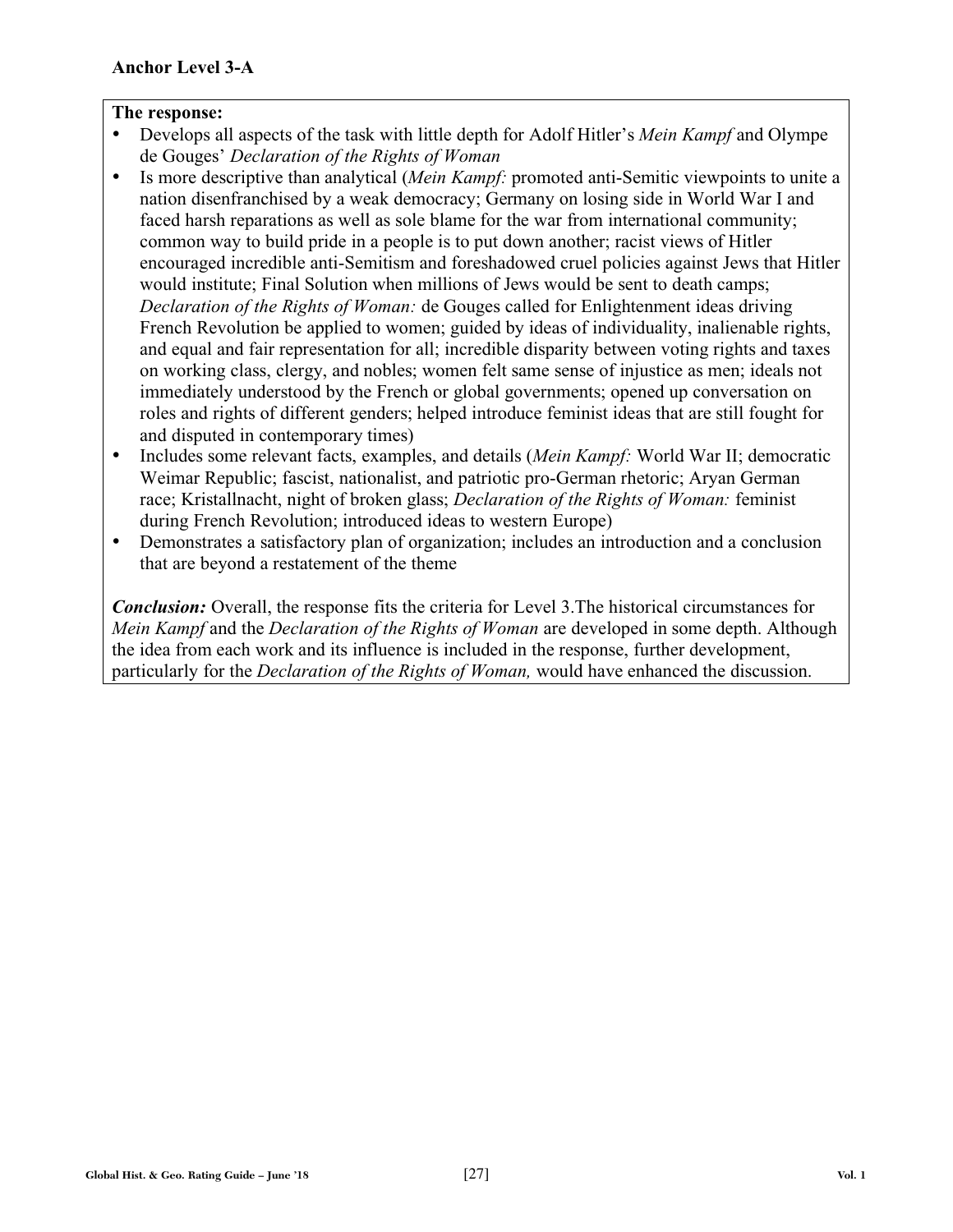#### **Anchor Paper – Thematic Essay—Level 3 – B**

**Many philosophers, intellectuals, and leaders have used their ideas to affect the world and to shape public opinion. These ideas have changed societies in huge ways. Adolf Hitler and Karl Marx have both influenced Europe with their works of "Mein Kampf" and "The Communist Manifesto".**

**Adolf Hitler was the German Nazi leader from 1933 to his death in 1945. Hitler's work of "Mein Kampf" was written while he was in prison in the 1920's. Germany had been crippled by the Treaty of Versaille ending World War I and Hitler felt resentment towards the allied powers. Hitler blamed Germany's defeat on the same people he attacked in Mein Kampf – Communist, Jews, and the Weimar government. Hitler had a hunger for power and resentment towards minority groups; specifically Jews. Hitlers book had many ideas written it but the main idea was that Germans were like the "Arian Race", people who are considered to be superior. Clearly he wanted to restore Germany to a position of world power, making it Great Again. When Hitler came to power he gradually "tested the waters" to see how the Europeans would react to the annexation of Austria and Czechoslovkia. These actions were a way to expand militarily, violate the Versailles Treaty , and appear powerful and superior. European leaders condemed Hitler's actions but did nothing to "punish" Germany. Leaders, like Neville Chamberlain had attempted to use the policy of appeasement to keep Hitler at bay with the Munich Pact, but Hitler continued his imperialist expansion and expanded Germany into a "Global superpower". When Germany invaded Poland, the allied powers knew that the policy of appeasement didn't work, they went to war. Hitler kept on expanding Germany and while he was doing this,**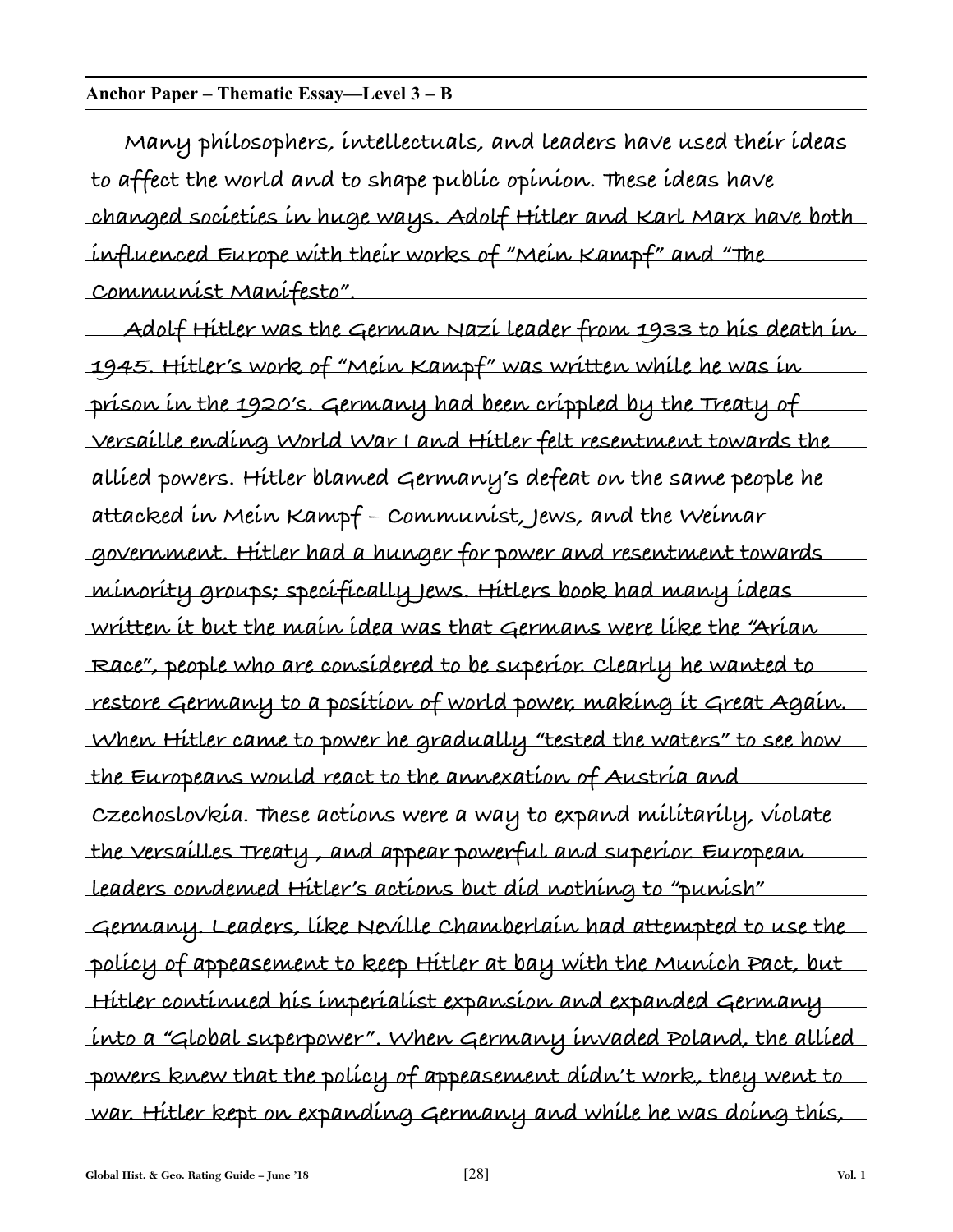#### **Anchor Paper – Thematic Essay—Level 3 – B**

**he spreaded his ideas that were outlined in his book "Mein Kampf" that attacked Jews and other minorities. He had changed European society through his hateful ideas and actions. Hitler negatively influenced all the regions his armies expanded into.**

**Karl Marx was a German philosopher who worked with Friedrich Engles to produce the book "The Communist Manifesto". Marx promoted this piece of writing during the industrial revolution. Marx saw what he called "the horrors of capitalism" when pay was low and hours were long and living conditions were poor. He believed these laissez-faire practices hurt workers. He claimed a "fairer" economic system would result from class struggle. He called his doctrine "scientific socialism", otherwise known as communism. Marx's writing had many ideas contained within it but the one that is the basis for this work is that the workers of the world would unite and have a revolution. Marx thought that when the proleteriats or working class, stood up to the "evil" capitalists and had a worldwide revolution, then they would institute communism and make the world a better place. Karl Marx's idea of communism influenced several regions. One of the main ones he influenced was Russia following the Bolshevik revolution. After the revolution and civil war, the Soviet Union (USSR) was formed. They claimed to use Karl Marx's ideas to produce a communist society. This was not for the better. The communist system in the USSR caused the economy to plummet. The implementation of communism was poorly thought through and it caused more problems then it solved. It caused millions of peasants to starve and especially under Joseph Stalin it caused severe inequality among its peoples even though the main idea of communism is to**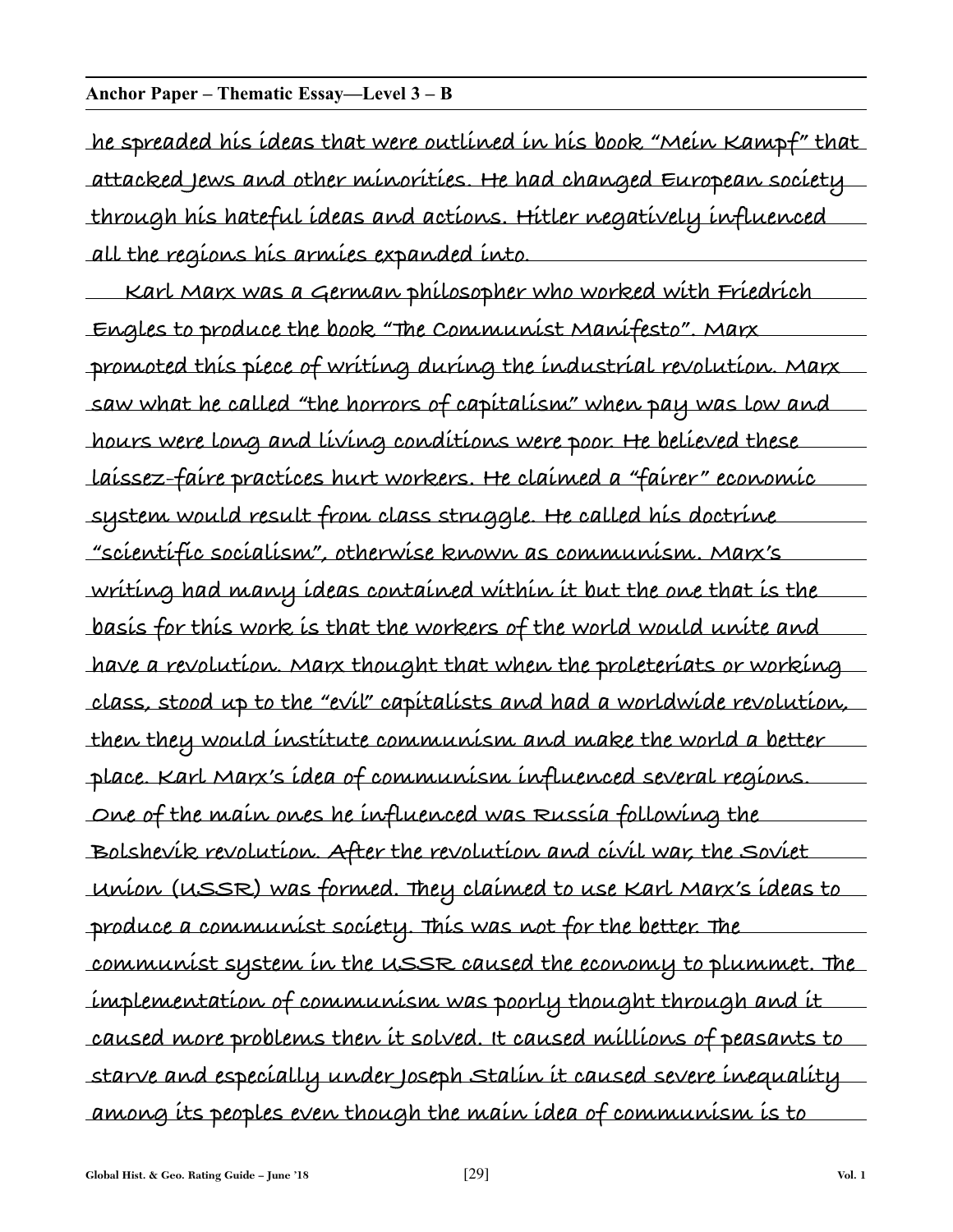#### **Anchor Paper – Thematic Essay—Level 3 – B**

**have everybody equal. Karl Marxs' work even influences the world today. The Peoples Republic of China today is communist and derives their ideas from Marx's writings.**

**Many regions, societies, and countries were influenced by Adolf Hitler and Karl Marx. Their writings of "Mein Kampf" and "The Communist Manifesto" have influenced the world we live in today.**

#### **Anchor Level 3-B**

#### **The response:**

- Develops some aspects of the task with some depth for Adolf Hitler's *Mein Kampf* and Karl Marx's *Communist Manifesto*
- Is more descriptive than analytical (*Mein Kampf:* Germany crippled by the Treaty of Versailles ending World War I; Hitler blamed Germany's defeat on communists, Jews, and Weimar government; main idea was that Germans were like the Aryan race, people considered to be superior; wanted to restore Germany to position of world power; changed European society through his hateful ideas and actions; negatively influenced all the regions his armies expanded into; *Communist Manifesto:* Marx saw the horrors of capitalism—low pay, long hours, and living conditions were poor; believed laissez-faire practices hurt workers; claimed a fairer system would result from class struggle; called his doctrine scientific socialism; idea was that workers of the world would unite and have a revolution; when working class stood up to evil capitalists, they would institute communism and make the world a better place; Soviet Union claimed to use Karl Marx's ideas to produce communist society; communist system not for the better; implementation of communism poorly thought out and caused more problems than it solved)
- Includes some relevant facts, examples, and details (*Mein Kampf:* Neville Chamberlain; appeasement; Munich Pact; annexation of Austria and Czechoslovakia; *Communist Manifesto:* Friedrich Engels; Industrial Revolution; proletariat; Bolshevik Revolution; millions of peasants starved; Joseph Stalin)
- Demonstrates a satisfactory plan of organization; includes an introduction and a conclusion that are a restatement of the theme

*Conclusion:* Overall, the response fits the criteria for Level 3. The discussion of *Mein Kampf* and *Communist Manifesto* is a factual narrative that demonstrates an understanding of the task; however, generalizations used to discuss each work's idea and its influence lack development.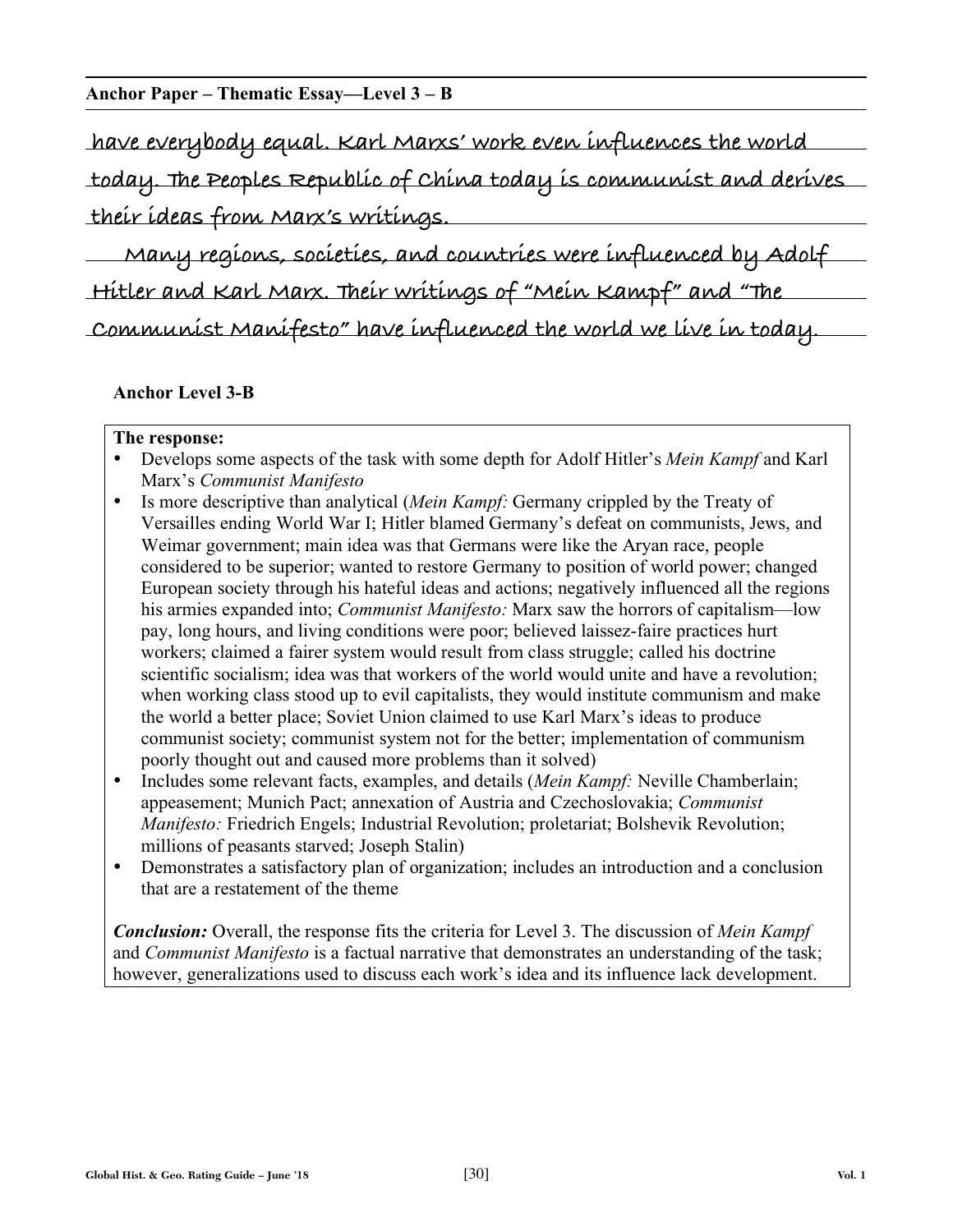#### **Anchor Paper – Thematic Essay—Level 3 – C**

**The world has been built on the minds of great thinkers. Philosophers have developed ideas over the course of the world's history to keep society going. John Locke's Two Treatises on Government and Adam Smith's Wealth of Nations have served as guides to developing certain societies.**

**John Locke's Two Treatises on Government contained a rather, powerful idea for the time. This writing came during the Enlightenment in England and much of Europe, when absolute monarchs like the Stuart Kings of England and Louis XIV, XV, and XVI of France held firmly onto their power. Democratic ideals were very revolutionary during the time of divine right monarchy. Locke, in this document, argued that the people gave the government the right to rule. If the government abuses this right, according to Locke, the people have the right to overthrow the government. This was called the social contract theory of government. Locke's writings were precursors to democracy and parliamentary rule in England. His work argued for, and eventually helped result in, an end to absolute monarchy in Britain. John Locke's Two Treatises on Government later influenced American colonists to rebel against the British and the ending of absolute rule in France.**

**Adam Smith's Wealth of Nations served as a precursor to laissezfaire capitalism. His work came at a time when his British homeland engaged in mercantilism with its colonies. This meant that the British would harvest raw materials from its colonies and then process the materials in the home country. Smith argued that laissez-faire capitalism, or a free market with little to no government restriction, would lead to great wealth for the country. The desire by individuals to**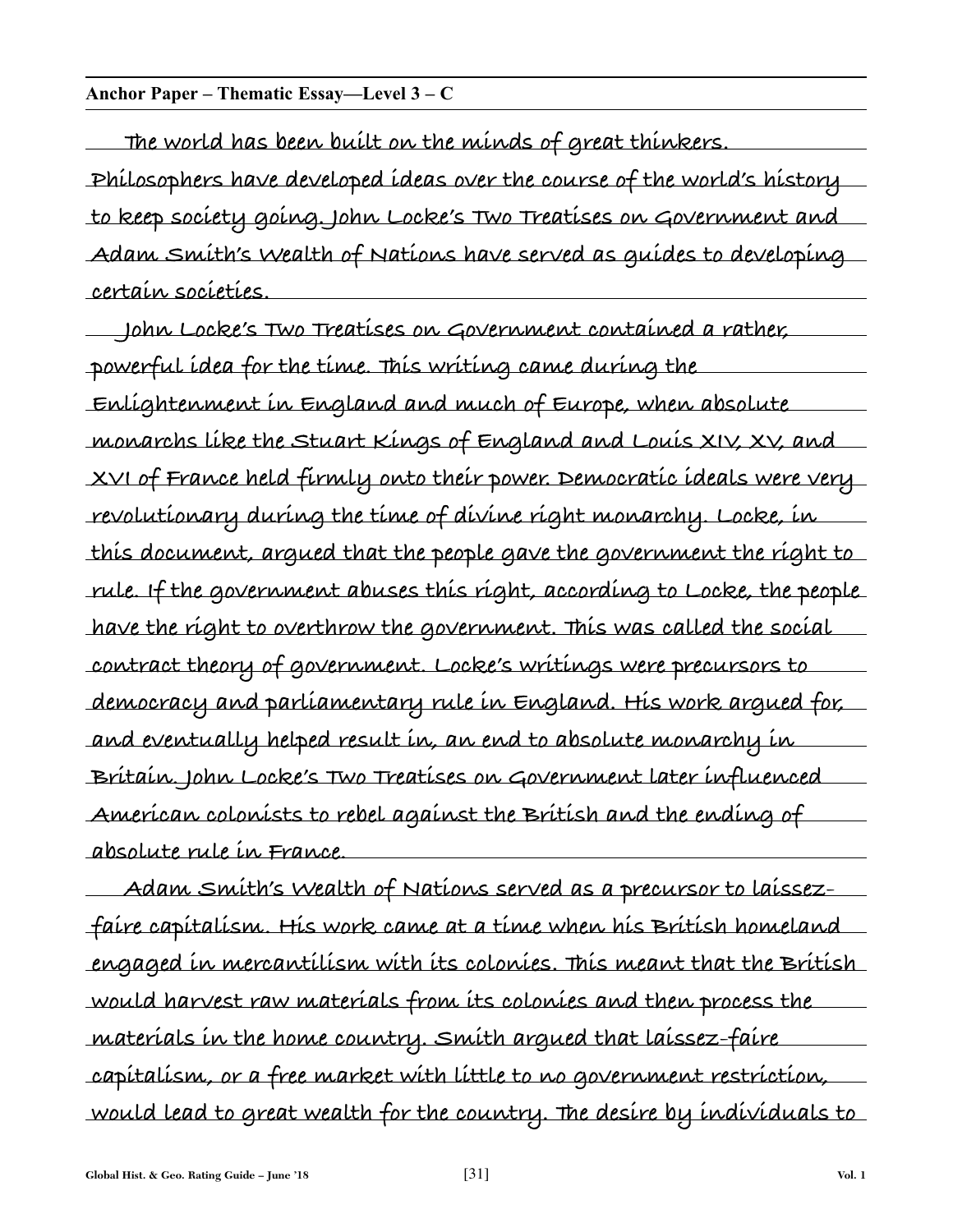#### **Anchor Paper – Thematic Essay—Level 3 – C**

| make a profit was an incentive for that individual to take a risk and |  |  |  |
|-----------------------------------------------------------------------|--|--|--|
|                                                                       |  |  |  |
| invest. Wealth invested in machines, factories, and transportation    |  |  |  |
|                                                                       |  |  |  |
| funded the Industrial Revolution in England. Profit motives           |  |  |  |
|                                                                       |  |  |  |
| influenced how much workers were paid and their treatment. Smith's    |  |  |  |
|                                                                       |  |  |  |
| writings aided in the establishment of free market capitalism in      |  |  |  |
|                                                                       |  |  |  |
| England and in other parts of the world. Adam Smith's Wealth of       |  |  |  |
|                                                                       |  |  |  |
| Nations accounted for the rise of capitalism in England.              |  |  |  |
|                                                                       |  |  |  |
| Great thinkers have pushed the world forward.                         |  |  |  |
|                                                                       |  |  |  |

#### **Anchor Level 3-C**

#### **The response:**

- Develops all aspects of the task in little depth for John Locke's *Two Treatises on Government* and Adam Smith's *Wealth of Nations*
- Is more descriptive than analytical (*Two Treatises on Government:* absolute monarchs held firmly onto their power; Locke argued that people gave government the right to rule; if government abuses this, the people have the right to overthrow the government; called the social contract theory of government; writings precursor to democracy and parliamentary rule in England; ideas helped result in an end to absolute monarchy in Britain; influenced American colonists to rebel; *Wealth of Nations:* came at a time when British homeland engaged in mercantilism with its colonies; Britain would harvest raw materials from its colonies and process materials in home country; Smith argued that a free market with little to no government restriction would lead to great wealth for the country; desire by individuals for profit was incentive for individuals to take a risk and invest; profit motives influenced how much workers were paid)
- Includes some relevant facts, examples, and details (*Two Treatises on Government:* Enlightenment; democratic ideals revolutionary; Stuart kings; *Wealth of Nations:* laissezfaire capitalism; Industrial Revolution in England)
- Demonstrates a satisfactory plan of organization; includes an introduction that restates the theme and a brief conclusion

*Conclusion:* Overall, the response fits the criteria for Level 3. The strength of the response lies in the relevant facts, examples, and details employed in the discussion of the idea. Further development of the influence of the idea and additional analytic statements would have enhanced the response.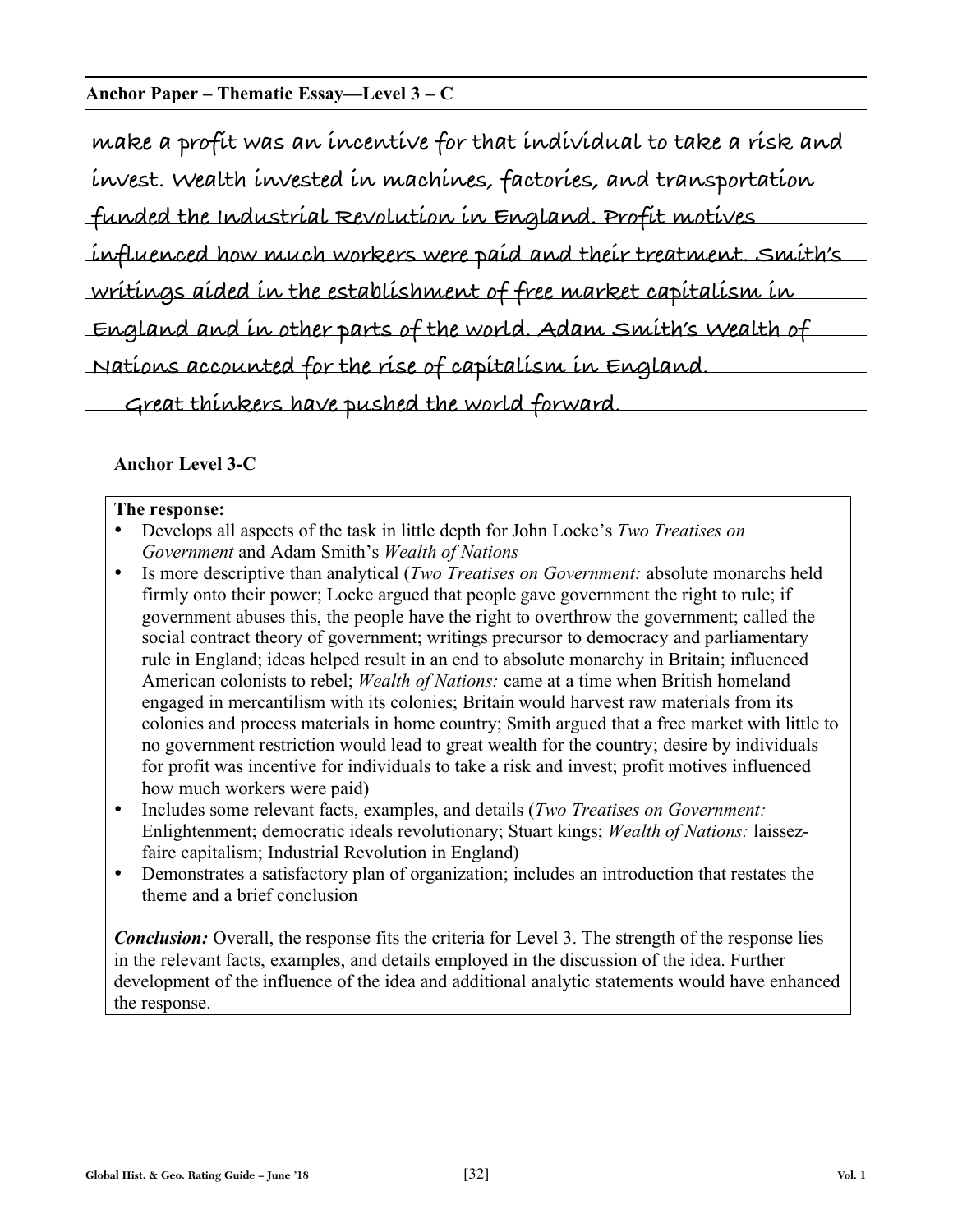#### **Anchor Paper – Thematic Essay—Level 2 – A**

**Throughout global history there have been many individuals who have recorded their ideas in written works. Two of these individual's are Adam Smith & Karl Marx. These individuals ideas have been used throughout history & had effected the societies in positive and/or negative ways.**

**During the Industrial revolution people faced many problems. There was air pollution, child labor, long hours of working & low pay. The economy was corrupted. Karl Marx a german philosopher found a theory named "scientific socialism". Karl Marx was a communist who wanted a classless society. He wanted to everyone get paid equaly. No matter how hard you worked or didn't work at all by the end of the day you will be paid equaly as everyone else. Karl Marx wrote a book named Communist Manifesto. In that book he talked about communism & made some points such as: There is always a class struggle between the rich & the workers.**

**— The working class should rise up & throw the bourgeise.**

**— The capitalists are taking advantage of the working class, to get profit. Moreover, there were points about how to be a communist.**

**While Karl Marx wanted to fix the economy through communism, Adam Smith who was also a philosopher, completely disagreed with Karl Marx. Adam Smith was a capitalist & he was following a policy named Laisez-faire. According to this theory the government had little or no interference in the economy. Adam Smith believed that capitalism would work best for economy. He believed that if one person works harder than the other person that person should get paid more. They also could own private lands & business. He wrote a book named the "wealth of nations" in which he give points on capitalism. The**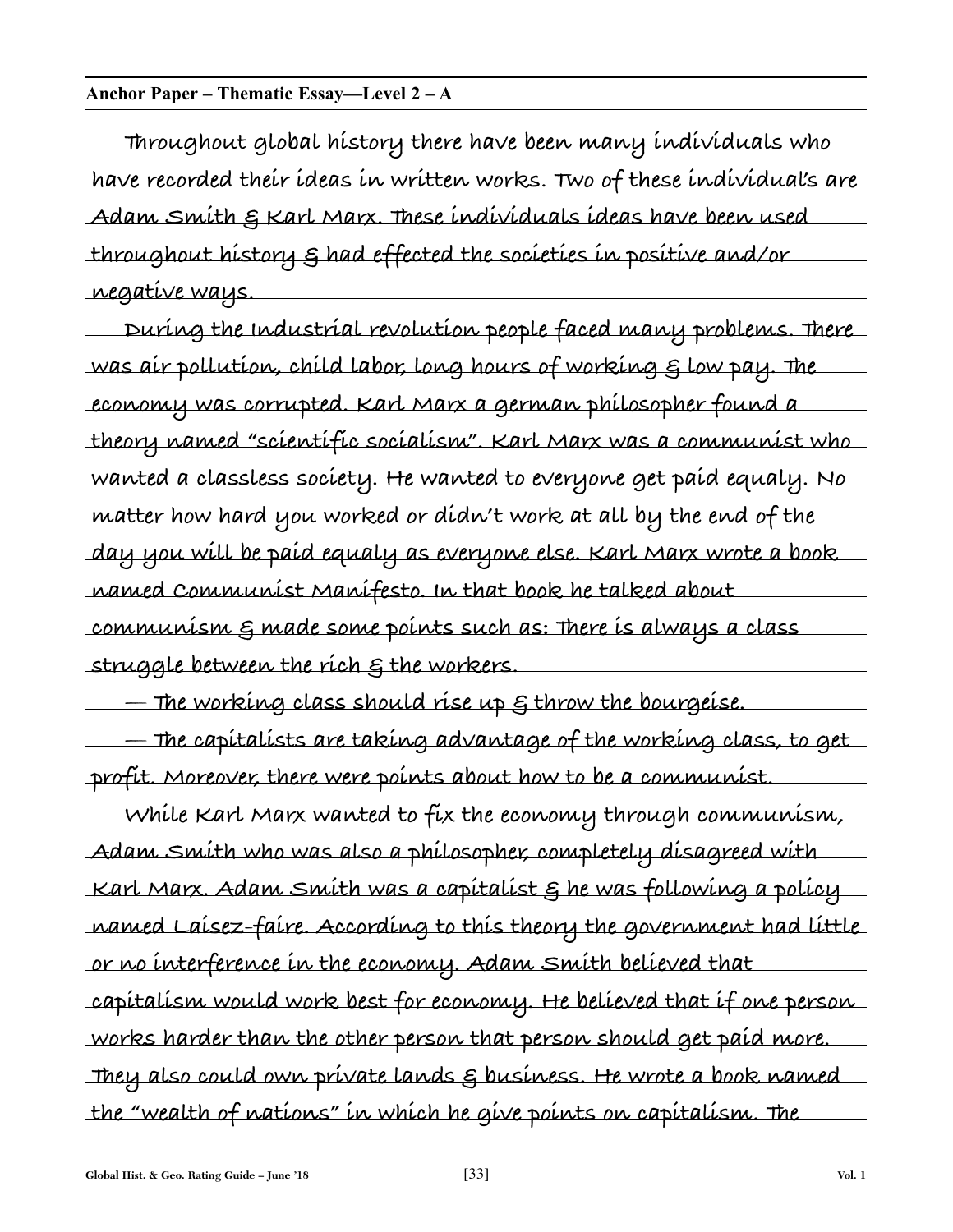#### **Anchor Paper – Thematic Essay—Level 2 – A**

**capitalism focused on people's rights while communism focused on society more.**

**Futhermore, people used both ideas throughout history. For example In China, Mao Zedong used Karl Marx's ideas & it didn't worked well. The economy was corrupt. The idea of Adam Smith was used as well which worked well & had a positive effect on society.**

**Throughout the global history there have been many individuals like Adam Smith & Karl Marx whose ideas have effected the society in positive and/or negative way & continues to do so today.**

#### **Anchor Level 2-A**

#### **The response:**

- Develops some aspects of the task in some depth for Karl Marx's *Communist Manifesto* and Adam Smith's *Wealth of Nations*
- Is primarily descriptive (*Communist Manifesto:* always a class struggle between the rich and the workers; working class should rise up; capitalists taking advantage of working class to get profit; *Wealth of Nations:* according to theory, government had little or no interference in the economy; person could own private lands and business); includes faulty analysis and application (*Communist Manifesto:* economy was corrupted; no matter how hard you worked or did not work at all, by the end of the day you will be paid equally as everyone else)
- Includes few relevant facts, examples, and details (*Communist Manifesto:* Industrial Revolution problems: air pollution, child labor, long hours of working, low pay; scientific socialism; *Wealth of Nations:* capitalist; laissez-faire); includes an inaccuracy (*Wealth of Nations:* Adam Smith completely disagreed with Karl Marx)
- Demonstrates a general plan of organization; includes an introduction that restates the theme and a brief conclusion

*Conclusion:* Overall, the response fits the criteria for Level 2. The main idea for Karl Marx's *Communist Manifesto* and for Adam Smith's *Wealth of Nations* is developed in some depth. Although a basic knowledge of these written works is evident, the listing of details for historical circumstances for the *Communist Manifesto* and the lack of development of the influences of both works weaken the response.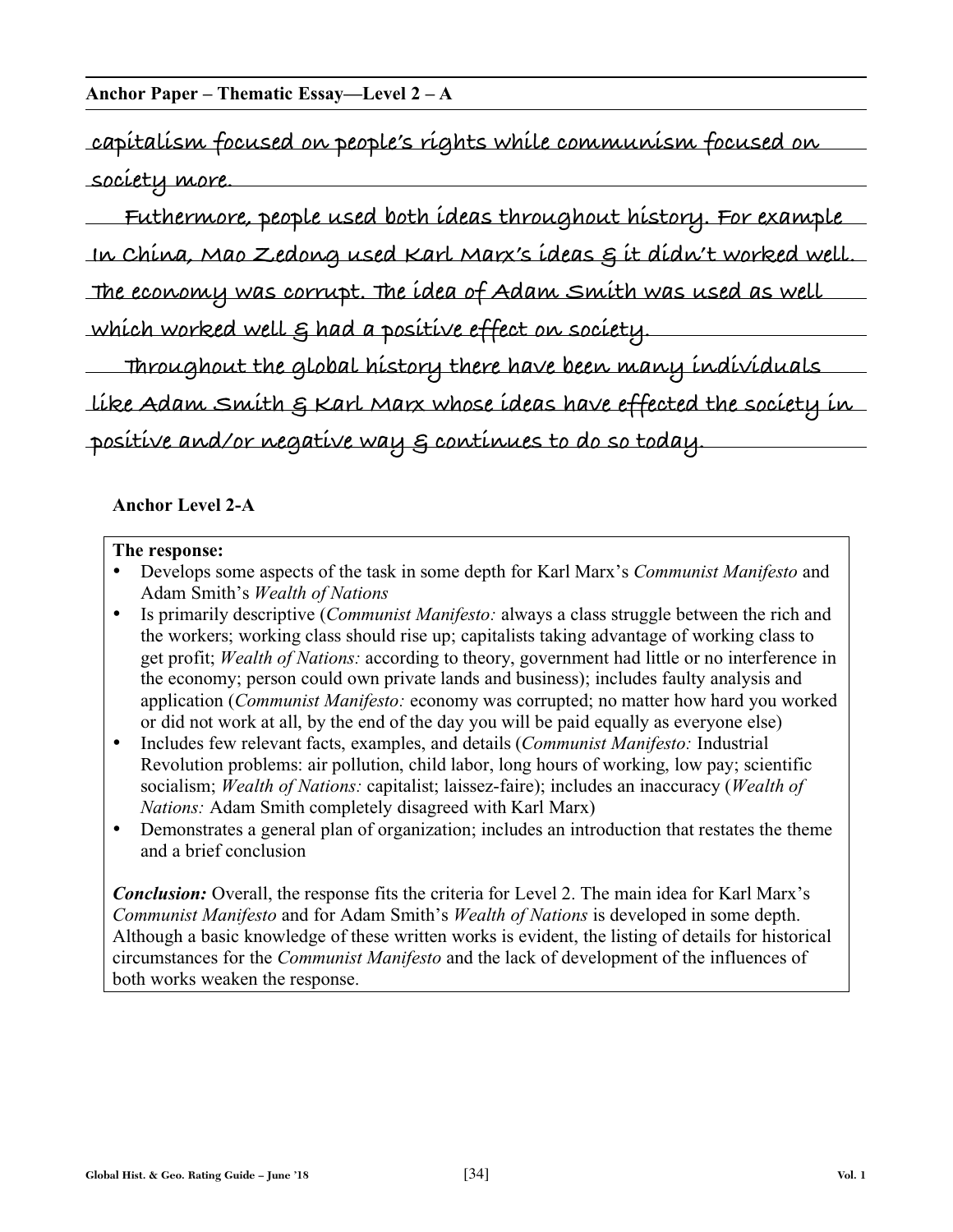#### **Anchor Paper – Thematic Essay—Level 2 – B**

**Intellectuals, philosophers, and leaders have often recorded their ideas in written works. These ideas have been used in history to guide societies and influence the course of national and regional developement. Leaders such as John Locke and Elie Weisel have been influencial figures in their own individual eras due to their written works, each idea holding an impact in their envionment politically or socially and were written in response to that.**

**Thomas Jefferson, the man who would draft the Declaration of Independence originally was inspired by a philosopher of the enlightement, John Locke. The enlightenment was an era of ideas spreading about the government and what it should be as well as the individual's place in their society. Philosophers such as Locke bought the ideas of inalienable individualistic rights. It would be these ideas that would inspire Thomas Jefferson later on in history. A prime example of written works by leaders, philosophers, and Intellectualls. The Two Treatises on Government by John Locke reinvented the idea of Government and its relationship with the people, so that the quote by Thomas Jefferson was brought to life "A society in which people fear the government, is when there is tyranny but in a society where the government fears the people their is democracy."**

**Written works continue to guide newer or more recent societies politically, socially, etc. It is from history that a wisdom can be achieved, history often repeats itself. John Lock's written works would also lead to a sort butterfly effect. It would reinspire the American Revolution, which would contribute to the French revolution and the revolutions in southern/Latin America as well as Haiti where T'ossisant L'Oveture would be a leader for the revolution. History**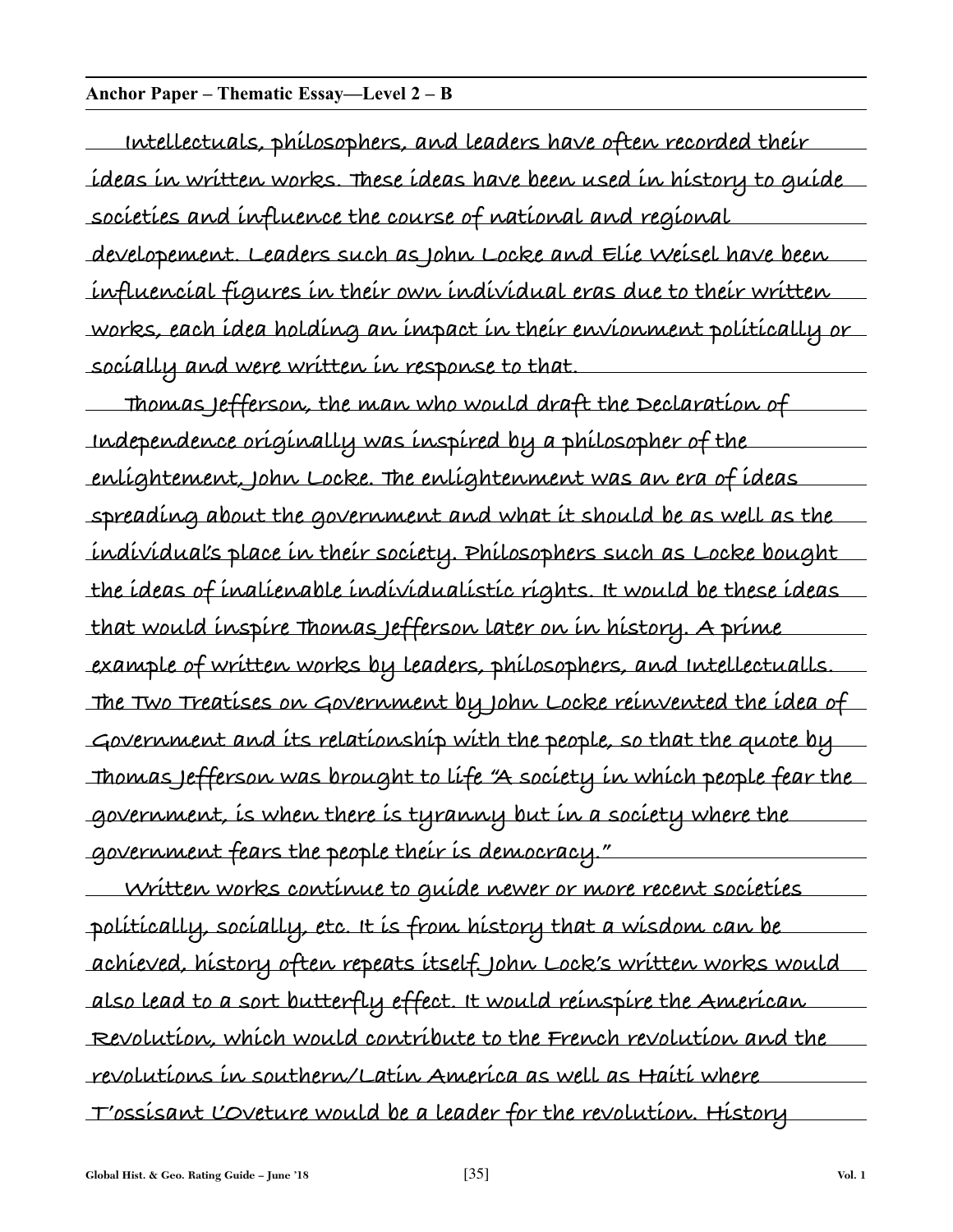#### **Anchor Paper – Thematic Essay—Level 2 – B**

**repeating itself as people overthrow their tyrannical or oppressive Government. Overall the written works of John Locke including his "Two Treatises on Government" would shape a newer image on a Government that would give more power to the people and thus it would fear them.**

**As History continues to repeat itself people continue to remake the same mistakes, including Genocide, the systematic killing of one group of people to exterminate them. Genocide was first given a definition after the Holocaust and World War Two. In which Adolf Hitler, and his political party Nazi came to power and followed a policy of the Final Solution. After failing to relocate the group of people they were prosecuting against, Jewish people, Hitler followed through with his policy of the Final Solution. The extermination of the Jewish people and all he degraded as sub-humans (for example Gypsies).**

**The world promised "Never Again". However it is not a promise to be kept. Genocide would continue to thrive in Rwanda as well as other areas around the world. It would be from the violations of Human rights that Elie Wiesel would speak out against in his book "Night."**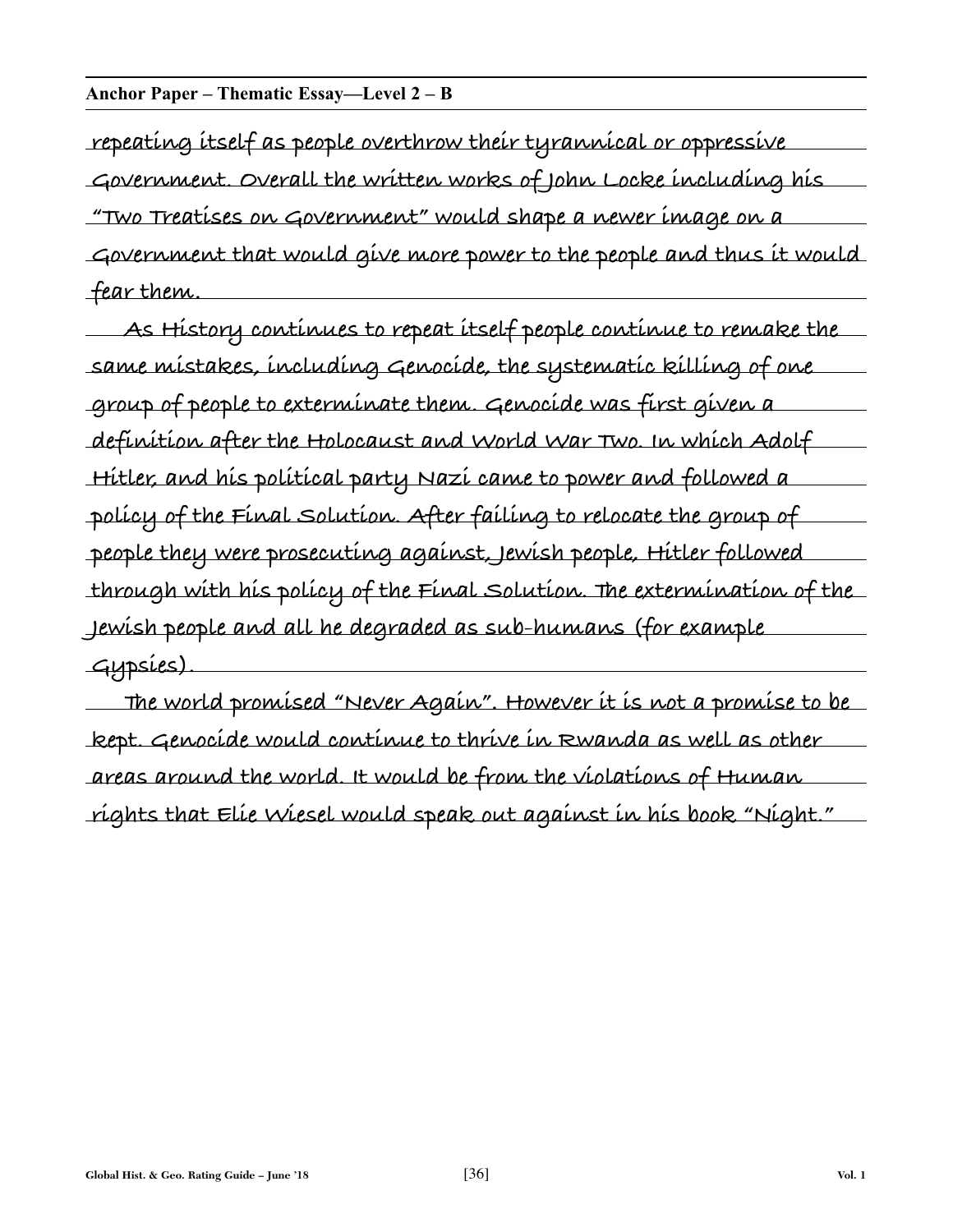- Develops some aspects of the task in some depth for John Locke's *Two Treatises on Government* and in little depth for Elie Wiesel's *Night*
- Is primarily descriptive (*Two Treatises on Government:* ideas would inspire Thomas Jefferson; reinvented the idea of government and its relationship with the people; Locke's written works would inspire American Revolution, which would contribute to the French revolution and revolutions in Latin America; works of Locke would shape a newer image of government that would give more power to the people; *Night:* genocide given definition after the Holocaust and World War II; Adolf Hitler and his political party followed a policy of the Final Solution; extermination of Jewish people and all he degraded as sub-humans; the world promised "Never Again," however not a promise to be kept; genocide would continue to thrive in Rwanda)
- Includes few relevant facts, examples, and details (*Two Treatises on Government:* Locke was a philosopher; Declaration of Independence; Haiti; Toussaint L'Ouverture; *Night:* Nazi Party; violation of human rights); includes an inaccuracy (*Two Treatises on Government:*  where government fears the people there is democracy)
- Demonstrates a general plan of organization; includes an introduction that is a restatement of the theme and lacks a conclusion

*Conclusion:* Overall, the response fits the criteria for Level 2. The treatment of the main idea and the impact of the idea for *Two Treatises on Government* and the historical circumstances for *Night* include relevant facts, examples, and details in some depth. Repetition, insufficient development, and some lack of clarity characterize the discussion of the remaining aspects of the task.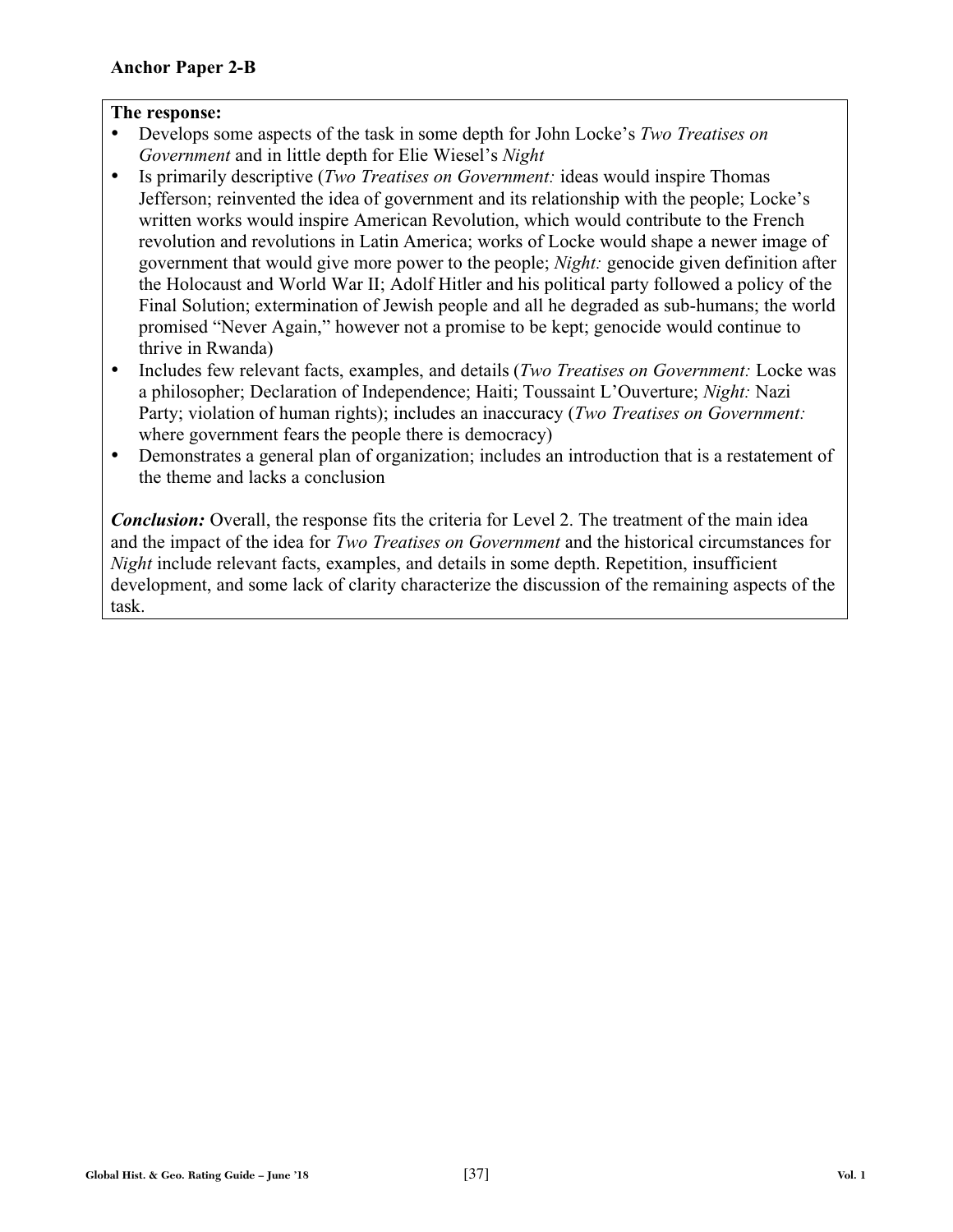#### **Anchor Paper – Thematic Essay—Level 2 – C**

**Intellectuals, Philosiphers, and leaders throughout history have recorded their ideas in written works. These ideas have guided societies and have influenced the course of national and regional development. Two of these people are Karl Marx who wrote the Communist Manifesto, and John Locke who wrote Two Treatises on Government. The works of Karl Marx has led to the creation of communist states. John Locke's ideas have lead to the creation of democracies.**

**The world was industrializing, economies were becoming stronger. More money was going to the rich while the workers were given practically nothing except rediculous and cruel hours. Karl Marx was repulsed by this aspect of life and thought the power and money should be given to the masses and the workers, not the elite. So with this thought in mind he wrote the Communist Manifesto, with the main idea of power to the workers. Marx's manifesto has influenced the development of many nations including Russia with the Bolshevik Revolution. As well as China with Mao Zedong's rise to power. The Communist Manifesto has played a major role throughout history, whether it helped create or destroy nations.**

**Even toward the end of Feudalism's long reign it was still a powerful form of government and all of the power was in the Monarchs and the church. The serfs had no basic rights or a choice as to how they were governed. John Locke did not enjoy this thought, he believed that the people should have a choice of government. While writing "Two Treatises on Government Locke's main idea was the thought that the people have the right to choose their government as well as the right to life liberty, and property. These ideas lead to the development of the United States. Two Treatises on Government has unifed nations and**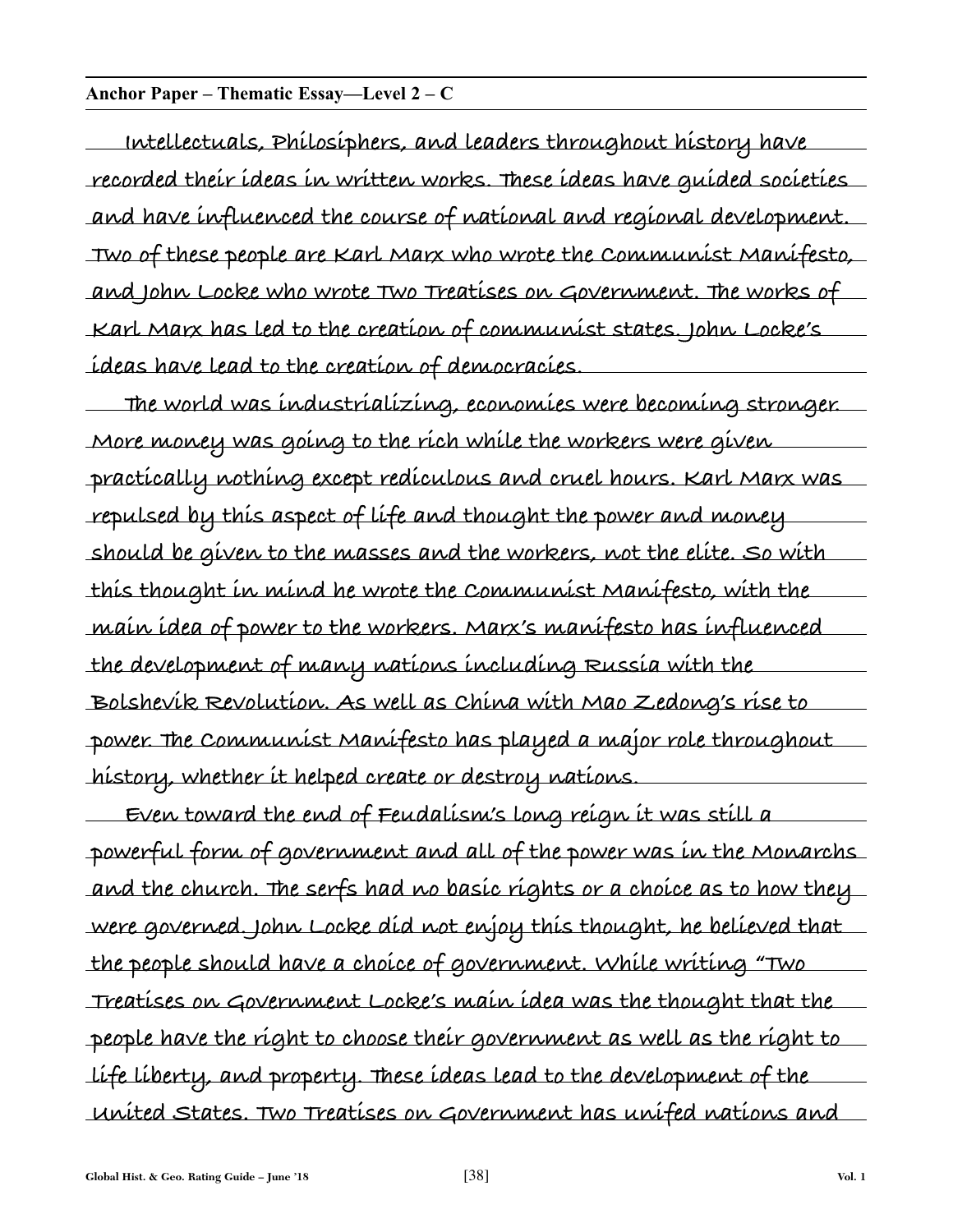#### **Anchor Paper – Thematic Essay—Level 2 – C**

**created democracies.** 

**Written works created by intellectuals, philosiphers, and leaders**

**have lead to the creation or destruction of nations. Unified and**

**divided people.**

#### **Anchor Paper 2-C**

#### **The response:**

- Minimally develops all aspects of the task for Karl Marx's *Communist Manifesto* and John Locke's *Two Treatises on Government*
- Is primarily descriptive (*Communist Manifesto:* world was industrializing; economies were becoming stronger; workers given nothing except ridiculous and cruel hours; Marx thought power and money should be given to masses and workers; main idea of power to the workers; influenced the development of many nations; *Two Treatises on Government:* feudalism was a powerful form of government; Locke believed people have right to choose their government as well as the right to life, liberty, and property; ideas led to the development of the United States; unified nations and created democracies)
- Includes few relevant facts, examples, and details (*Communist Manifesto:* Russia with Bolshevik Revolution; China with Mao Zedong's rise to power; *Two Treatises on Government:* power in monarchs and Church; serfs had no basic rights)
- Demonstrates a general plan of organization; includes an introduction that is slightly beyond a restatement of the theme and a brief conclusion

*Conclusion:* Overall, the response fits the criteria for Level 2. In this response, all aspects of the task are mentioned although not fully addressed. Lack of details and overgeneralizations characterize this response.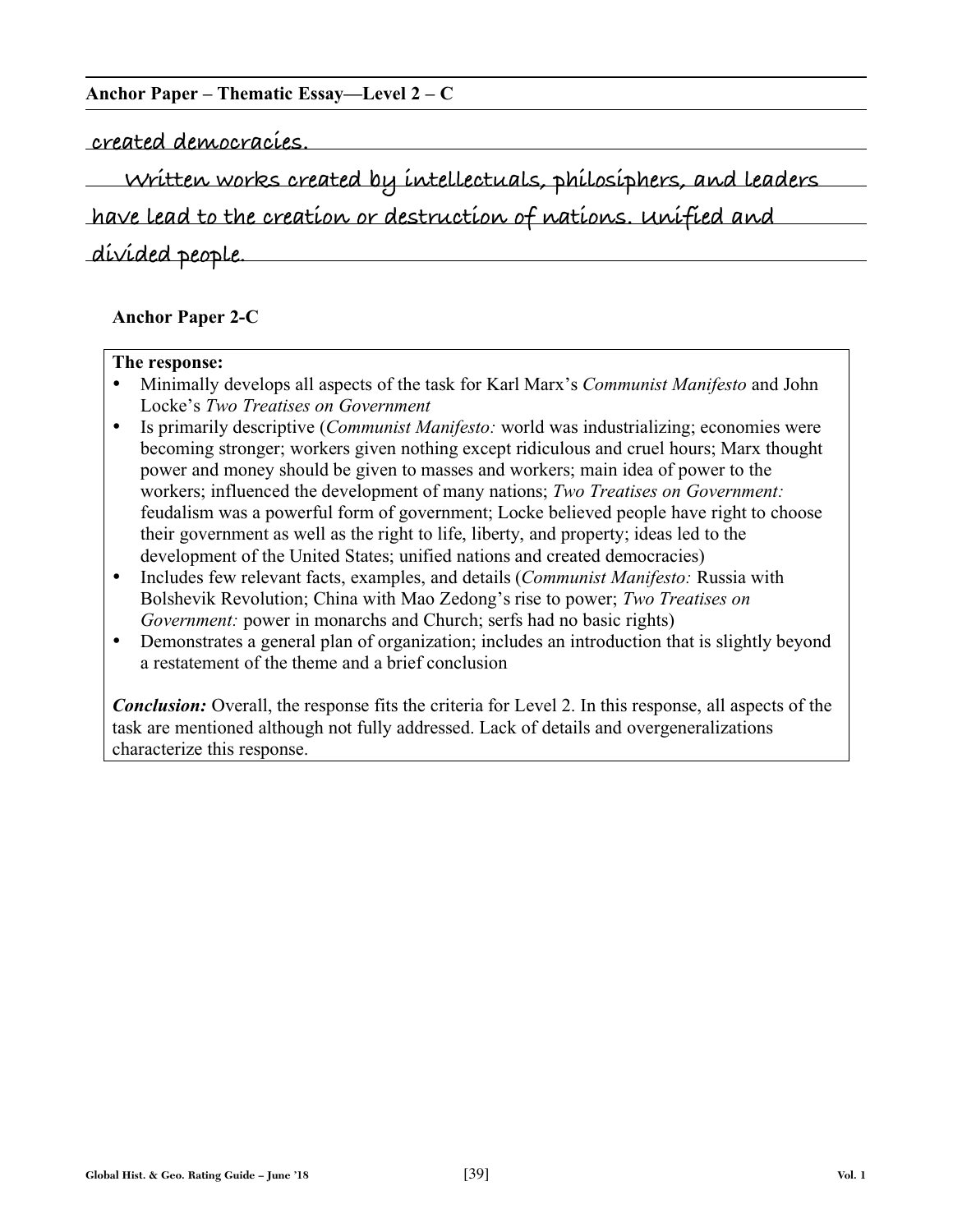#### **Anchor Paper – Thematic Essay—Level 1 – A**

**Throughout history leaders, philosophs and intellectuals have written pieces that describe what their perfect society, or government and these pieces have had lasting impact on the governments and historians for that matter. Two writing pieces and people that stand out are The Communist Manifesto by Karl Marx, the founder of communism, and Mein Kampf by Adolph Hitler, the leader of the Nazi party in Germany. These two pieces sparked societies to plunge into chaos and often genocide.**

**Adolph Hitler wrote Mein Kampf about his life and how he wanted a perfect race of people the Aryon race people with blue eyes and blonde hair and he wrote this at a time when Germany wasn't stable because of the Treaty of Versaille after World War I all the blame was put on Germany and their economy and politics suffered immensly. The Nazi party was starting up and soon thereafter Hitler joined and took control and eventually instated facism as Germans government and commited countless acts completly violating human rights.**

**The Communist Manifesto by Karl Marx and lesser known Federich Engles was the start of the ideals of communism and how specifically the proletarrate class will overthrow the borgerse in all countries and that everyone would be equal, there were to be no social classes**

**The Communist Menifesto and Marx had great ideas and they could have possibly worked but leaders that chose communism as their economy but the original ideas way out of shape and blew certain ideas way out of proportion and others blew right out of the water.**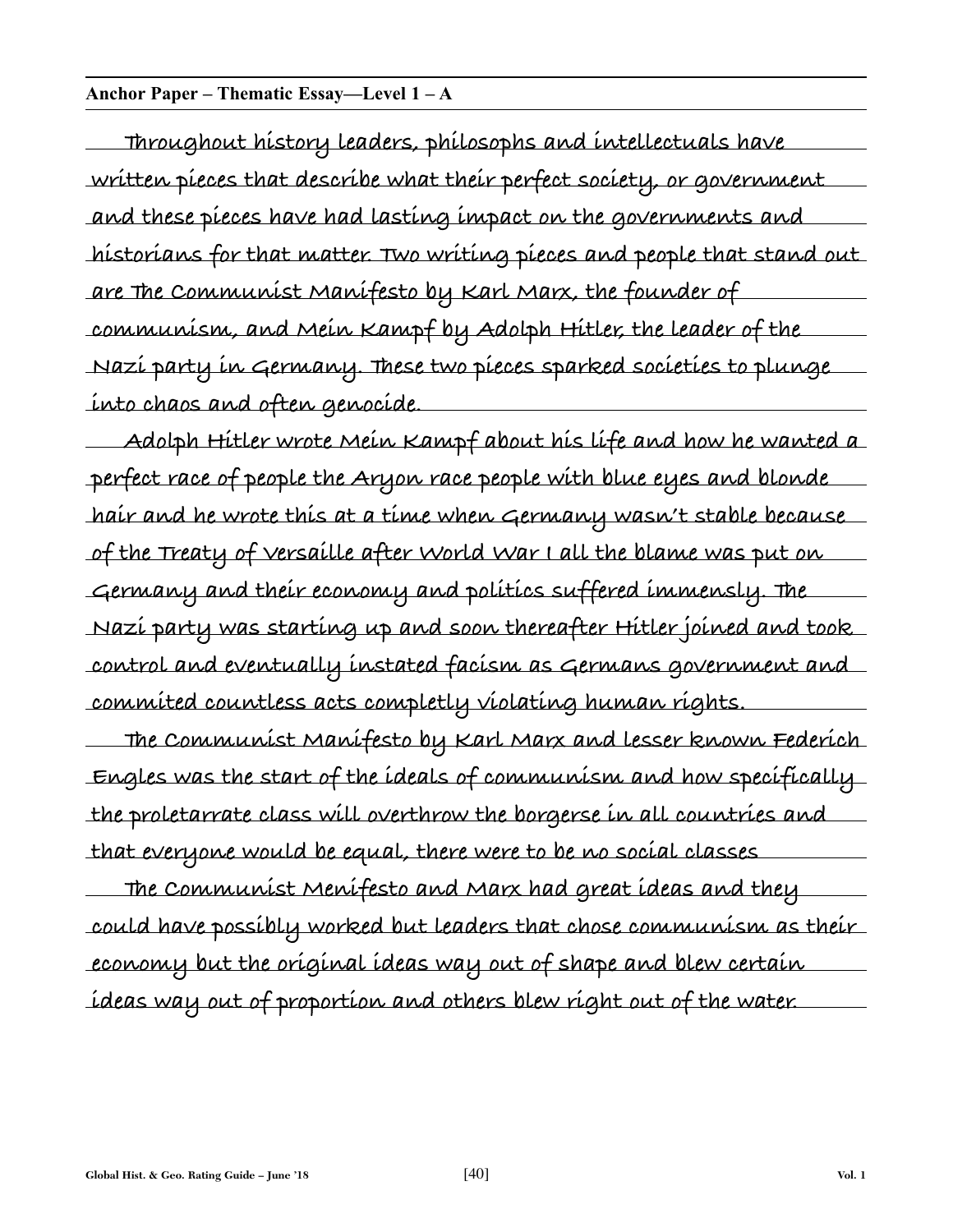- Minimally develops some aspects of the task
- Is descriptive (*Mein Kampf:* Hitler wanted a perfect race of people, the Aryan race; German government was not stable because of the Treaty of Versailles; instated fascism as German government; committed countless acts violating human rights; *Communist Manifesto:* proletariat class will overthrow bourgeoisie in all countries; everyone would be equal)
- Includes few relevant facts, examples, or details (*Mein Kampf:* World War I; all blame put on Germany; economy and politics suffered; Nazi Party; *Communist Manifesto:* Friedrich Engels; start of ideal of communism; no social classes)
- Demonstrates a general plan of organization; includes an introduction that is slightly beyond a restatement of the theme and lacks a conclusion

*Conclusion:* Overall, the response fits the criteria for Level 1. The strongest part of the response is the series of statements about Adolf Hitler's *Mein Kampf*. The main idea of Karl Marx's *Communist Manifesto* is mentioned, but development of the rest of the task is lacking.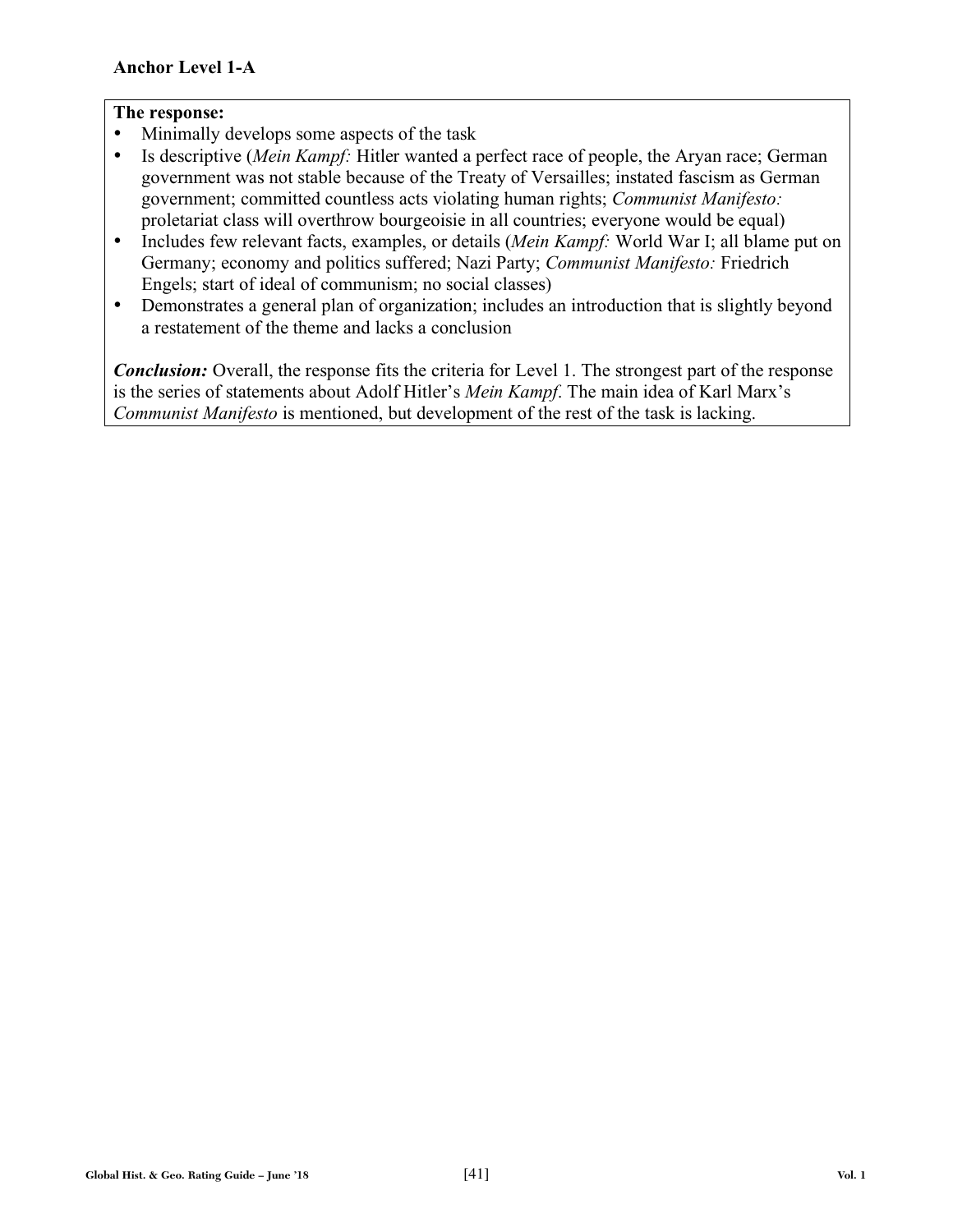#### **Anchor Paper – Thematic Essay—Level 1 – B**

**Many people in the past have written things down in some type of way that has been used throughout history. Some are more known than others and have influenced the course of national and regional development.**

**"Night" is a book written by Elie Wiesel. He talks about what it was like to grow up in the time of the Holocaust being a Jew. He describes some days being much worse than others. He recalls being starved and worked everyday. He tried to tell the readers through his words that this event was horrible and should never happen again. No one has forgotten this event and he has inspired more people to shared their expiriences, he caused many people to speak out.**

**A man named Martin Luther also wrote something that influenced a nation. This was known as the 95 Theses. It was a list of complaints about the Roman Catholic Church. It was posted on the door of a church in Wittenburg, Germany. He complained about Priests being unholy and collecting way too much tax money. He was meant to speak out against the government and the Church for what he believed was wrong. He wanted other people to follow him in this movement. This caused newspapers to be printed and spread across the country and all over Europe! Everyone heard about it and caused people to question the Church and it's power.**

**This is how some writings of people from the past have influenced history. This is also just two examples and there are many more.**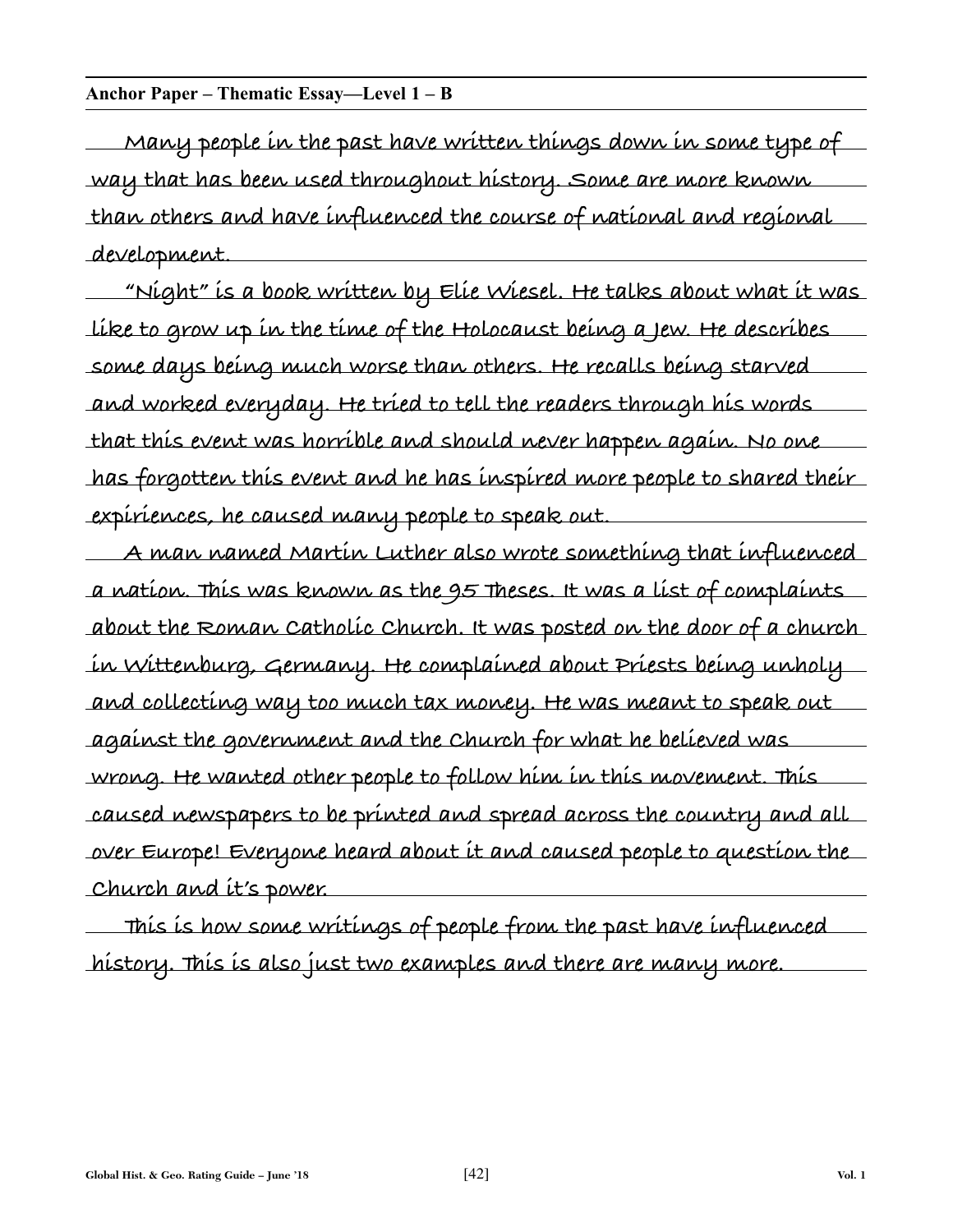- Minimally develops some aspects of the task
- Is descriptive (*Night:* talks about what it was like to grow up in time of the Holocaust being a Jew; tried to tell readers that this event was horrible and should never happen again; has inspired more people to share their experiences; *Ninety-five Theses:* list of complaints about the Roman Catholic Church; complained about priests being unholy)
- Includes few relevant facts, examples, or details (*Night:* starved and worked every day; *Ninety-five Theses:* posted on the door of Church in Wittenberg, Germany); includes inaccuracies (*Ninety-five Theses:* complained about priests collecting way too much tax money; caused newspapers to be printed and spread all over Europe)
- Demonstrates a general plan of organization; includes an introduction and a brief conclusion

*Conclusion:* Overall, the response fits the criteria for Level 1. The response demonstrates a very basic understanding of the task. The main idea of both written works is provided as are a few other details; however, overgeneralizations and inaccuracies limit the response's effectiveness. Although the *Ninety-five Theses* is not within Units Five through Eight of the 10th-grade curriculum, discussion of this 9th-grade subject meets the minimum requirements of the task.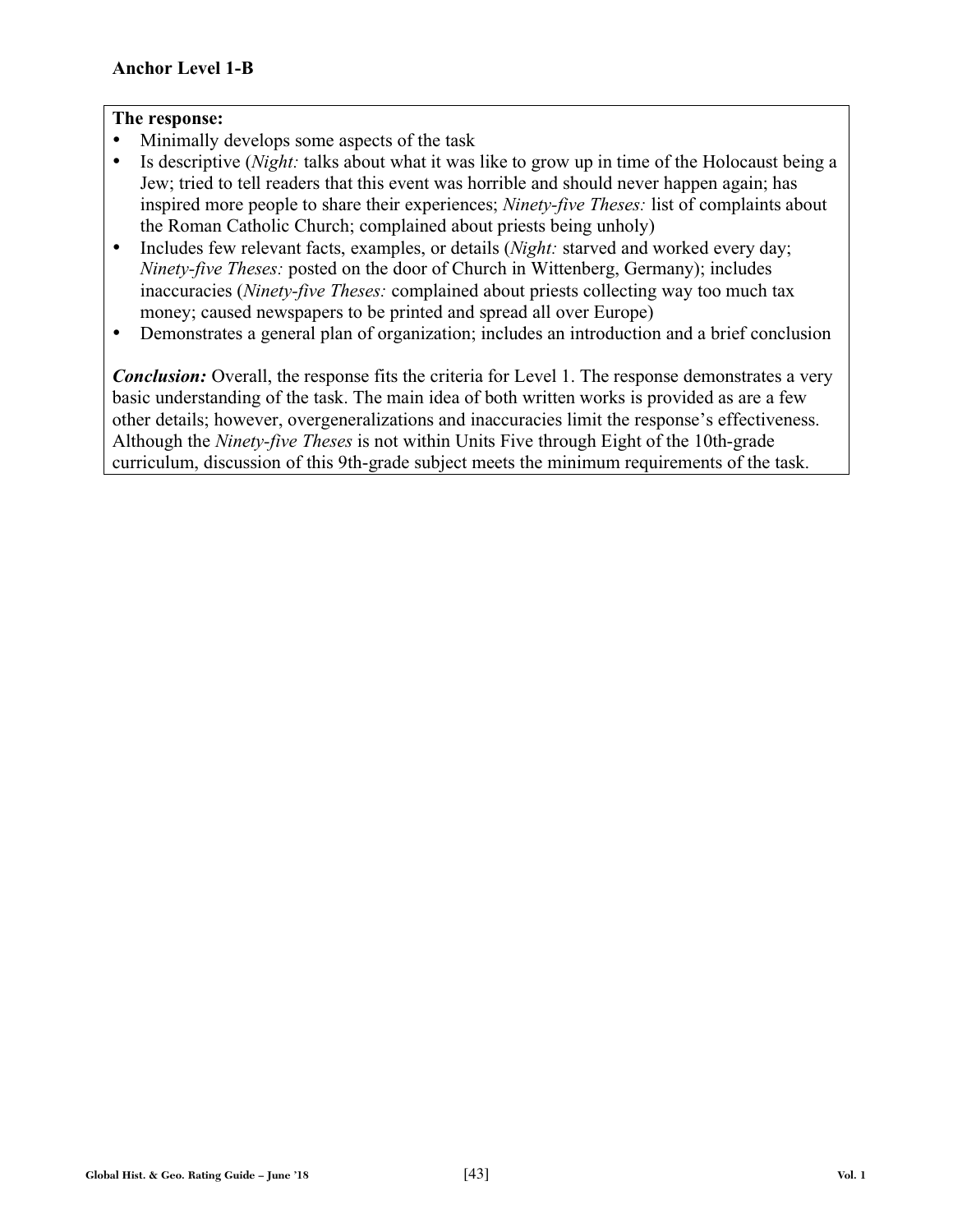#### **Thematic Essay—Practice Paper – A**

**Certain individuals are able to bring about change in a society, in both secular and religious aspects. Justinian and Martin Luther are examples of individuals who successfully influenced their respective societies through writings.**

**In 1517, Martin Luther published the 95 theses and tacked it on the Wittenberg church door. The 95 theses consisted of problems and complaints Luther had with the Roman Catholic Church. Simony, the selling of church offices, and indulgences, or payments to the Church that in return would guarantee forgiveness of sins, according to the church, were among these. Luther disagreed with the Churches actions and strongly believed that Christians should focus on scripture (the Bible) as those were considered holy and the word of God. For Luther, faith and not the authority of the Pope was the means of salvation. He believed Christians had an individual relationship to God. Luther 95 theses were easily reproduced due to the invention of the printing press by Johannes Gutenburg. Since reproduction was easily facilitated, the copies of the 95 theses were easily distributed throughout Germany, Luther's place of origin.**

**Many people agreed with Luther. Since Luther had been excommunicated, as he refused to take back what he said in the 95 theses, the Protestant revolution commenced, and Lutheranism formed as a new version of Christianity. This caused conflict all over Europe, because now different rulers were seeking benefit from the revolution. Many nations faced divisions among their people based on religious preferences, for example, Germany two this day has regions with populations that are more Protestant or more Catholic. Luther's 95 theses not only caused a split between Christians, but division**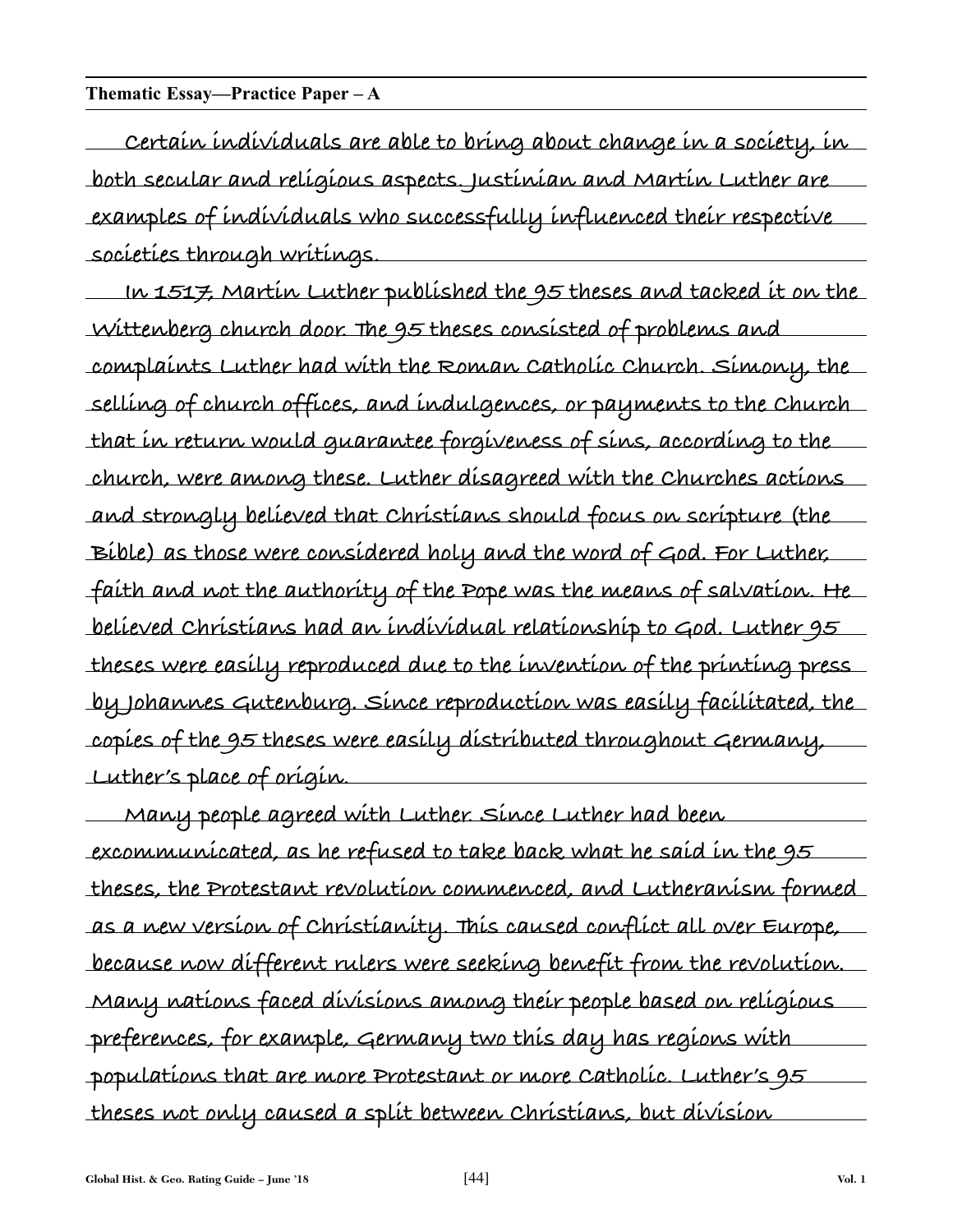#### **Thematic Essay—Practice Paper – A**

**between or within nations.**

**With the fall of the western Roman empire in the 500's A.D. Justinian tried to unify the eastern Roman empire through codification of Roman law. In a way, he attempted to preserve the idea of a Roman empire as various tribes conquered the west. With his law code, "the Body of Civil Law" Justinian codified, or had scribes write down, law codes such as the Roman Empire's 12 tables, jury rulings and existing laws that had not been written down in a single collection. These assembled legal writings provided a code of law that could be used to unify the Byzantine empire. It applied to everyone in the empire regardless of where people lived in the empire or what the local laws were. Justinian's code include things like property rights, laws about marriage and children.**

**In the short run, Justinian's Code helped solidify his rule. In the long run, it preserved Roman Law and served as the foundation for many legal codes throughout Europe.**

**Both Martin Luther and Justinian had an impact on seculer and religious aspects through their writings.**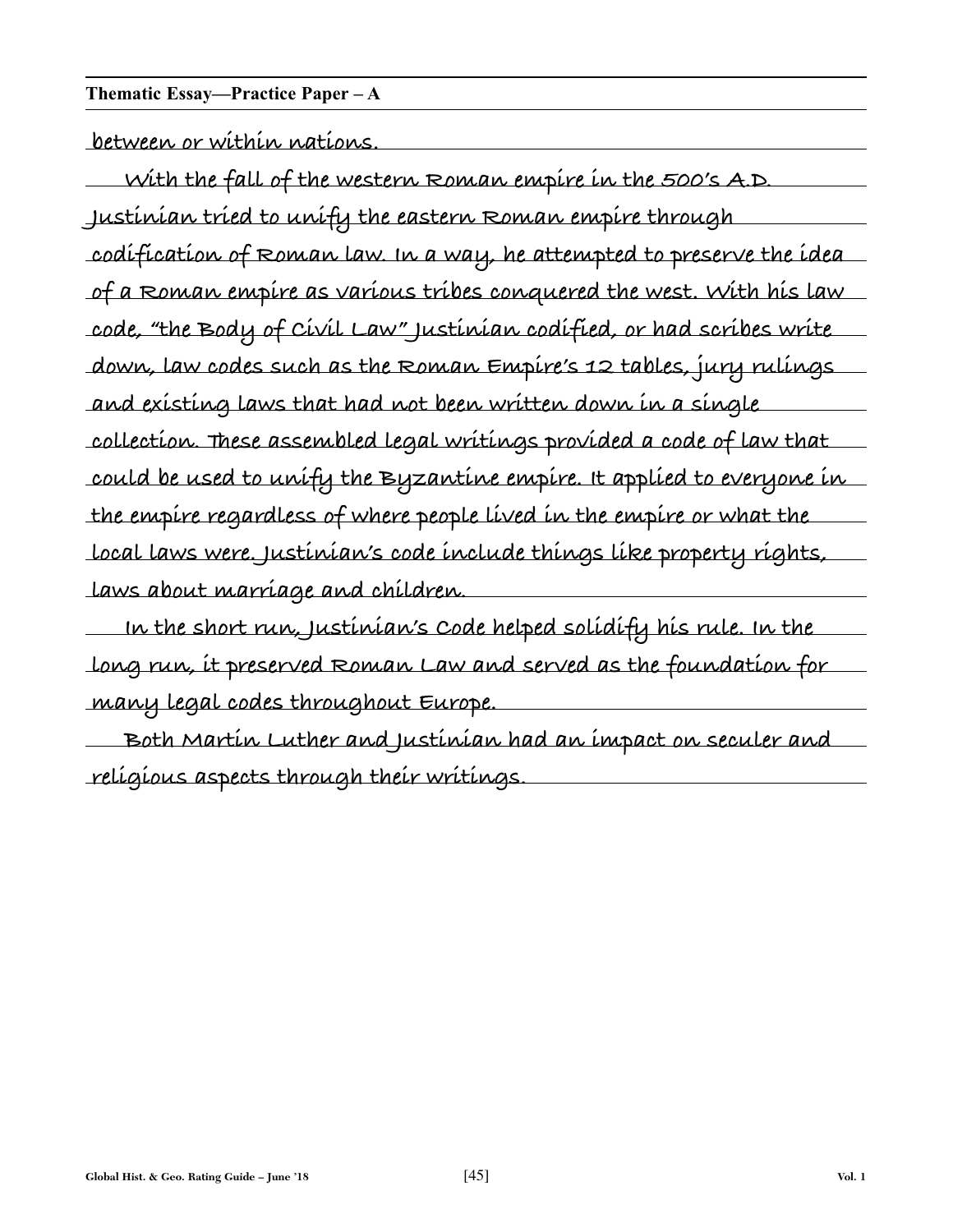#### **Thematic Essay—Practice Paper – B**

**History shows that a number of Philosophers, Intellectuals, & leaders have ideas & opinions on how society should operate, & many have recorded it. Whether the ideas were bad or good, it affected the surrounding regions with a Great Impact. Leaders like Adolf Hitler, & his work, Mein Kampf, & John Locke & his work, Two Treaties on Government, have greatly influenced Society & have left their mark on history.**

**After WWI, europe is left in ruins & the allies are pointing their fingers at germany to blame them for the war. Under the Treaty of Versailles, germany is forced to pay a large sum as reparation in a relatively short period of time, & lost land as well. This left a bitter feeling in the hearts of the german people, including Adolph Hitler, who served as a soldier in the german army. After the war, Hitler decided to join a small political party that was eventually called Nazi. A few years after the war, Hitler was arrested for trying to overthrow the german government. In his times in prison, he decided to write the book, Mein Kampf in which he described his goal of a unified, more powerful Germany. This was based on his idea of the "aryan people" his incorrect reference to the people of germany who supposedly, were the superior race. He demonstrated his hatred of the Treaty of Versailles & promised to tear it up. A lot of economic problems plagued Germany because of reparations, resulting in inflation and massive unemployment. The value of the mark was almost nothing, & prices of foods & common househould items shot up. America tried to help by giving loans to Germany, but when the great depression struck, all the American loans to Germany were halted. Germany was in some rough times. Hitler blamed the Jews for being the cause of all of**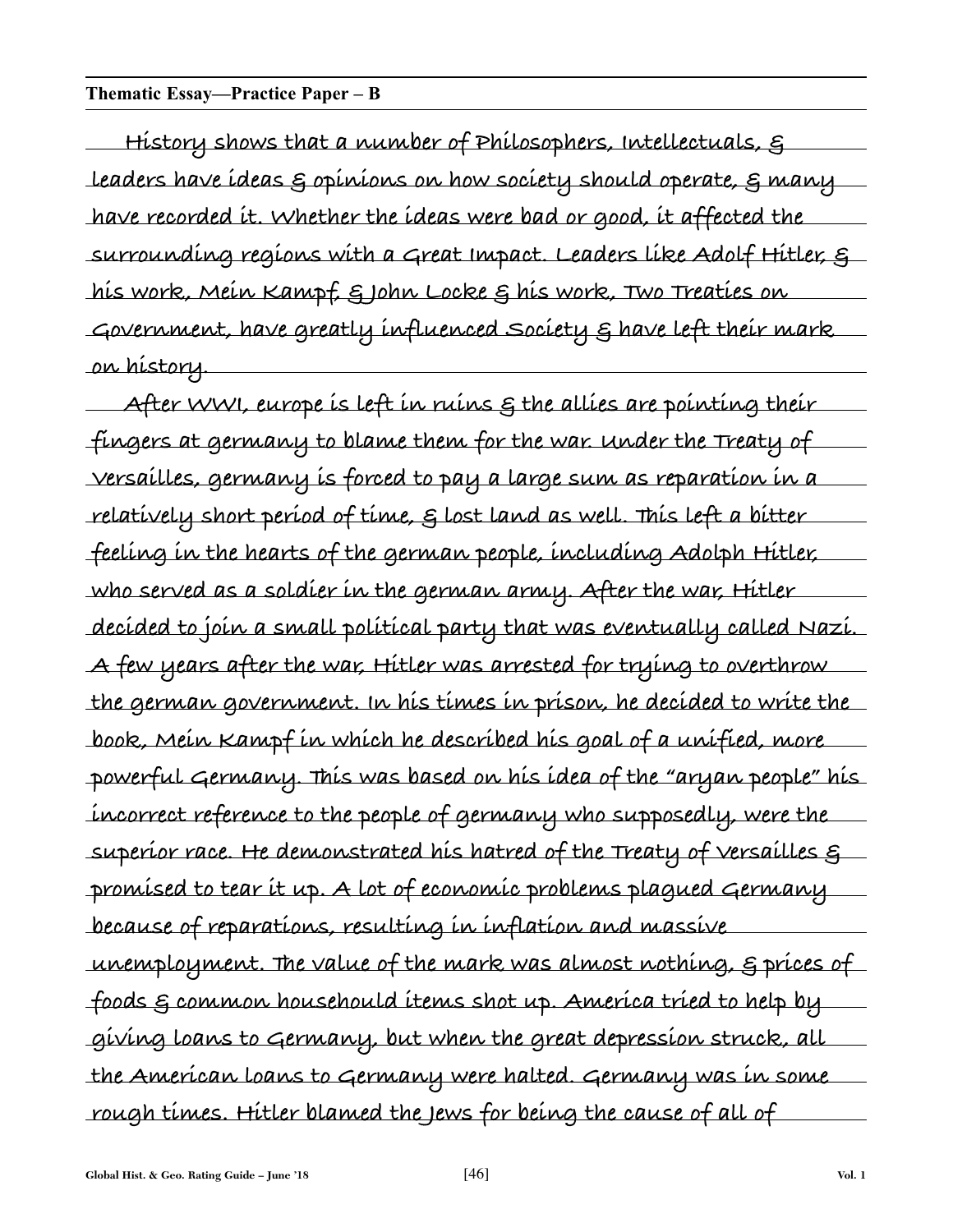#### **Thematic Essay—Practice Paper – B**

**germanys political & economic problems. Once out of prison, Hitler made his way up in the german government to Chancellor. As Chancellor, he expanded Nazi persecution of German Jews while regaining land lost in the Treaty of Versailles. With all of his success, this caused many to follow hitler's lead. In 1939, Hitler invaded Poland, starting WWII. He imprisoned many of Europe's Jews in concentration camps and Hitler expanded this brutality to the mass murder of Jews and others by overworking, starving, shooting, and gassing them to death. This brutality became known as the Holocaust. Concentration camps have been turned into museums so that no one forgets.**

**During the enlightenment, many Philosophers & intellectuals began recording their ideas about the best way for a government & society to work. At the time, most European governments were characterized by absolute monarchs who were supported by nobles and clergy. Writers of the enlightenment took the idea of natural laws from the Scientific Revolution and applied them to the economic, political and social conditions of society. They hoped to improve society. One of the writers was John Locke. In his book, Two treaties of Government, Locke expresses his thoughts on human nature, & government & it's duties. Locke believed man was born with 3 natural rights life, liberty & property, & it was the duty of the government to protect them. If the government failed to do so, it was the right of the people to overthrow the government & start a new one that would protect those rights. He also believes the government's power came from the people governed. Many of his beliefs helped spark future revolutions & were used in future declarations and constitutions. The first time this**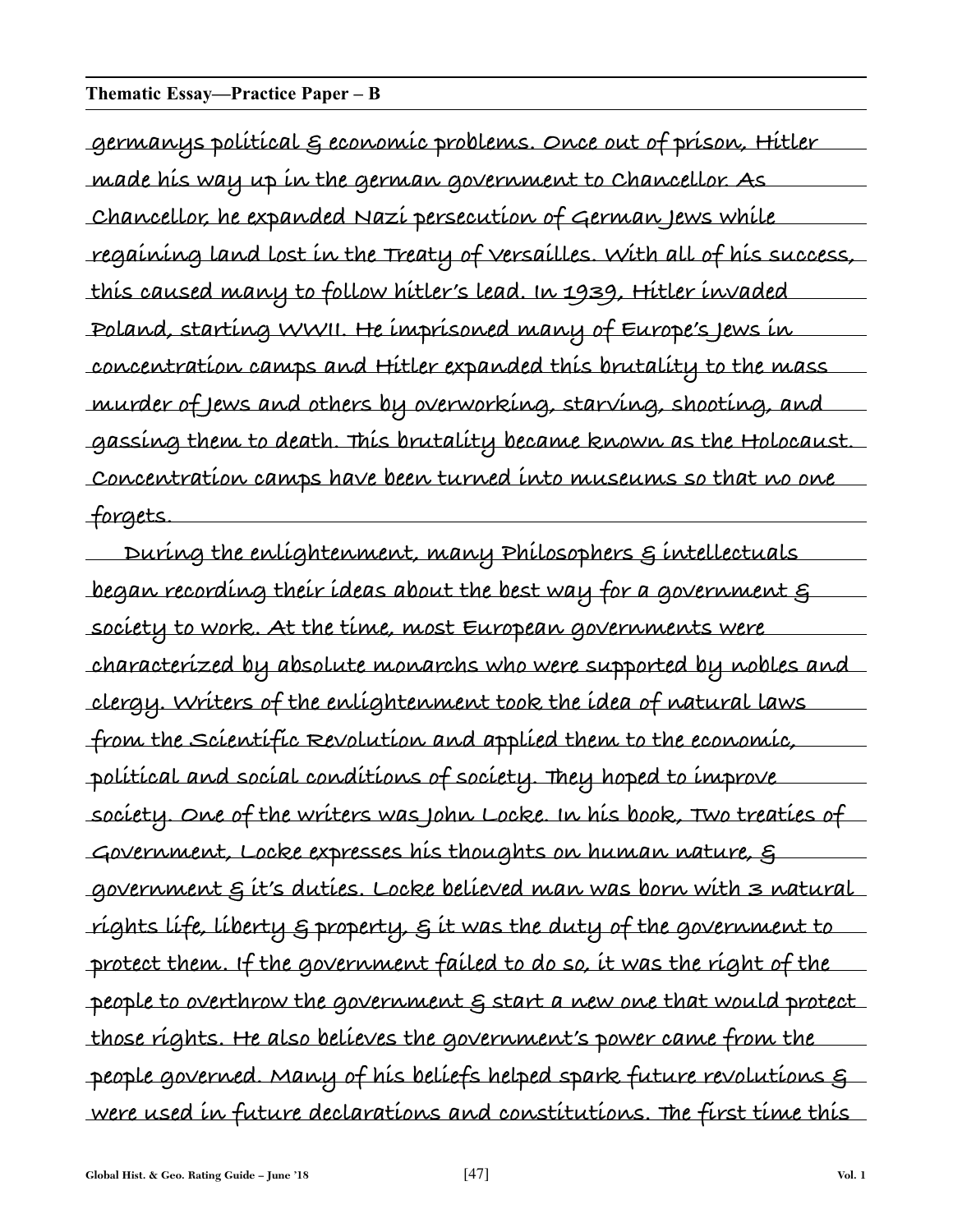#### **Thematic Essay—Practice Paper – B**

**concept was applied was in the American Declaration of Independence which declared natural rights were inalienable. From the French Revolution through all of the Latin American revolutions, John Locke ideas of liberty and the will of the people are evident. To this day,**

**many of his ideas stand in modern governments.**

**In conclusion, society has been greatly affected by Intellectual, Philosophers, & leaders & their written ideas.**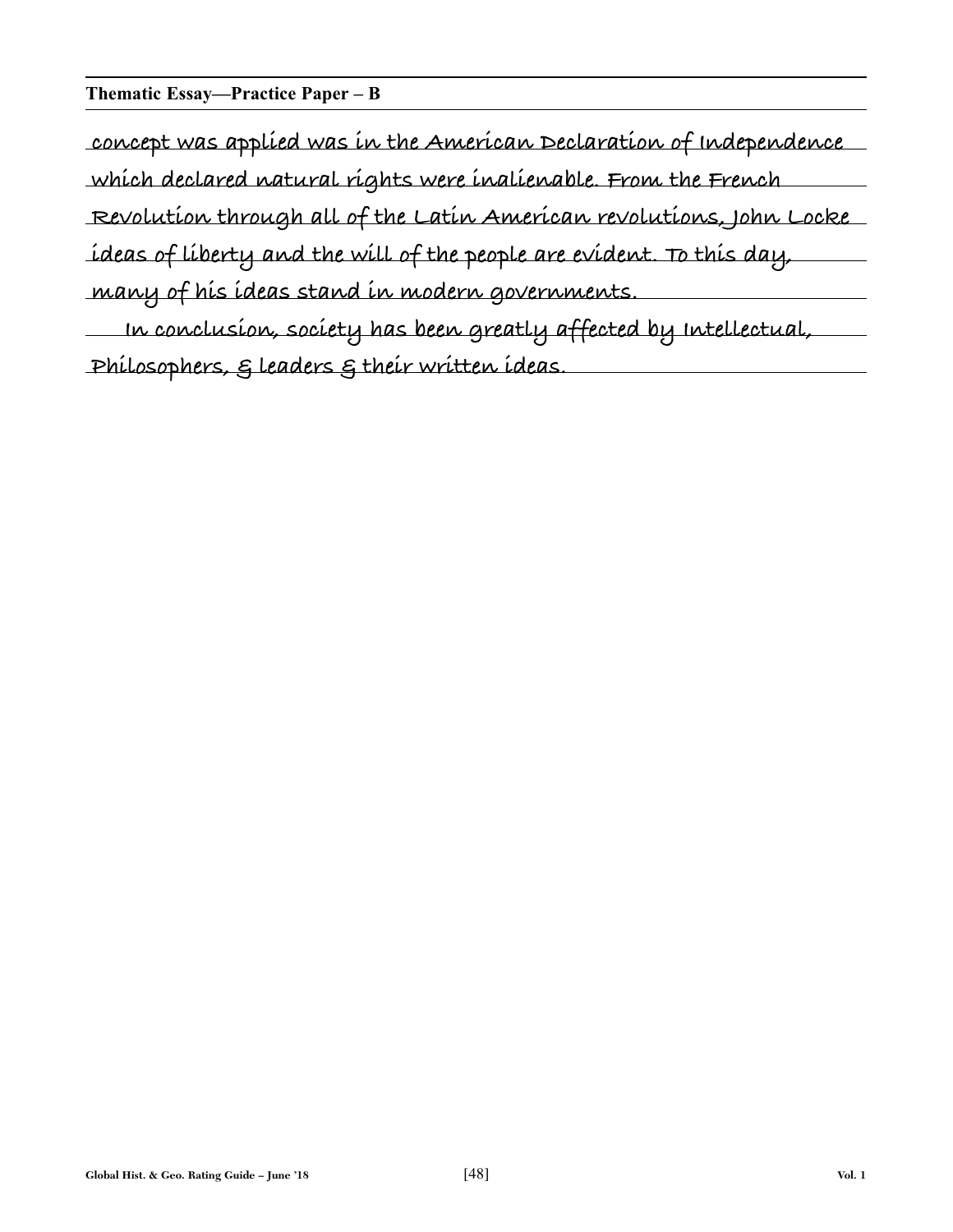#### **Thematic Essay—Practice Paper – C**

**Intellectuals, philosophers, and leaders have often recorded their ideas in written works. These ideas have been used throughout history to guide societies and influence the course of natural and regional development.**

**There are many, many leaders in history. Two very important people in history are Adolf Hitler and Joseph Stalin. Adolf Hitler was a large part of world war two. He violated many human rights laws and was the leader of the Nazi army. Germany was under Hitlers rule, and world war two came to an end partly because of his death. Joseph Stalin was part of the Soviet Union and communism. Stalins plan was to take over the world and he played a large role in the cold war and world war two. One of the causes of the cold war was communism vs capitism. The fear of communism spread through America due to Stalin.**

**Clearly these two leader had a very large impact during the time and they are still important to learn about today.**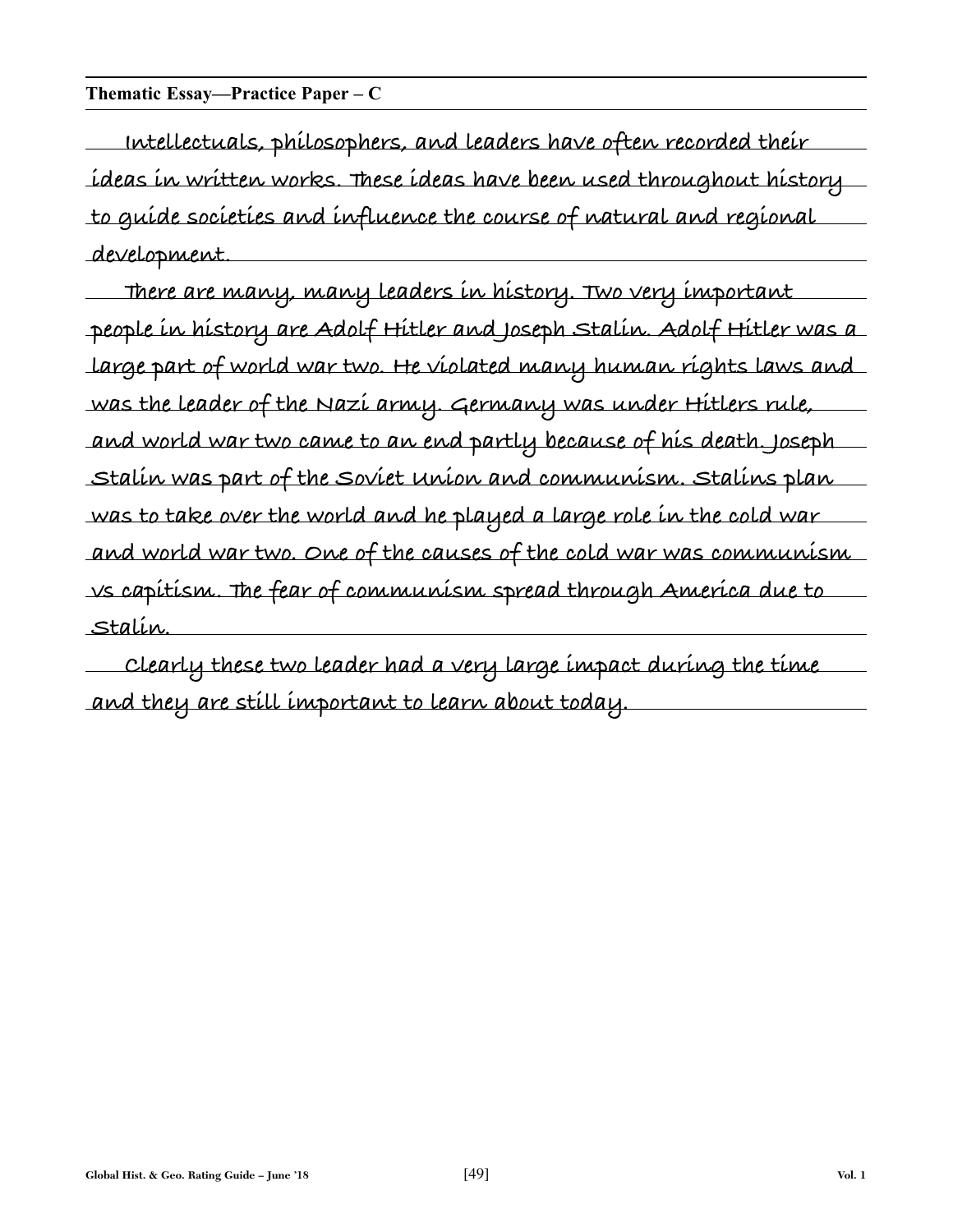#### **Thematic Essay—Practice Paper – D**

**Written works and their writers often greatly affect the political and economic climate around them. Adolf Hitler's Mein Kampf and John Locke's Two Treatises on Government are among these. Both Hitler's and Locke's works greatly affected the history of Europe.**

**Adolf Hitler used the ideas in his book Mein Kampf (My Struggle) to turn Germany into a global power in the 1930's and 1940's. At the time of its writing, Germany was controlled by the Weimar Republic. This government accepted Allied demands in the Treaty of Versailles creating widespread resentment among the people. Germany was plunged into vast debt, inflation, and unemployment making Germans angry with their leaders and the results of World War I. Many Germans desired revenge and this allowed dictatorial leaders, like Hitler and the Nazis to take power.**

**The main idea of Mein Kampf was the desire for power and prosperity for the Aryan, or German, peoples. Specifically, Hitler advocated for Lebensraum or living space. Hitler wanted Germans to inhabit all of the Northern European Plain, from France to Russia. Hitler planned on doing this by a series of invasions and annexations. From the annexation of Austria to Operation Barbarossa, this plan was set in place.**

**Hitler's idea of German power, prosperity and Lebensraum led to persecutions of many groups such as Jews, communists, gypsies, and many more, to create more space and fewer non-Aryans. This included events like Krystalnacht and culminated in the Holocaust. Krystalnacht, or the Night of Broken Glass was the beginning of full persecution of the Jews and the Holocaust was a systematic genocide of "unfit" individuals and groups.**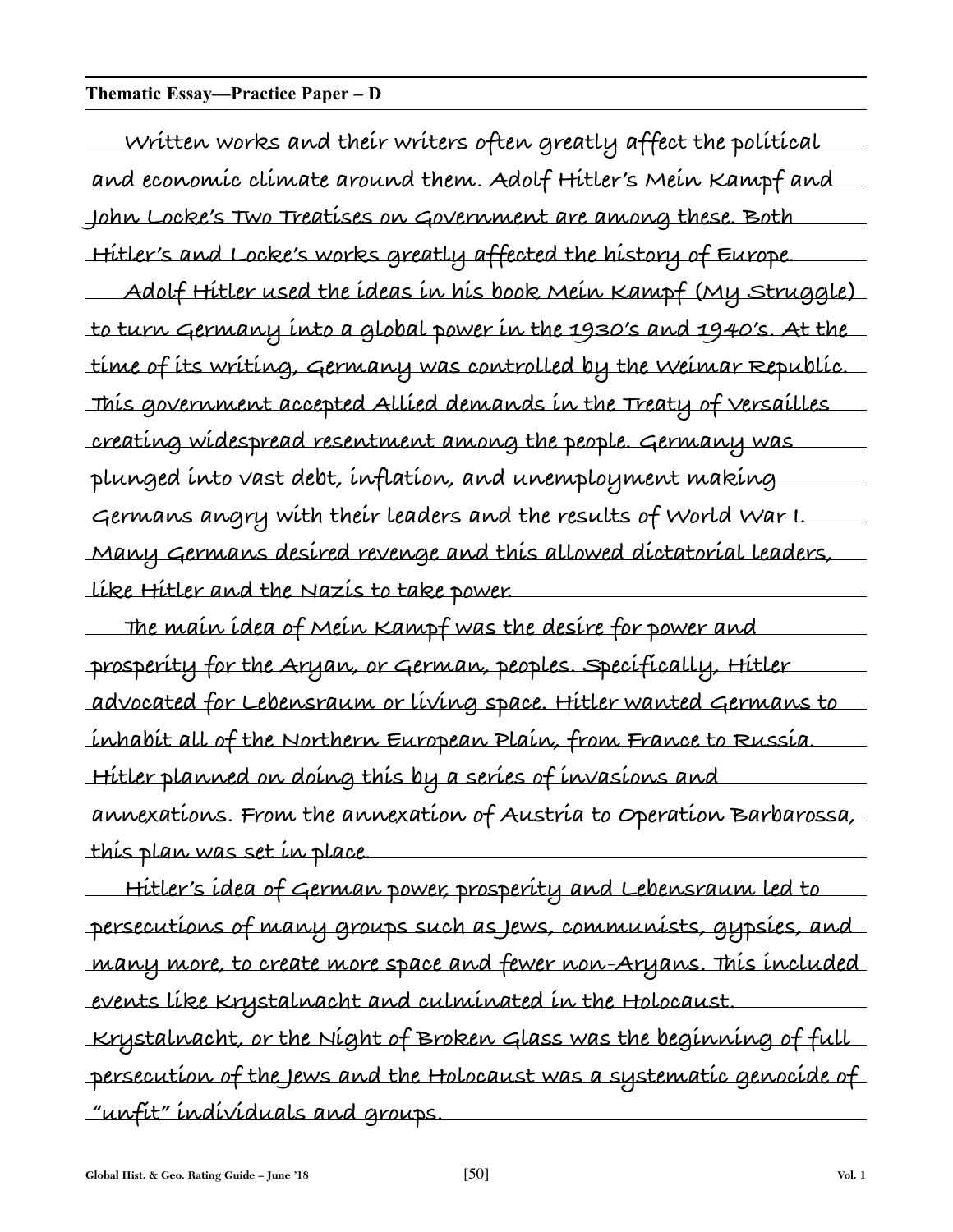#### **Thematic Essay—Practice Paper – D**

**Next, John Locke was a British essayist during the Enlightenment. Locke lived at a time where absolutist and oppressive governments controlled European regions. Leaders such as King Louis XIV of France wielded awesome power and proclaimed divine right rule. John Locke rejected this while others, such as Thomas Hobbes advocated absolute rule.**

**John Locke's Two Treatises on Government had a simple central idea of three "unalienable" rights. Life, Liberty, and Property. Locke's ideas summed up liberal Enlightenment thinking. Locke believed these unalienable rights were guaranteed to all and the government could not alter or take away these rights.**

**In advocating for this, Locke altered Western thought dramatically. Locke and his supporters put a liberal swing on Western European politics. Locke's natural rights resonate in the United States' Declaration of Independence and the French Declaration of the Rights of Man and the Citizen.**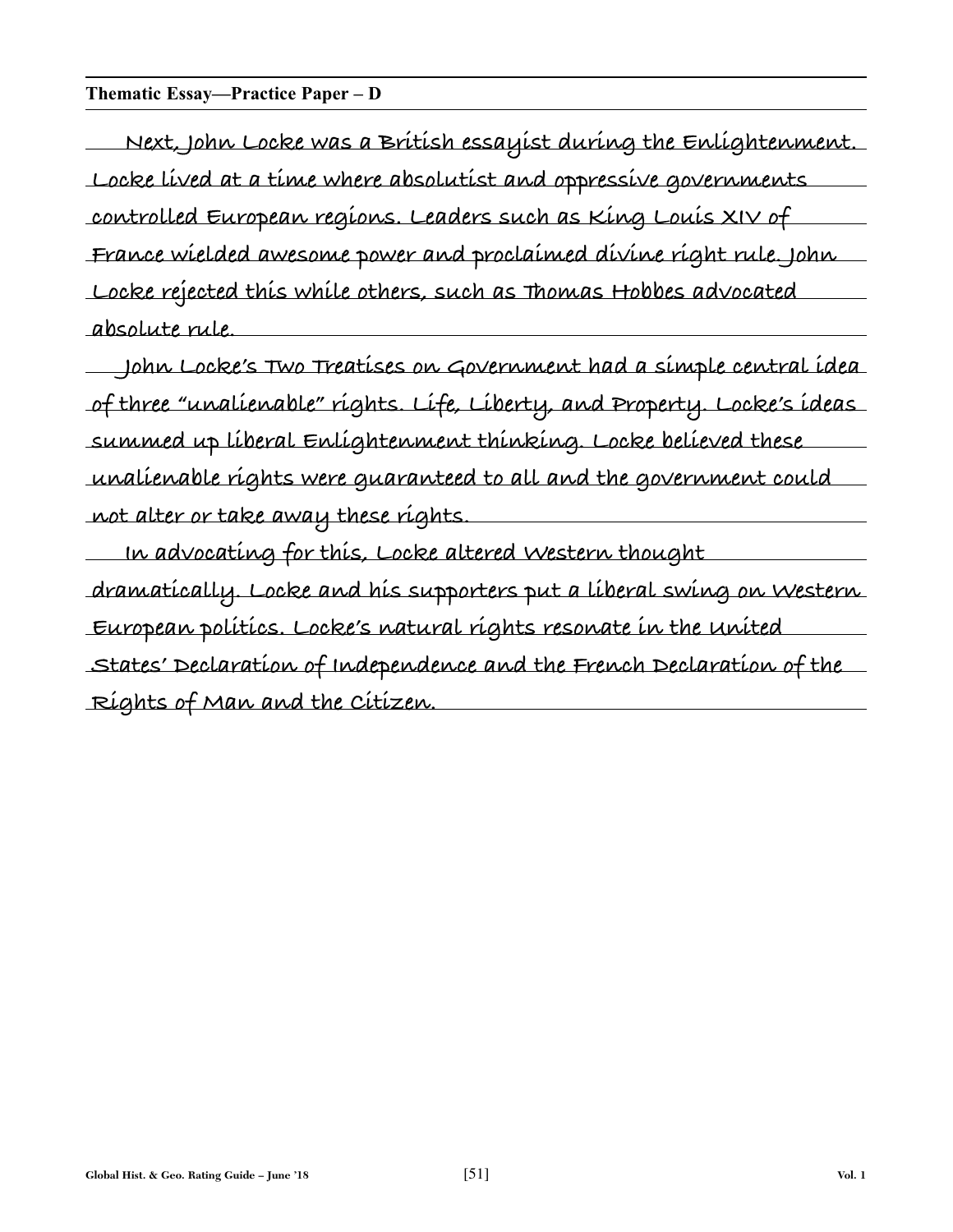#### **Thematic Essay—Practice Paper – E**

**Intellectuals, philosophers, and leaders have often recorded their ideas in written works. These ideas have been used throughout history to guide societies and influence the course of national and regional development. Two people who have written works regarding their ideas are Elie Wiesel – "Night" and Mao Zeng – "Little Red Book". Their works have historical circumstances surrounding their writing and have definitely influenced the development of a nation or region. "Night" is a book written by Elie Wiesel which explains in great detail his horrific experiences during the Holocaust. Elie was taken away from his home and from his family. He was taken to concentration camps in Germany where he witnessed incredibly gruesome events like watching mass killings and people being tortured. Elie himself was overworked, starved, physically and mentally abused, and seperated from his family. The main idea found in his book is that Jews have struggled so much due to Adolf Hitler and Nazi's in Germany. The Holocaust is one of the biggest genocides in history, nearly completely wiping out the Jews. This written work has influenced so many people and has influenced so many countries. Almost anyone reading this book would be heartbroken due to the horrific actions that have happened. This event is something that will hopefully never happen again.**

**"Little Red book" is a written book by Mao Zedong. Like the laws we have today, the "Little Red book" is a book of codes and laws that Mao wrote for his people. Tis historical circumstances behind this book is that Mao wanted to strenghten his nation and provide order and stability. He wanted his people to follow his laws.**

**Recorded ideas in written works have helped improve and develope**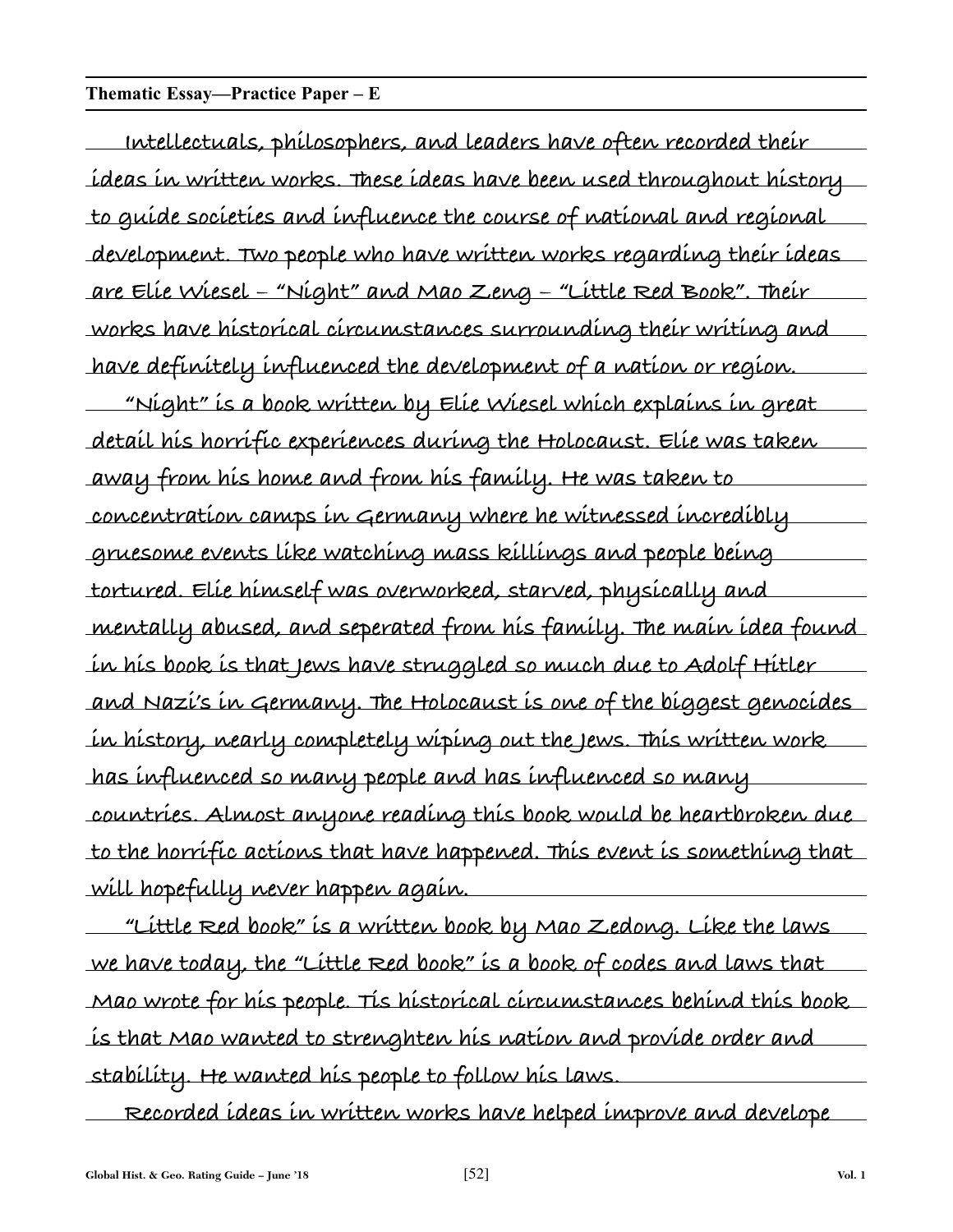**Thematic Essay—Practice Paper – E**

**societies in different regions and nations. Elie Wiesel's "Night" have shown people the horrific actions that took place in germany during the Holocaust. Mao Zedong's "Little Red book" helped him organize his nation and stabilize his people.**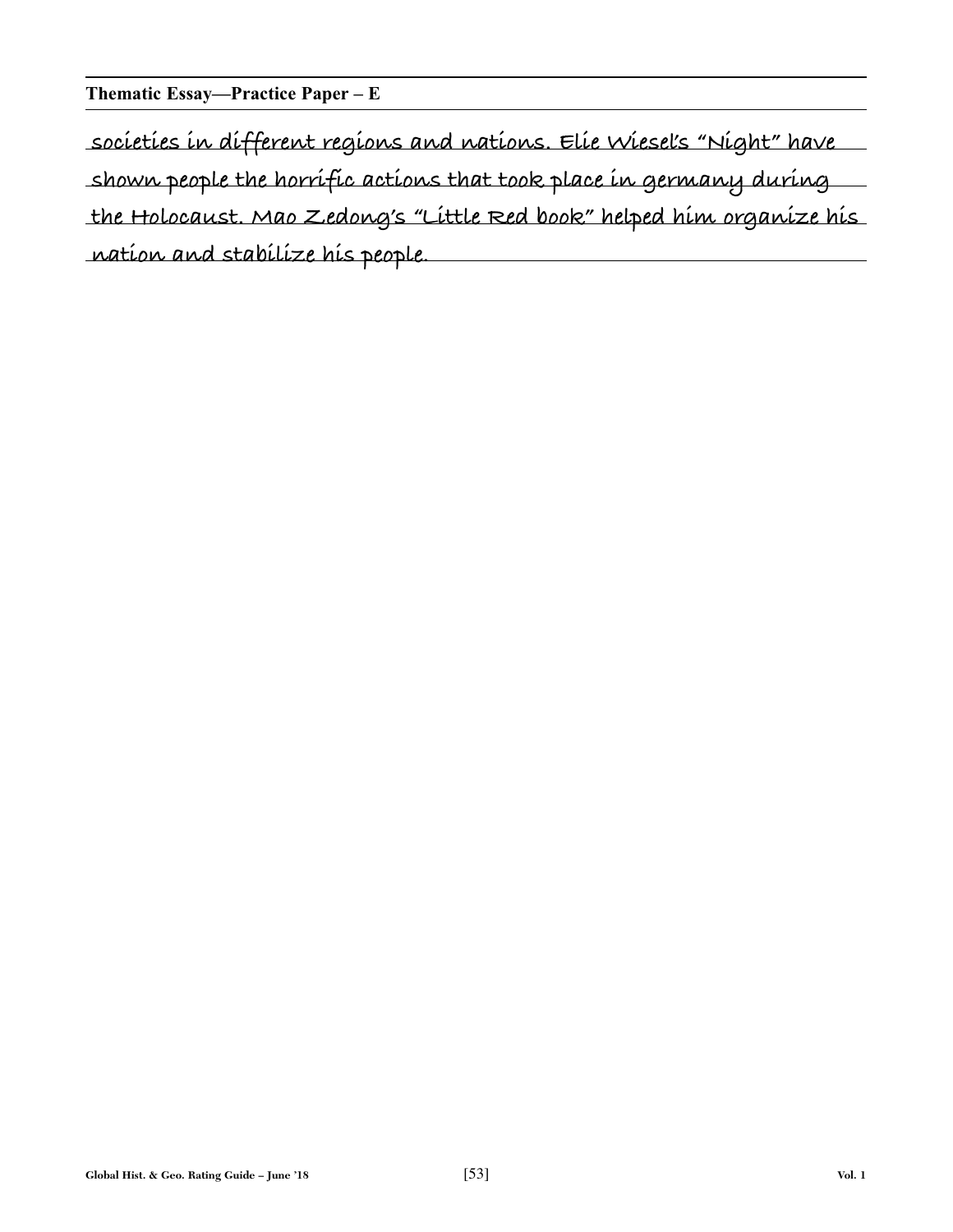- Develops all aspects of the task with little depth for Martin Luther's *Ninety-five Theses* and Justinian's *Body of Civil Law*
- Is more descriptive than analytical (*Ninety-five Theses:* consisted of problems and complaints Luther had with the Roman Catholic Church; Luther strongly believed Christians should focus on scripture; faith and not the authority of the Pope was the means of salvation; believed Christians had individual relationship with God; caused conflict all over Europe; many nations faced divisions among their people based on religious preferences; Germany today has regions with populations that are more Protestant or more Catholic; caused split between Christians and divisions between or within nations; *Body of Civil Law:* after fall of western Roman Empire in 500s, Justinian tried to unify eastern Roman Empire through codification of Roman law; attempted to preserve idea of Roman Empire as various tribes conquered the west; applied to everyone in empire; helped solidify his rule; served as the foundation for many legal codes throughout Europe)
- Includes some relevant facts, examples, and details (*Ninety-five Theses:* simony, selling church offices; indulgences, payments to Church that guarantee forgiveness of sins; printing press; Johannes Gutenberg; Protestant Revolution; Lutheranism; *Body of Civil Law:* Twelve Tables, jury rulings, and existing laws that had not been written down in a single collection; included property rights; laws about marriage and children)
- Demonstrates a satisfactory plan of organization; includes an introduction that restates the theme and a brief conclusion

*Conclusion:* Overall, the response fits the criteria for Level 3. The discussion of Luther's *Ninetyfive Theses* includes good information related to the historical circumstances and develops the key idea. The discussion of Justinian's *Body of Civil Law* is more basic and lacks development. Although the written works selected are not within Units Five through Eight of the 10th-grade curriculum, discussion of these 9th-grade subjects meets the requirements of the task.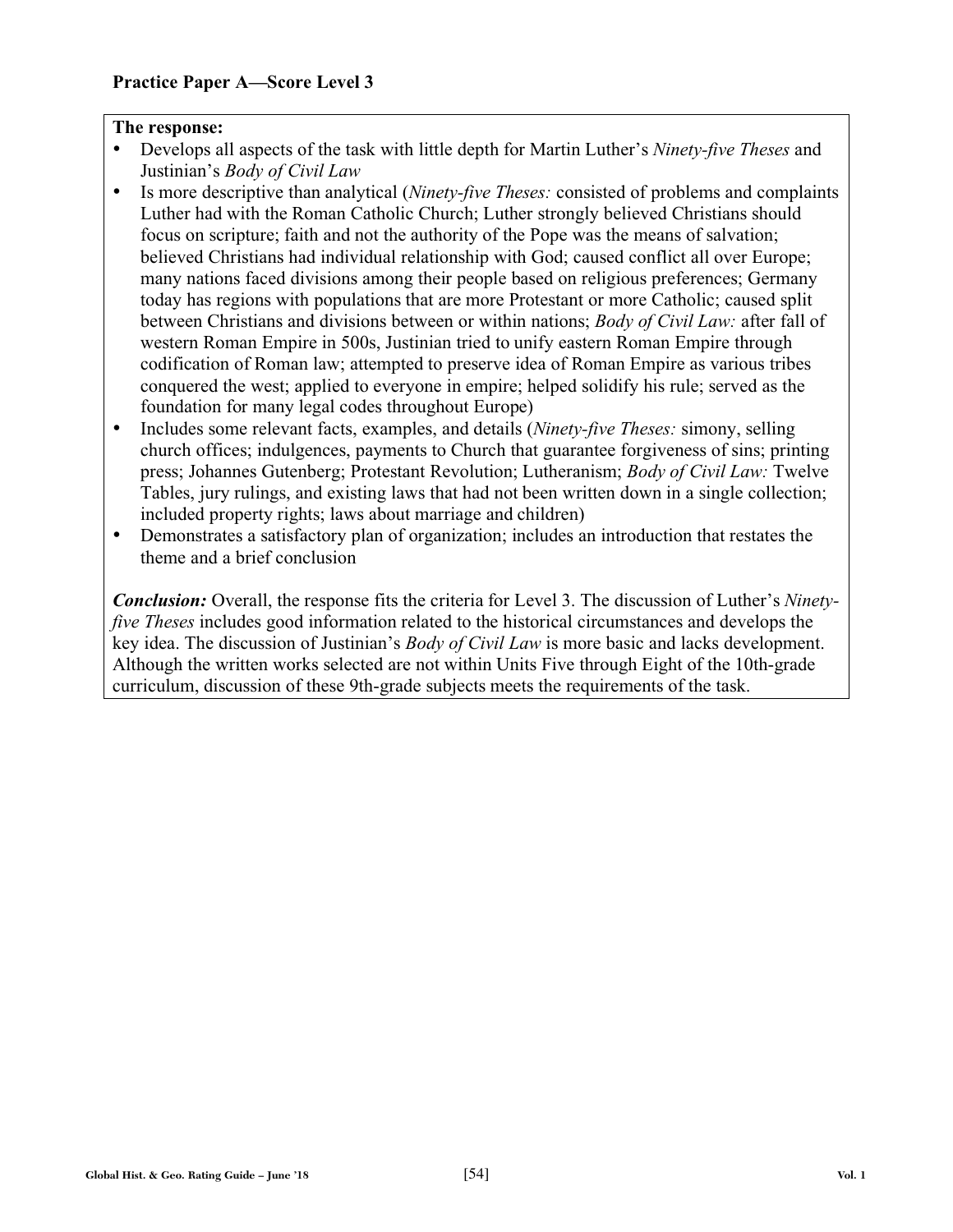- Develops all aspects of the task for Adolf Hitler's *Mein Kampf* and John Locke's *Two Treatises on Government*
- Is both descriptive and analytical (*Mein Kampf:* in Treaty of Versailles, Germany forced to pay large sum as reparations in relatively short period of time; left bitter feeling in hearts of German people; "Aryan people" was Hitler's incorrect reference to people of Germany who were supposedly the superior race; when Great Depression struck, American loans to Germany halted; blamed Jews for being cause of all Germany's political and economic problems; expanded Nazi persecution of German Jews while regaining land lost in Treaty of Versailles; imprisoned many of Europe's Jews in concentration camps; Hitler expanded this brutality into the mass murder of Jews; *Two Treatises on Government:* European governments characterized by absolute monarchs, supported by nobles and clergy; writers of Enlightenment took the idea of natural laws from the Scientific Revolution; applied idea of natural laws to economic, political, and social conditions; Locke believed man was born with three natural rights: life, liberty, and property; duty of government to protect natural rights; if government failed, people had right to overthrow government and start new one; believed government's power came from the people)
- Supports the theme with relevant facts, examples, and details (*Mein Kampf:* Allies blame Germany; Hitler decided to join small political party called Nazi; inflation and massive unemployment; German Chancellor; invaded Poland in 1939, starting World War II; Holocaust; *Two Treatises on Government:* used in future constitutions; American Declaration of Independence; French Revolution; Latin American revolutions)
- Demonstrates a satisfactory plan of organization; includes an introduction that restates the theme and a brief conclusion

*Conclusion:* Overall, the response fits the criteria for Level 4. Most of the analytical aspects of the response occur in the discussion of John Locke, while the treatment of Adolf Hitler is more descriptive. A clear understanding of the role of ideas in history is evident, demonstrating an understanding of the task.

#### **Practice Paper C—Score Level 0**

#### **The response:**

Fails to develop the task and includes no relevant facts, examples, or details

*Conclusion:* The response fits the criteria for Level 0 because it does not include the historical circumstance, the main idea, and impact of the main idea for two written works as specified in the task.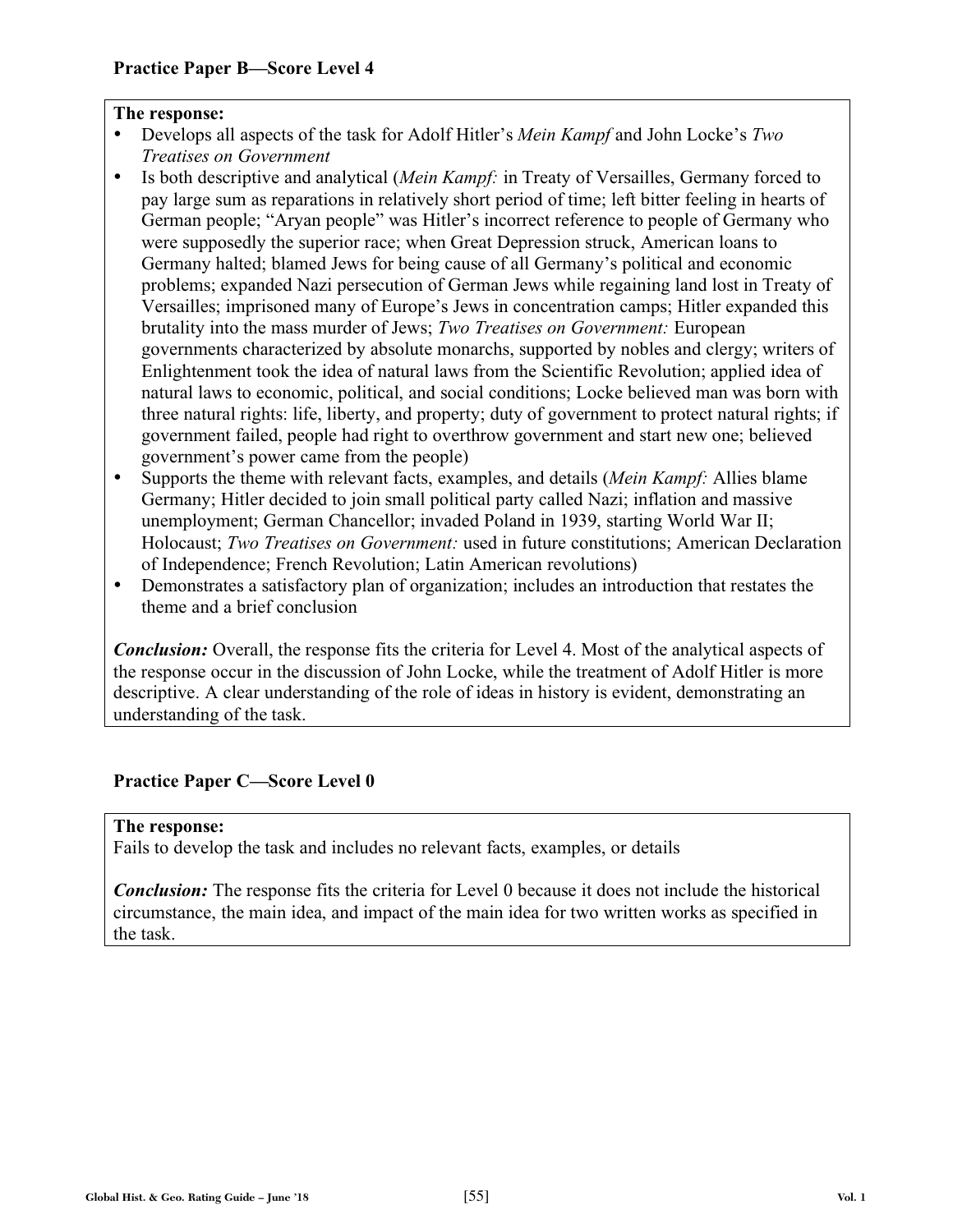- Develops all aspects of the task with little depth for Adolf Hitler's *Mein Kampf* and John Locke's *Two Treatises on Government*
- Is more descriptive than analytical (*Mein Kampf:* Hitler used ideas in his book to turn Germany into global power in 1930s and 1940s; Germany plunged into vast debt, inflation, and unemployment making Germans angry with their leaders and the results of World War I; allowed dictatorial leaders like Hitler to take power; main idea was desire for power and prosperity for the Aryan, or German, peoples; advocated for Lebensraum or living space; idea led to persecution of many groups; Holocaust was the systemic genocide of "unfit" individuals and groups; *Two Treatises on Government:* absolutist and oppressive governments controlled European regions; central idea of three inalienable rights—Life, Liberty, and Property; ideas summed up liberal Enlightenment thinking; inalienable rights guaranteed to all and government could not alter or take away these rights; put a liberal swing on western European politics)
- Includes some relevant facts, examples, and details (*Mein Kampf:* Weimar Republic; Treaty of Versailles; Nazis; Northern European Plain; annexation of Austria; Operation Barbarossa; Kristallnacht; Jews, communists, gypsies; *Two Treatises on Government:* British essayist; Louis XIV of France; divine right rule; Hobbes advocated absolute rule; United States Declaration of Independence; French *Declaration of the Rights of Man and of the Citizen*)
- Demonstrates a satisfactory plan of organization; includes an introduction that is a restatement of the theme and lacks a conclusion

*Conclusion:* Overall, the response fits the criteria for Level 3. The response demonstrates a clear understanding of the significance of both historical works. Overgeneralizations and lack of development, particularly for the influence of these works, weaken the response.

#### **Practice Paper E—Score Level 1**

#### **The response:**

- Minimally develops some aspects of the task
- Is descriptive (*Night:* explains horrific experiences during Holocaust; taken from home and family; witnessed incredibly gruesome events like watching mass killings and people being tortured; main idea is that Jews have struggled due to Adolf Hitler and the Nazis in Germany; this event is something that will hopefully never happen again; *Little Red Book:* Mao wanted to strengthen his nation)
- Includes few relevant facts, examples, or details (*Night:* one of biggest genocides in history, nearly wiping out the Jews; has influenced many people and countries); includes inaccuracies (*Night:* Wiesel taken to concentration camps in Germany; *Little Red Book:* book of codes and laws)
- Demonstrates a general plan of organization; includes an introduction and a conclusion

*Conclusion:* Overall, the response fits the criteria for Level 1. The treatment of Elie Wiesel's *Night* minimally discusses circumstances and the main idea. The discussion of Mao Zedong's *Little Red Book* demonstrates a lack of knowledge of the book and of the Cultural Revolution.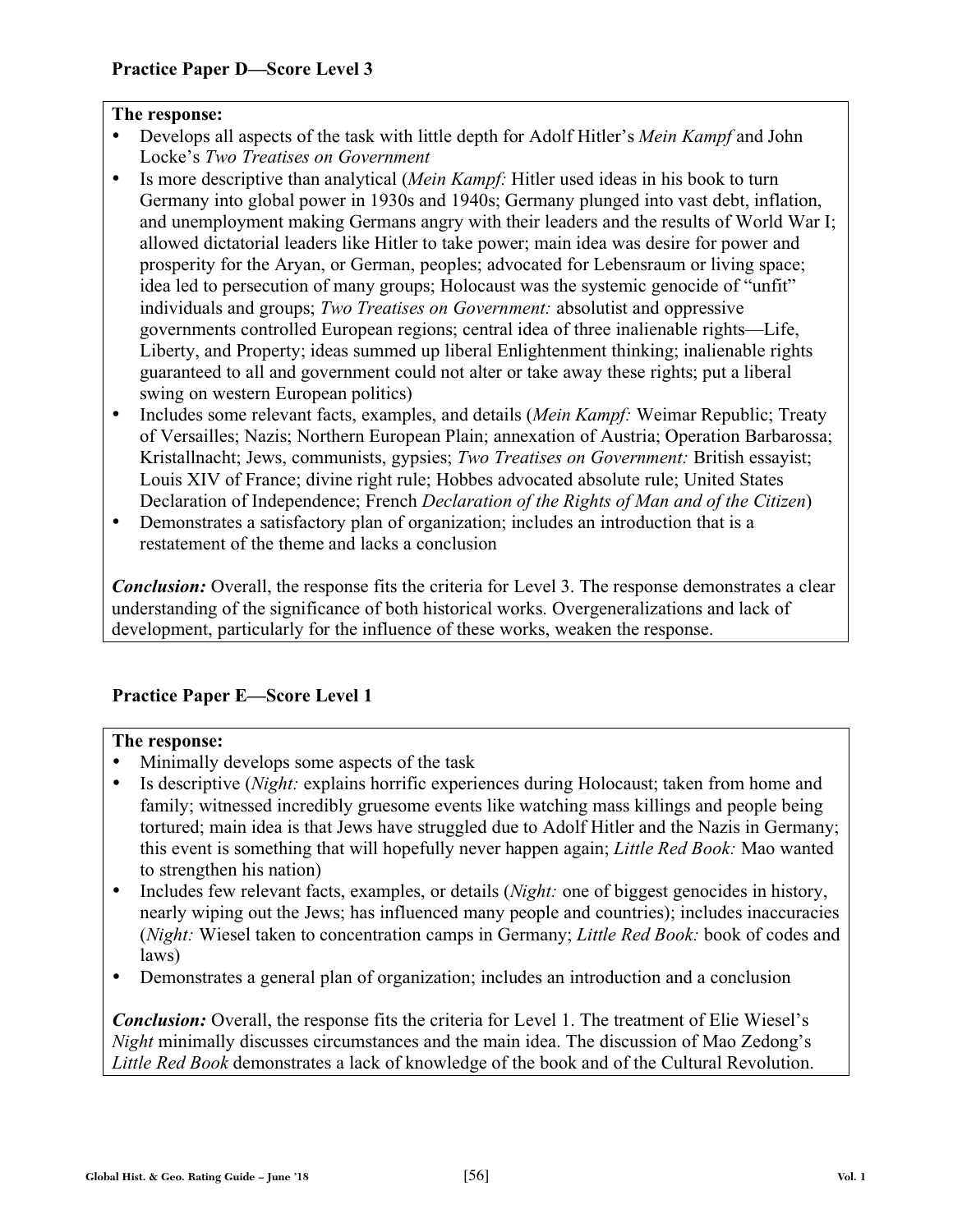## **Transition Exam in Global History and Geography—Grade 10 Specifications June 2018**

## **Part I Multiple-Choice Questions by Standard**

| <b>Standard</b>                                        | <b>Question Numbers</b>                   |
|--------------------------------------------------------|-------------------------------------------|
| 1-United States and New York History                   | N/A                                       |
| 2-World History                                        | 3, 4, 6, 7, 9, 10, 18, 19, 20, 22, 27, 30 |
| 3-Geography                                            | 2, 5, 8, 11, 14, 15, 17, 23, 24           |
| 4-Economics                                            | 1, 13, 16, 21, 28                         |
| 5—Civics, Citizenship, and Government   12, 25, 26, 29 |                                           |

## **Parts II and III by Theme and Standard**

|                         | Theme                                                                                                                                                                                                                         | <b>Standards</b>                                                                                            |
|-------------------------|-------------------------------------------------------------------------------------------------------------------------------------------------------------------------------------------------------------------------------|-------------------------------------------------------------------------------------------------------------|
| <b>Thematic Essay</b>   | Culture and Intellectual Life                                                                                                                                                                                                 | Standards 2, 4, and 5: World<br>History; Economics; Civics,<br>Citizenship, and Government                  |
| Document-based<br>Essay | Change; Conflict; Imperialism;<br>Movement of People and Goods;<br><b>Economic Systems; Political</b><br>Systems; Power; Science and<br>Technology; Human and Physical<br>Geography; Environment and<br>Society; Human Rights | Standards 2, 3, 4, and 5:<br>World History; Geography;<br>Economics; Civics,<br>Citizenship, and Government |

Scoring information for Part I and Part II is found in Volume 1 of the Rating Guide.

Scoring information for Part III is found in Volume 2 of the Rating Guide.